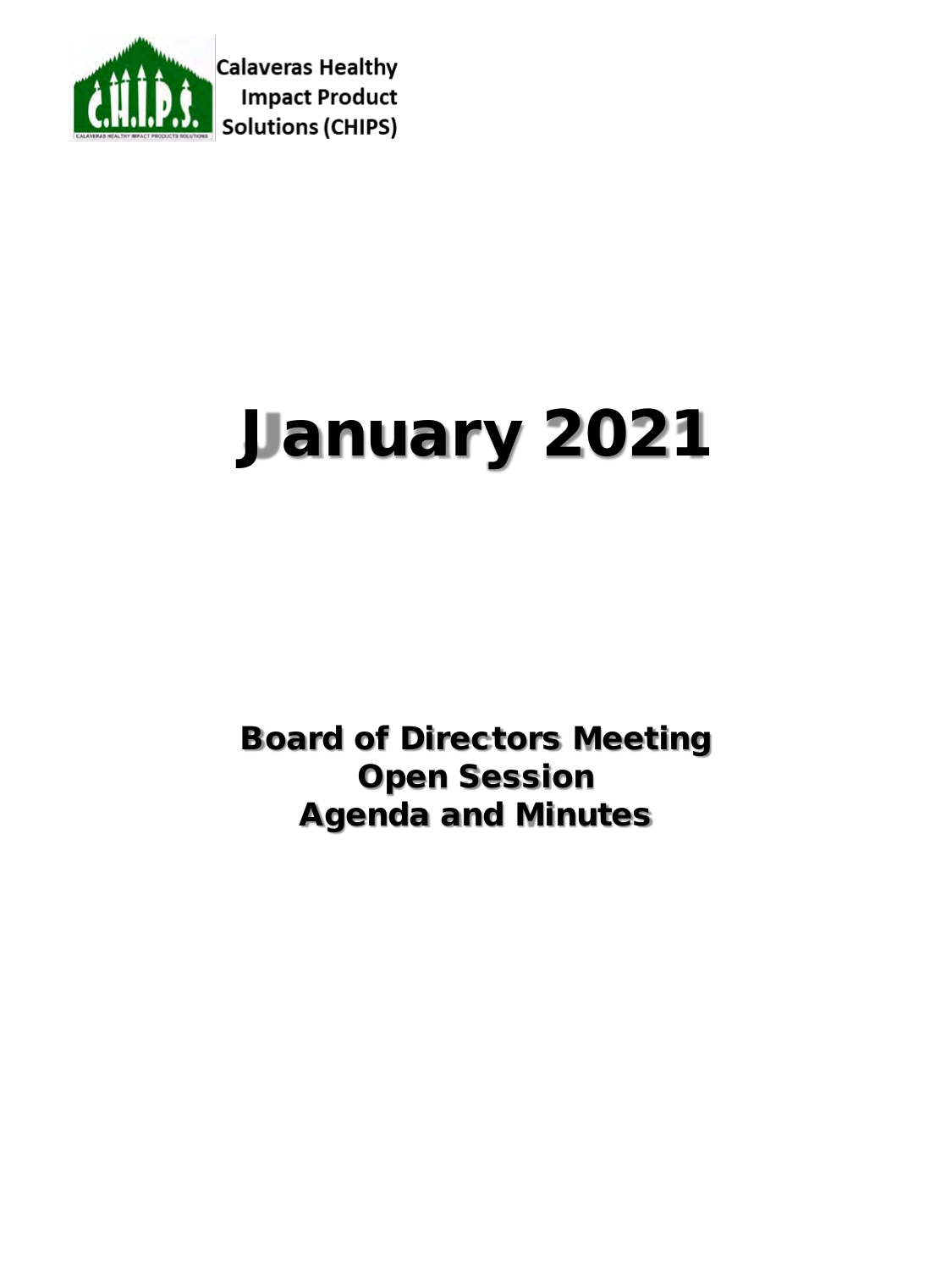

# February 2021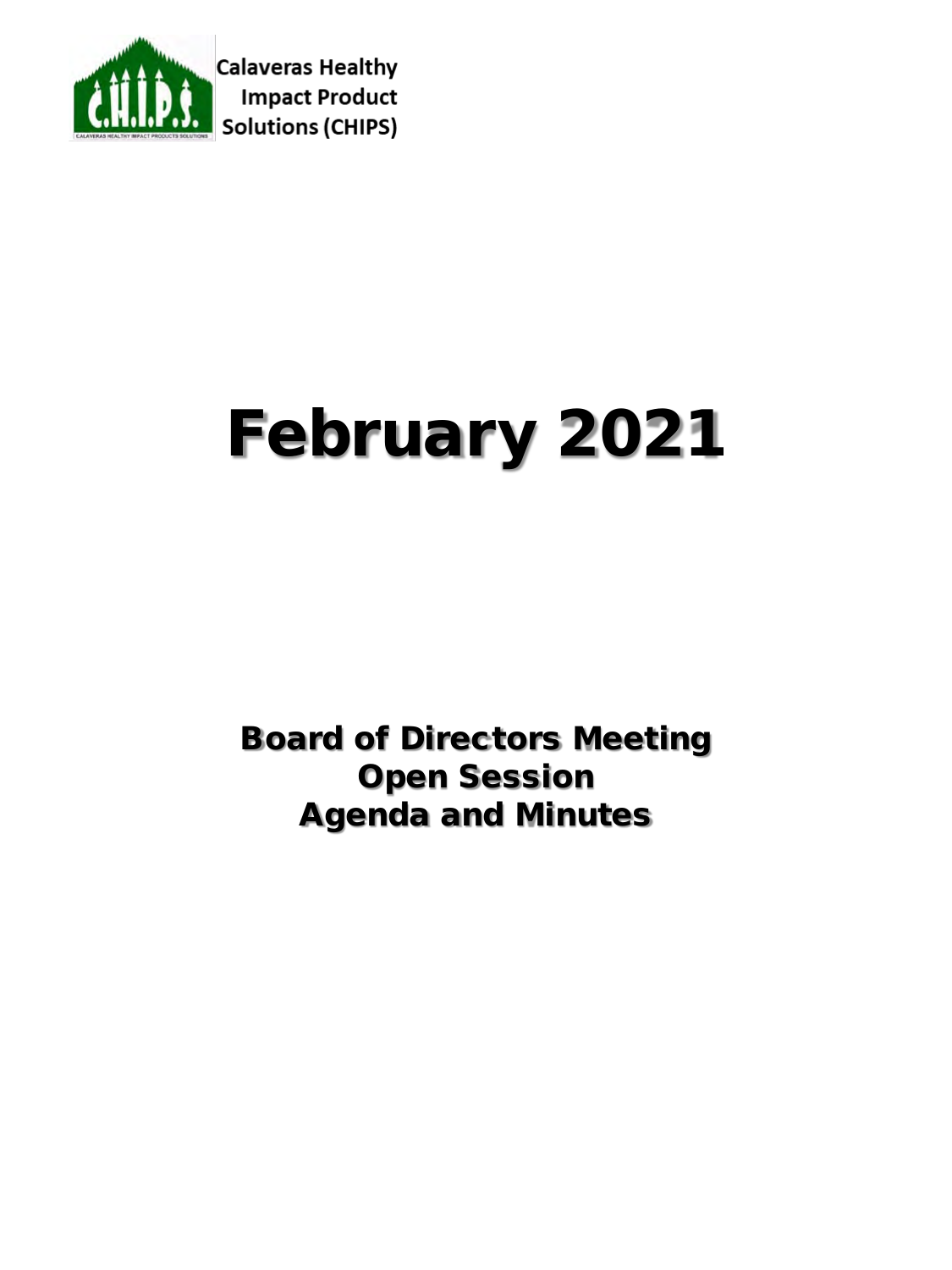

# March 2021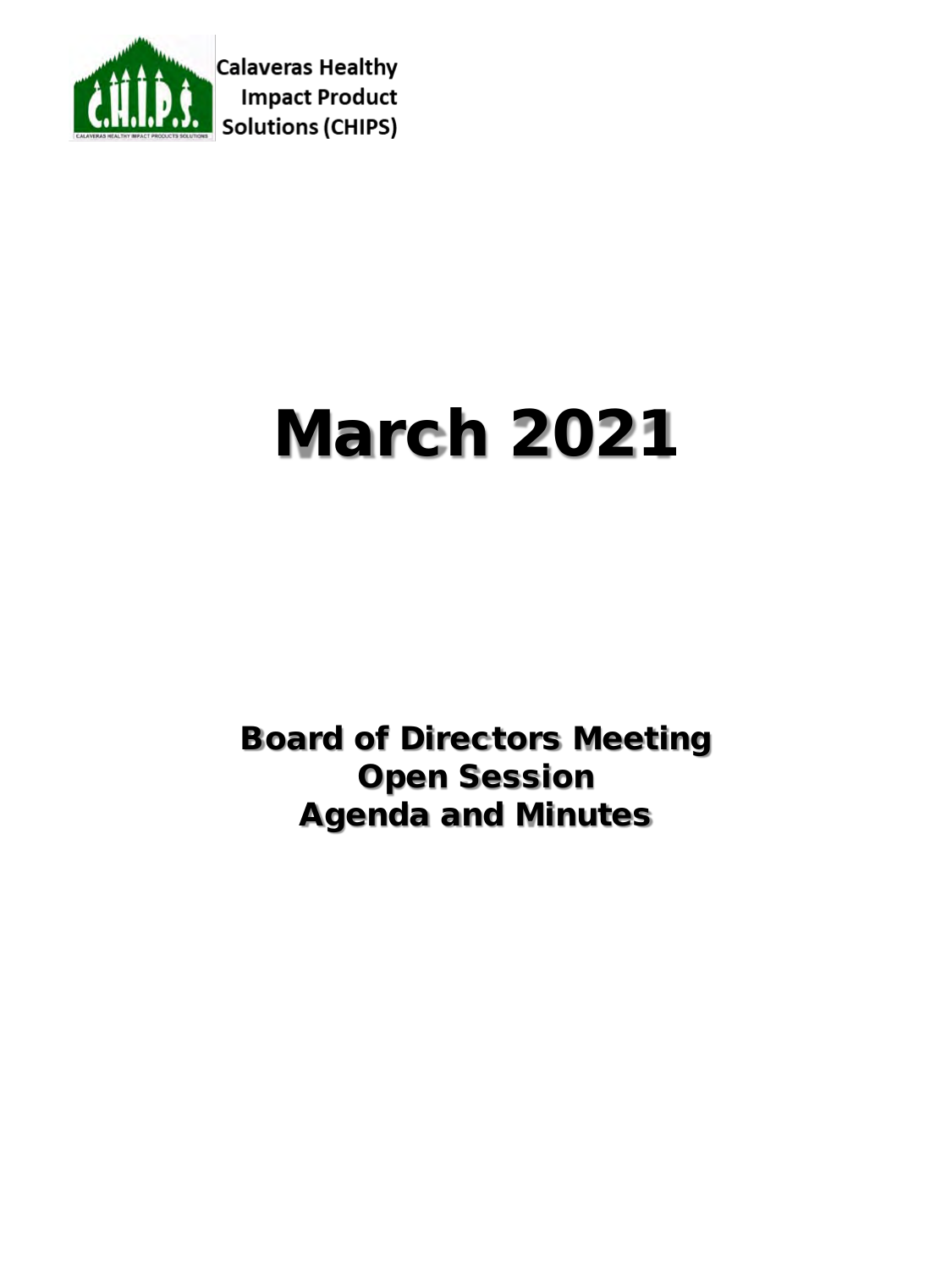### CHIPS Board of Directors Meeting January 13, 2021 5:30pm-7:30pm

<https://us02web.zoom.us/j/86801534655?pwd=cVIxL0hEUkFWTTJ5RURBMjF1NzhIQT09>

Meeting ID: 868 0153 4655 Passcode: CHIPS +14086380968,,86801534655#,,,,\*071340# US (San Jose) +1 669 900 6833 US (San Jose) Meeting ID: 868 0153 4655 Passcode: 071340

- 1. Call to Order/Quorum Check Donna, Rick, Robert, Thurman, Dave, Melissa, Regine, Brian
- 2. Review and Adoption of Agenda :
- 3. Review and Adoption of January Board Minutes:Motioned Rick Seconded by Orfelt vote unanimous
- 4. Financial Report
	- a. Cash flow Miller

\$ 45,074 in bank – medical expenses and bills, \$7200 =income, expenses=\$62,000. Enough for one payroll =Balance =\$22,092 with large expenditures coming. Applying for loan and collecting of all invoices within 2 weeks (\$11,000-\$22,000) . Payroll of \$15,000, Ad min is being paid for by indirect revenue. Large \$7,000 gas bill is looming.

- b. Safety incentive was distributed to WP on last paycheck. Yosemite istrying to disperse as is Woodfords
- 5. Public Comment-none
- 6. Executive Director Report
	- a.  $2^{nd}$  PPP loan applied-\$145,432

Possible Board action to authorize establishment of account for grant agreement Executive Director Report March 7, 2021

#### **FINANCIAL UPDATE**

- − Submitted application and supporting documents for Paycheck Protection Program (PPP) loan forgiveness to Valley First Credit Union.
- − Applied to Valley First Credit Union for a second PPP loan. Expect for the application to go to the Small Business Administration after March  $11<sup>th</sup>$  when they will accept applications from businesses larger than 20 employees.
- − Exploring possible application to California Relief Grant through the Small Business Development Center. Maximum award is \$25K.
- − Preparing pre-screening application for Community Vision line of credit to overcome cash flow issue.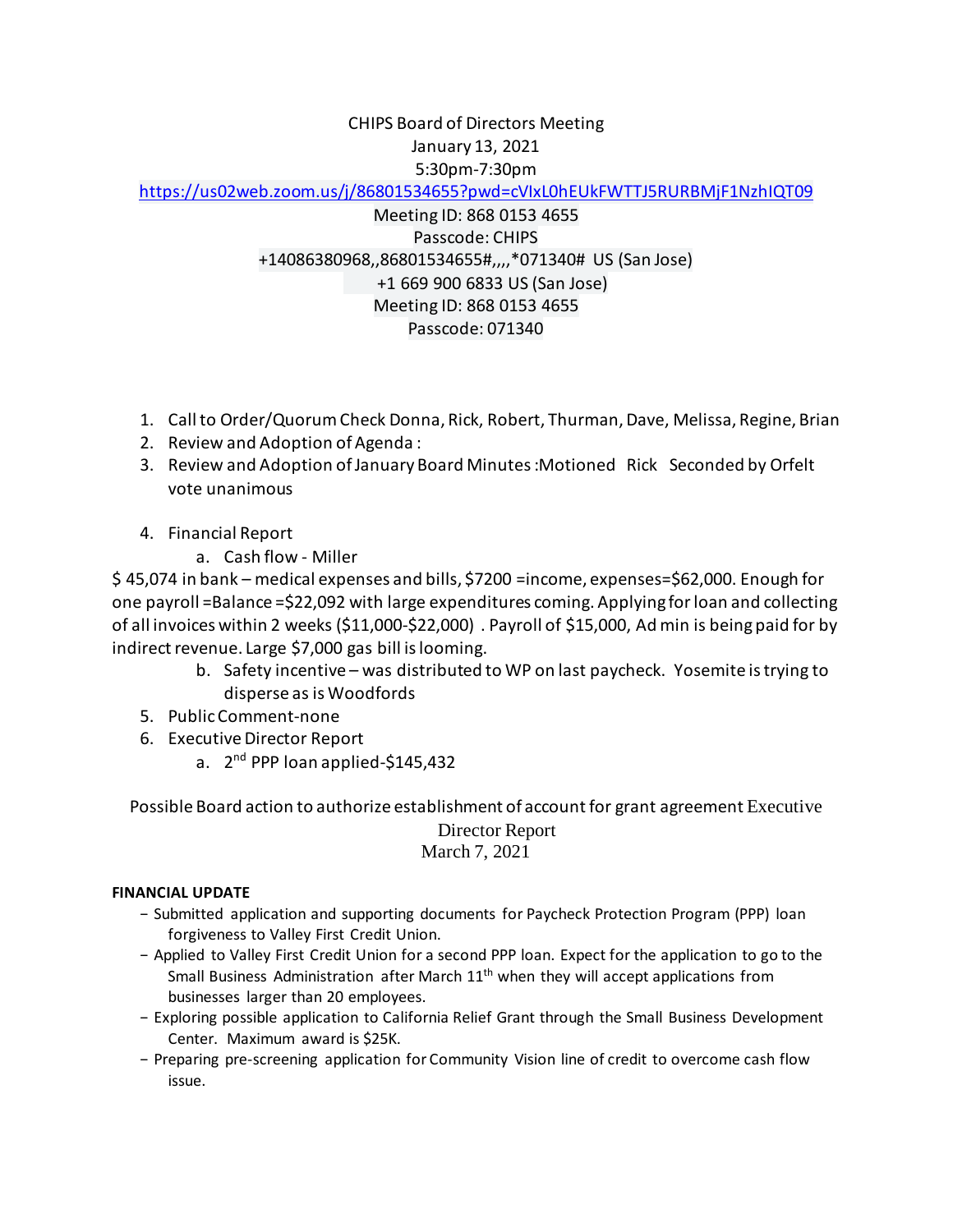- − Have not determined if a single audit for 2019 is needed based upon the amount of Federal funds received.
- − No activity on the cost allocation plan.

#### **GRANTS AND AGREEMENTS UPDATE**

**Wildlife Conservation Board (WCB) Upper Mokelumne Forest Restoration Project.**

Continuing to remove vehicle maintenance and repair charges from Invoices #2 and #3 as required by WCB, and revise the invoices to instead charge the mileage to the grant. Expect for CHIPS to lose money due to the crew's spotty mileage log records.

Two Request for Proposals (RFPs) are currently being advertised: 1) Pre-commercial mechanical thin treatment of 312 acres, and; 2) Pre-commercial hand thin and reforestation (tree planting) of 211 acres and 146 acres, respectively. RFP deadlines are 3/11 and 3/11, respectively. A committee comprised of project and ACCG partners will review and evaluate the proposals, then make recommendations to the CHIPS Board for contract awards. Expect to need Board action on contractor recommendations on or before 3/16 and 3/17. Steve will poll the Board by email or phone.

Thurman is working with Steve to schedule and deploy crew(s) to roadside thinning units in the next couple of weeks.

**Sierra Nevada Conservancy (SNC) Timber Regulation Forest Restoration (TRFRF) 925 Forest Restoration and Prescribed Fire Crew Development.** Submitted six month progress report to SNC.

**SNC 952-CCI Intertribal Stewardship Workforce Initiative (ISWI)**. The Chico crew performed work on two contracts in the Magalia-Paradise vicinity. Steve has secured a third agreement for work with Collins Pine.

Craig coordinated with BBSI to conduct a CPR/First Aid training for the Washoe crew. Thurman and Regine are working to schedule and plan similar trainings for the Mariposa, West Point and Chico crews, with the possibility of BBSI training Thurman and Craig to become instructors. Regine is working with Greenville Rancheria and Thurman to plan S212 Chainsaw Training and Basic 32 Basic Fire Fighter training for CHIPS' crews and other tribal entities. The training is a week-long and includes classroom and field components. Under CHIPS' agreements with the Forest Service, employees working on National Forest land must be S212 certified. Basic 32 training will allow CHIPS crews to assist with prescribe burning on federal land in addition to wildfire response.

The ISWI grant includes developing, training, equipping, contracting for, and deploying at least eight new tribal stewardship workforce crews throughout the Sierra.

**SNC 1067 South Fork Mokelumne River Phase 3 Treatment.** Executed contract for mastication of hand piles located on 66 acres of the Bureau of Land Management (BLM) Sandy Gulch unit. Work is underway and expected to conclude May  $30<sup>th</sup>$ . Expect to invoice and request a third advance from SNC next week.

**SNC 1068 South Fork Mokelumne River Phase 4 (NEPA/CEQA).** Incremental progress on drafting the NEPA document for the BLM lands and a CEQA document for private lands. The documents will cover up to 640 acres of public and private land.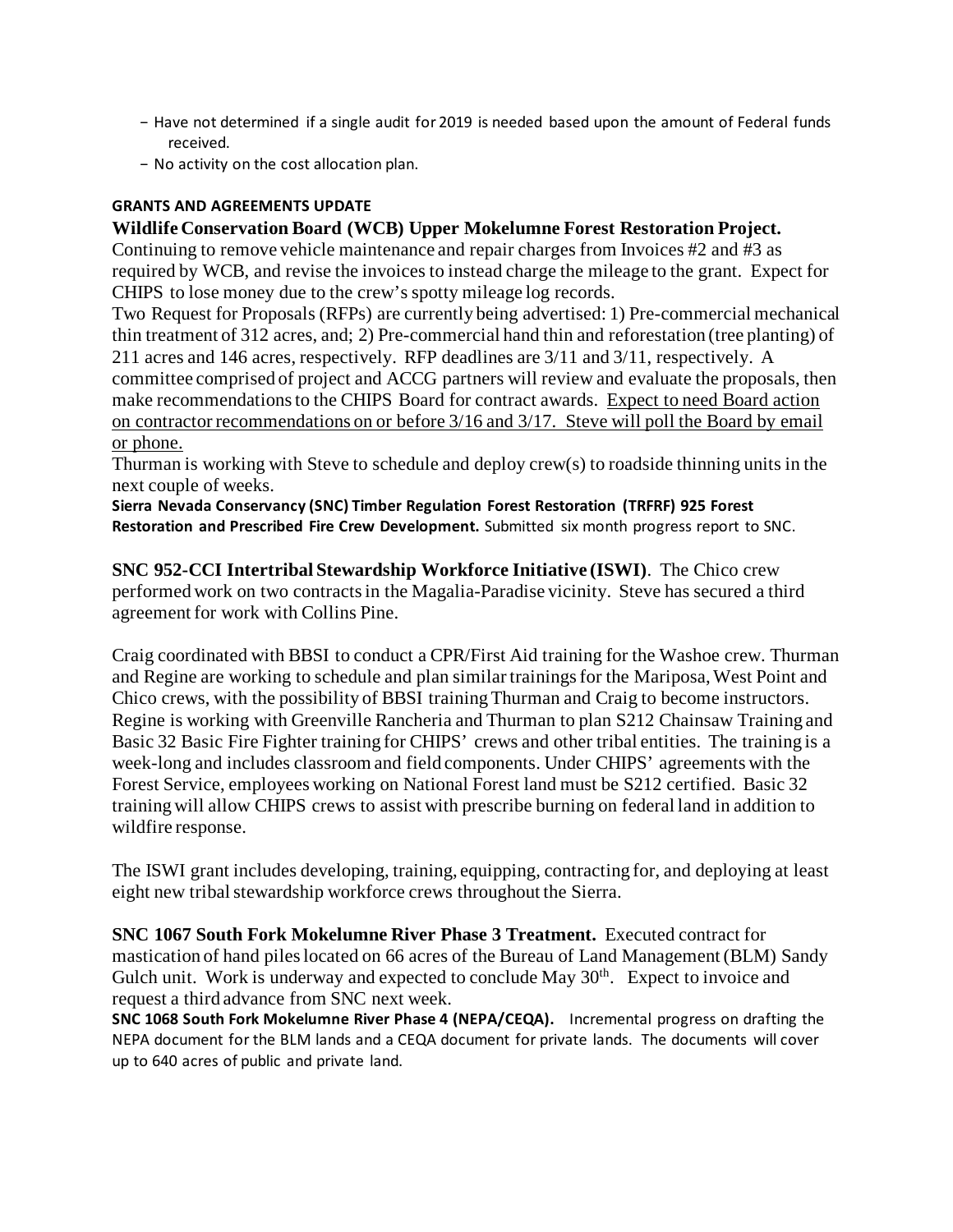**SNC 1214 View 88 Fuels Reduction and Prescribed Fire Readiness Project.** Received advance check from SNC. Request Board action to authorize the establishment of a checking account. Megan is drafting the initial media release, and will work with Regine to prepare the contractor Request for Proposals for mechanical piling. This project includes mechanical piling within approximately 325 acre and hand piling within 75 acres along Highway 88. The treatments are intended to prepare the landscape for prescribed burning.

#### *Motion by Donna 2nd George Vote unanimously passed*

**SNC 1226 Fuels Reduction in Bummerville, Calaveras County.** The biological (rare plant) surveys are pending. This project includes completing NEPA/CEQA compliance on 456 acres of BLM land in the vicinity of Bummerville, West Point and Wilseyville.

**CAL FIRE Arnold Avery Hazardous Fuels Reduction and Fuel Break Maintenance Project**. Executed the project's Non-Funded Participating Agreement with the Forest Service which outlines the project scope and budget, and partner roles and responsibilities. Completed and released the contractor RFP for 888 acres of fuel thinning in the Butte Fire dozer line fuel break and Village fuel break. RFP closing date was originally 3/8, however, the deadline was pushed back to 4/5 due to snow preventing contractor access to view units. A committee comprised of project and ACCG partners will review and evaluate the proposals, then make recommendations to the CHIPS Board for contract awards. Expect to need Board action on contractor recommendations on or before 4/12.

**US Forest Service Wood Innovations Grant Sierra Nevada Small Scale Community Biomass Projects Collaborative.** No activity this month.

**Blue Mountain Electric Company.** Received invoice from PG&E for \$13,561.47 for interconnection services accrued prior to January 2021. Phoenix Energy stated they will contact PG&E to advise that they paid the interconnection deposit in full, therefore PG&E can withdraw the funds from the project's escrow account. Received notice from the Franchise Tax Board that they received tax payment but there is no record of the 2018 return. CHIPS never filed returns for BMEC since inception in 2017. Regine is working with Teresa James to determine what is needed.

**PG&E Vegetation Management Project.** Applied for \$100,000 grant for the Tiger Creek South Fuel break Project that runs from the Tiger Creek Reservoir to the previous Lily Gap fuel break, connecting Cal Am Team's work in Amador and Calaveras Counties. Will know by May and is mostly mechanical.

**Sierra Nevada Alliance (SNA) Sierra Corp Program (Forestry Fellow).** Worked with Craig to develop employee evaluation form and tracker, corrective action form and progressive discipline form. Exploring the possibility of Craig becoming a S212 trainer.

**Humboldt-Toiyabe National Forests Specific Project Agreement (SPA).** Steve is to set meeting with the Humboldt-Toiyabe NF to discuss CHIPS' rejected January invoice for services performed and work planned for 2021.

**Amador Calaveras Consensus Group (ACCG).** Megan and Regine supported administration of the ACCG administrative, planning, and funding coordination work groups with notetaking, emails and agenda development, and project mapper maintenance. Regine executed agreement with the Eldorado and Stanislaus National Forests to fund administration and facilitation for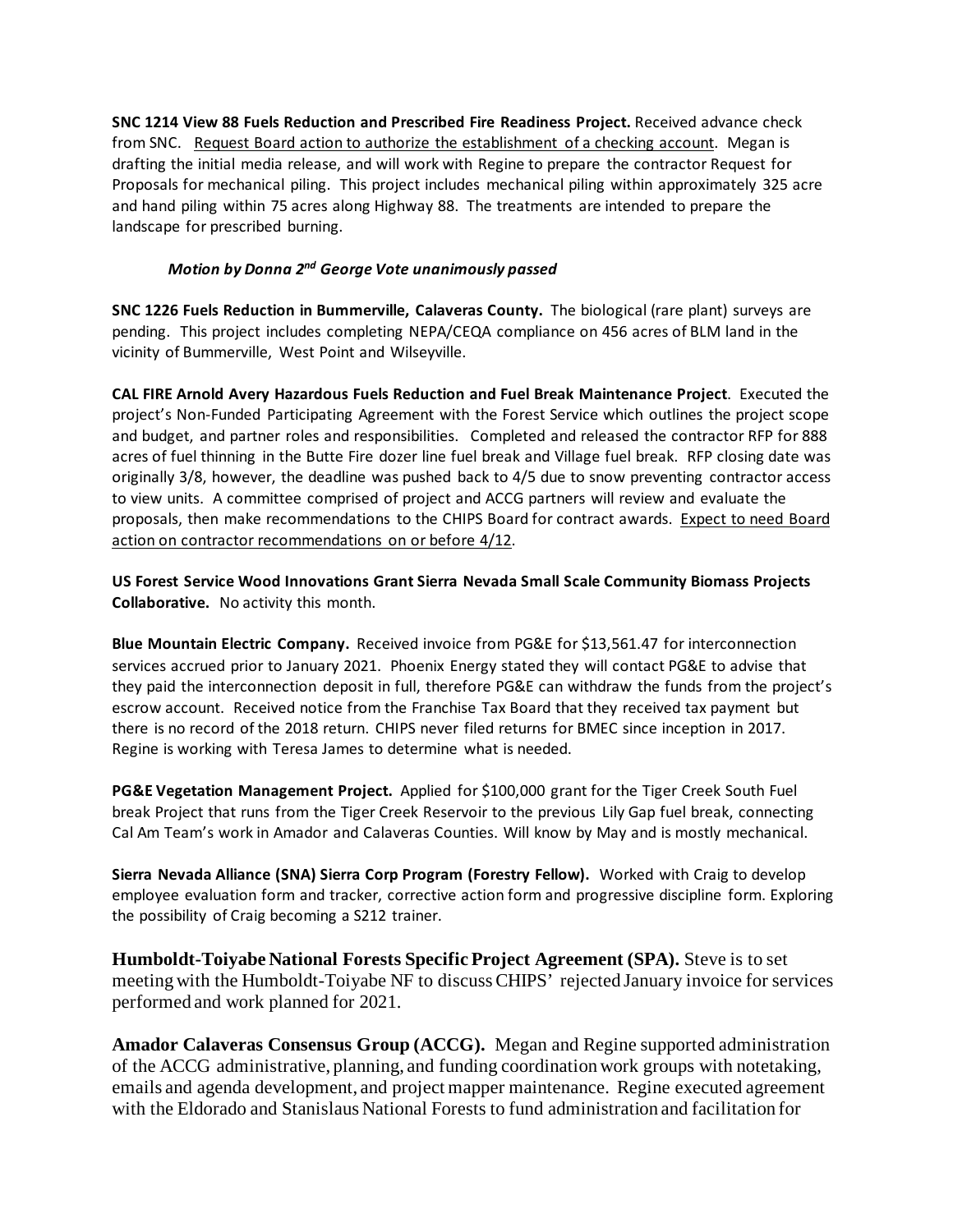2021. Work to come to CHIPS but most likely through others. Megan is working very well and is taking on more work from Regine.

#### 7.Craig Christianson-

Here is a list of webinars and zoom meetings I've been participating in, Regional Forest and Fire Capacity webinar, Forest Stewardship Workshop on going, Expanding Nature Based Solutions and Advancing 30x30 meeting, Fire Management 24/7/365 webinar and the Secretary Speaker Series.

Also attended ACCG Prescribed fire webinar as well as ACCG Monthly meetings. Participated in SCALE meeting and beginning to familiarize with both SCALE and ACCG, the operations of each, and the great work being done by each.

Administrative work that I've done is learning computer processes, file set up,and email review. Helping to develop Employee Evaluation Process and forms. Drafted Employee Evaluation Tracker Sheet, Corrective Action Form, Progressive Discipline Form, and Progressive Discipline Tracker Sheet. Filled out a Baseline Assessment form to document my skills and performance here in the beginning stages of my Fellowship to track progress in capacity building. Researching OSHA requirements for both employer and employees. Studied and reviewed ISWI 952.

 Some field work ive done is help coordinate CPR/ First Aid training with Washoe Crew. Met with West Point Crew, checked out their project, worked one on one with Steve discussing private land bids, as well as mock bid exercise. Researching and planning to obtain C-61/D-49 Contractors License, as well Requirements to become Licensed Timber Operator. Recently worked along side Chico Crew to assist in Crew leadership development and safety implementation. Assisted in streamlining work processes and field operations with Chico Crew. Working with Dave Brant to compile vehicle maintenance list for upcoming field season.

- 7. Field Operations Report (20 minutes)
	- a. West Point -Melissa-WP 6 complete jobs and a day to spare getting great reviews and 11 CalFire jobs. Burning of piles have been added to contract.
	- b. Woodfords-under snow
	- c. Yosemite -\$77,000 Grant has been awarded, and another \$30,000 just came in too. 5-10 sawyers increase is needed with trainings in April. March 25<sup>th</sup> Job Faire. Apple project to be completed =\$4,000 left, Extended seasons (March, April and May). Mariposa ED looking for us to do work there. New hires are predicted.
	- d. Chico-3 contracts Magalia and Paradise on burn scar. 10 working that. High rate of pay to work at Helen's pine is to be signed. Cal Fire is getting new grants to work year-round.
- 8. Website update Rick and Regine will meet to add articles being published and other things we need the site to have.
- 9. Equipment-Dave-saws are being refurbished at a rate we have not had before. Electronic logs are being created and all vehicles are being made ready by the end of March to start the season.
- 10. Closed session -authorized Ervin and Steve to proceed with this issue.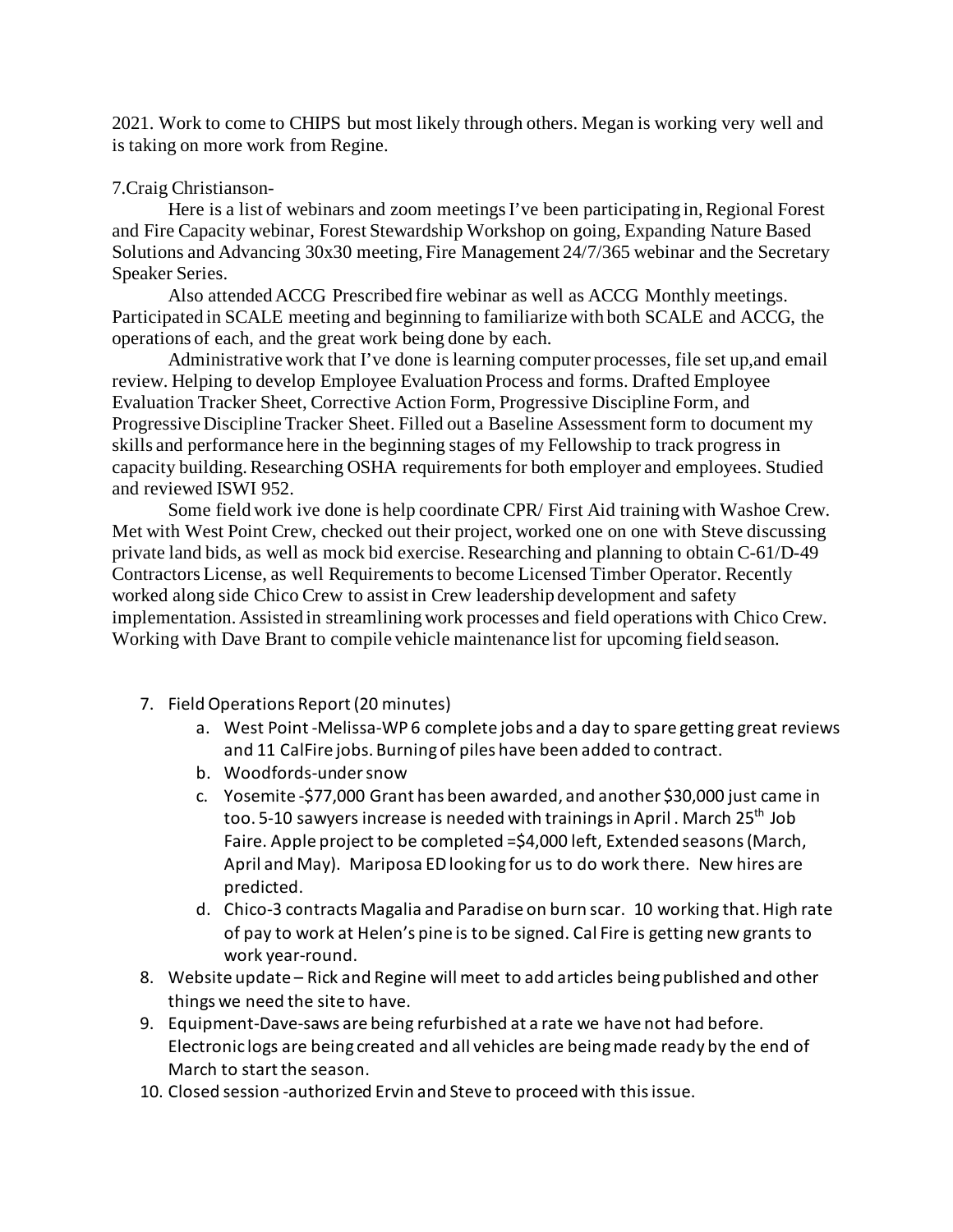Supporting documents:

02-DRAFT Board meeting minutes January 13, 2021

03-February profit and loss (pending)

04-Balance Sheet (pending)

05-Exec Dir Report March 5, 2021

06-DRAFT 2021-01 CHIPS Resolution to Authorize Establishment of Checking Account for SNC

Grant 1214

07-Forestry Fellow Report

08-Employee Evaluation Form

09-Corrective Action Form

10-Progressive Discipline Form

11-DRAFT Vehicle and Equipment Maintenance Schedule (pending)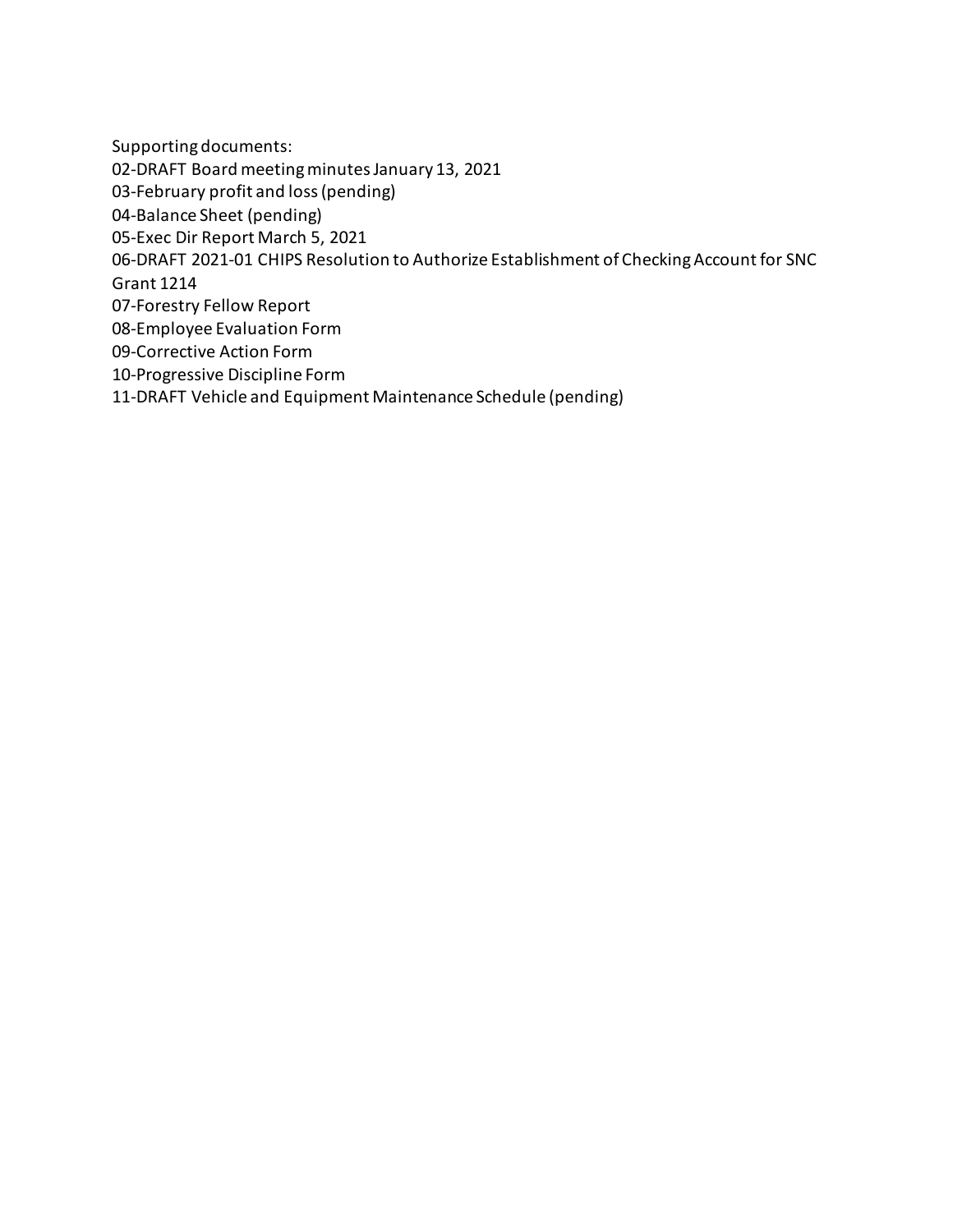

# April 2021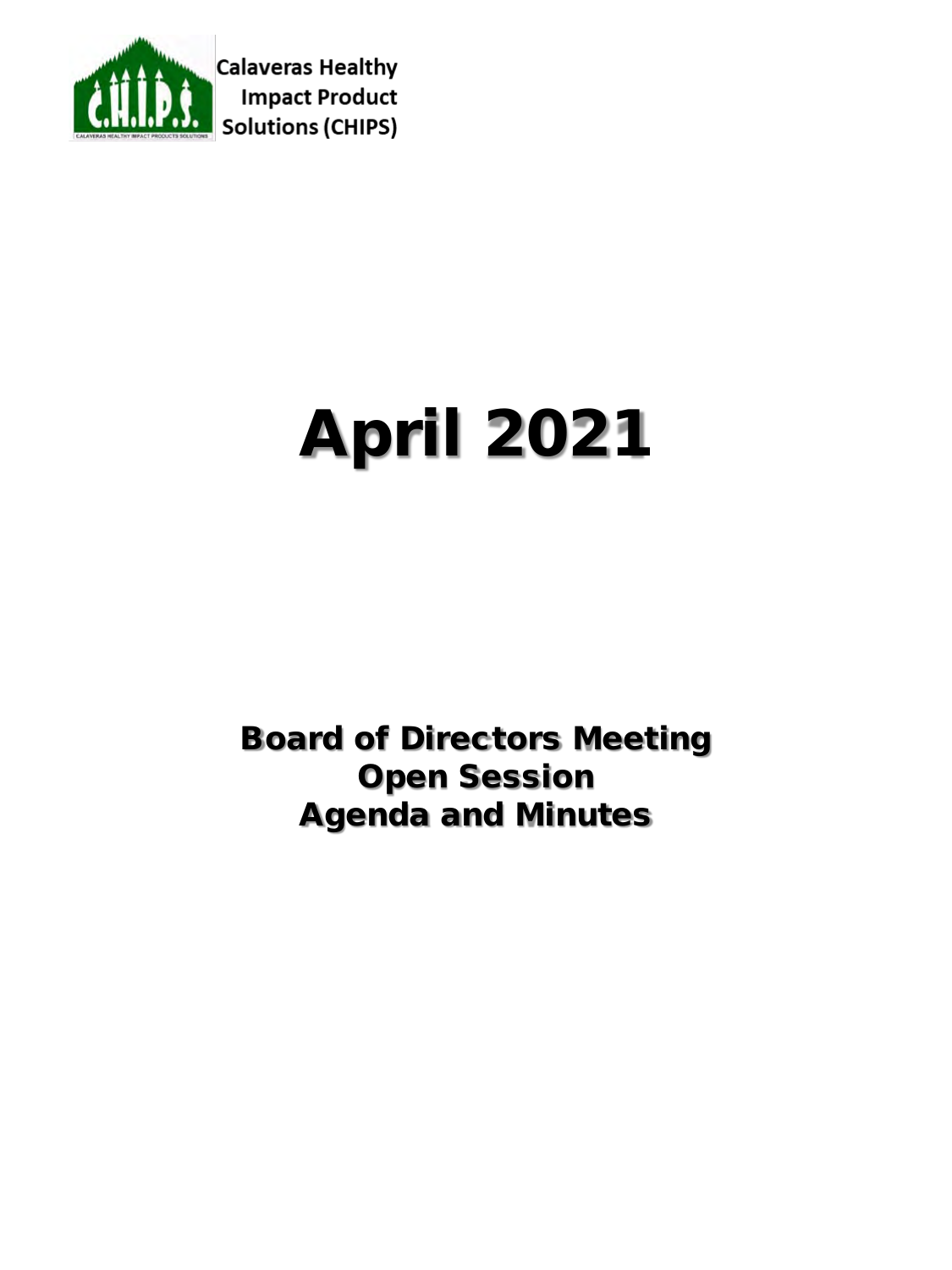



CHIPS Board of Directors Meeting April 14, 2021

5:30pm-7:30pm

[https://us02web.zoom.us/j/86801534655?pwd=cVIxL0hEUkFWTTJ5RURBMjF1NzhIQT09](https://www.google.com/url?q=https://us02web.zoom.us/j/86801534655?pwd%3DcVIxL0hEUkFWTTJ5RURBMjF1NzhIQT09&sa=D&source=calendar&usd=2&usg=AOvVaw1-FGmWYjDWCBAH6JeIyG4s)

### 669-900-6833 Meeting ID: 868 0153 4655 Passcode: 071340

- 1. Call to Order/Quorum Check (2 minutes)
- 2. Review and Adoption of Agenda (5 minutes)
- 3. Review and Adoption of March Board Minutes(5 minutes)
- 4. Financial Report (20 Minutes)
	- a. Cash flow Miller
	- b. Safety incentive Wilensky
- 5. Public Comment
- 6. Executive Director Report (15 minutes)
	- a. Possible Board action on Community Vision term sheet
- 7. Forestry Fellow Report (5 minutes)
- 8. Field Operations Report(20 minutes)
	- a. West Point
	- b. Woodfords
	- c. Yosemite
	- d. Chico
- 9. Website update Torgerson (5 minutes)
- 10. Closed session

Supporting documents:

02-DRAFT Board meeting minutes March 12, 2021

03-Profit and loss (pending)

04-Balance Sheet (pending)

05-Exec Dir Report April 11, 2021

06-Community Vision term sheet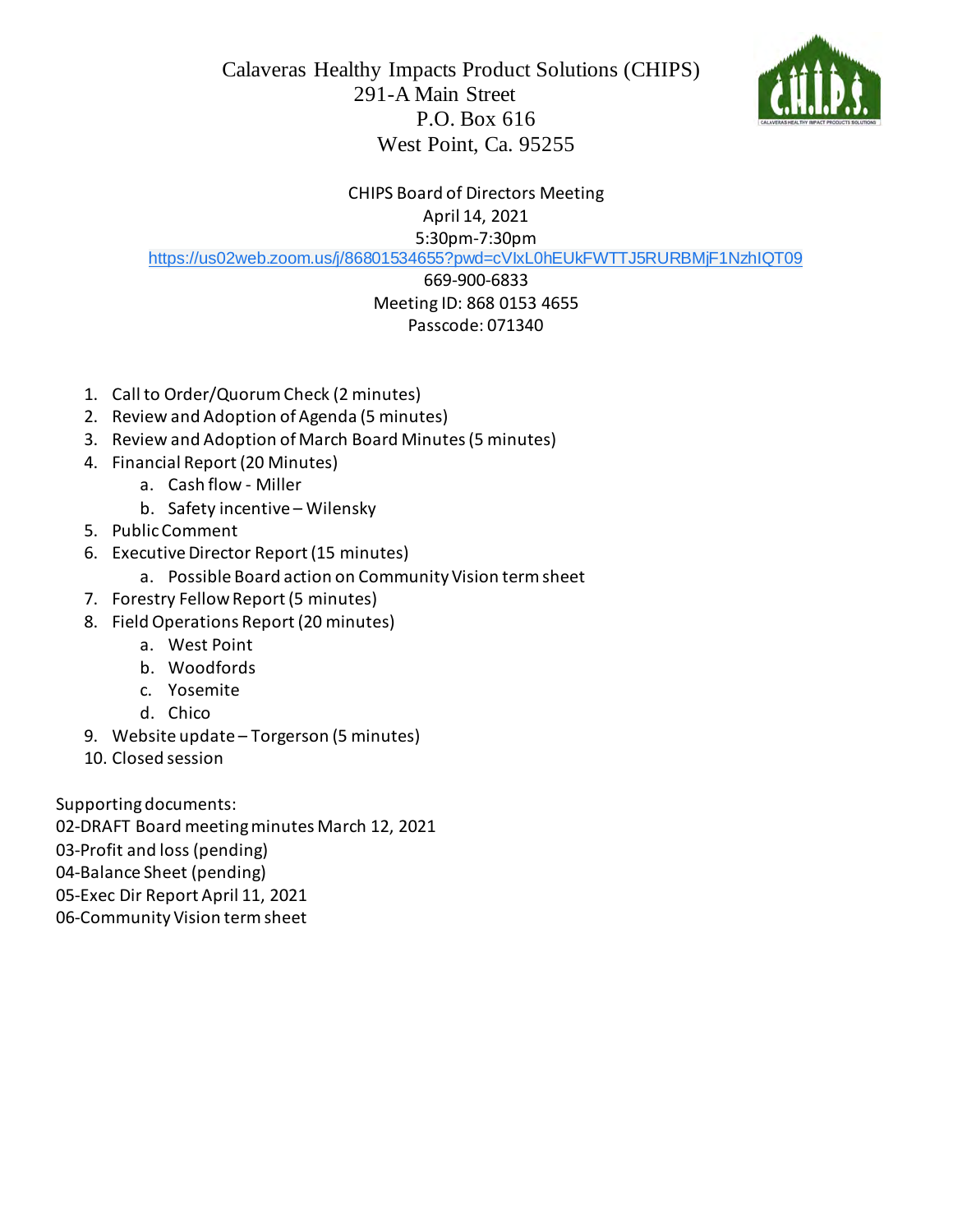

# May 2021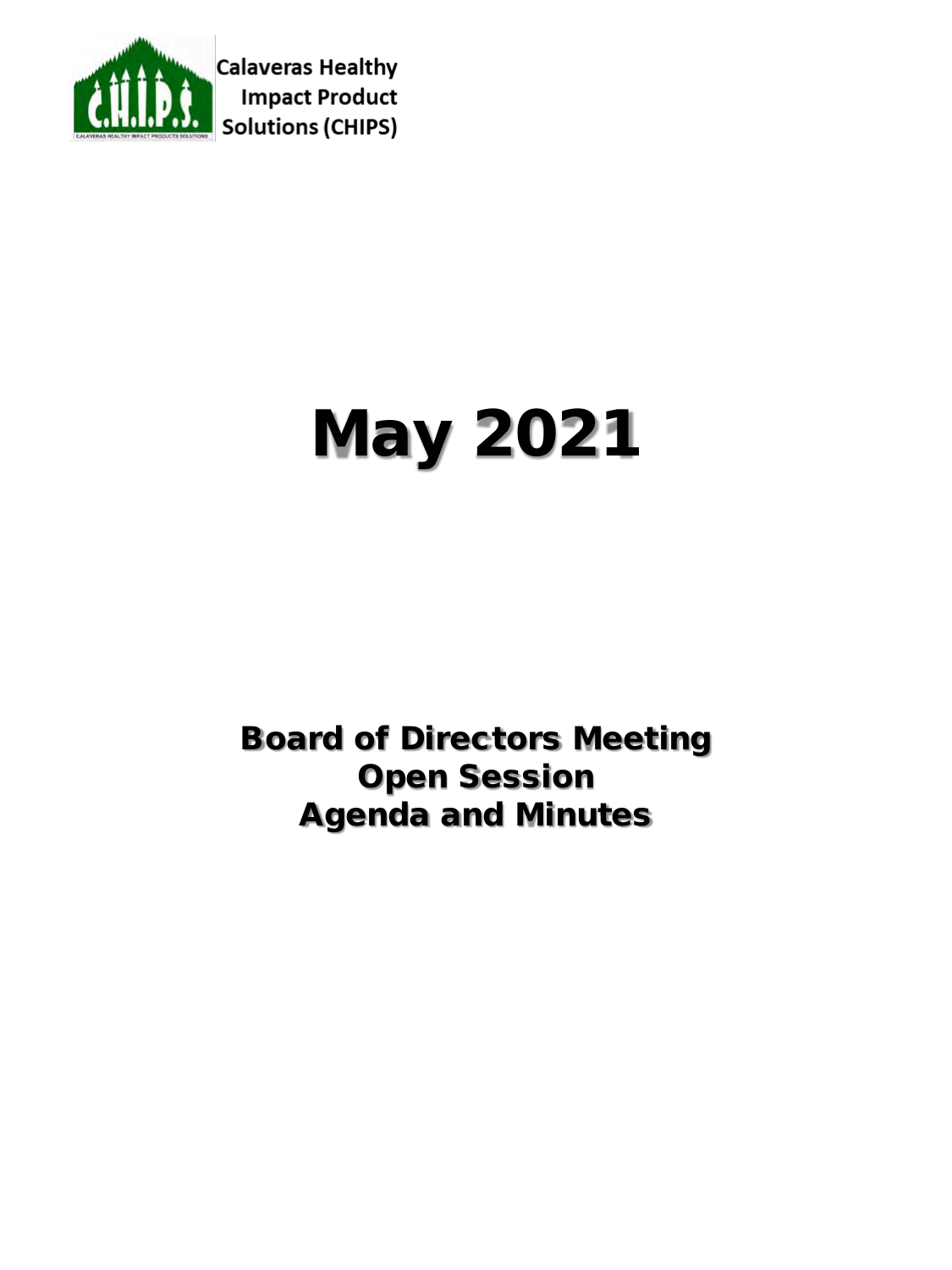

# June 2021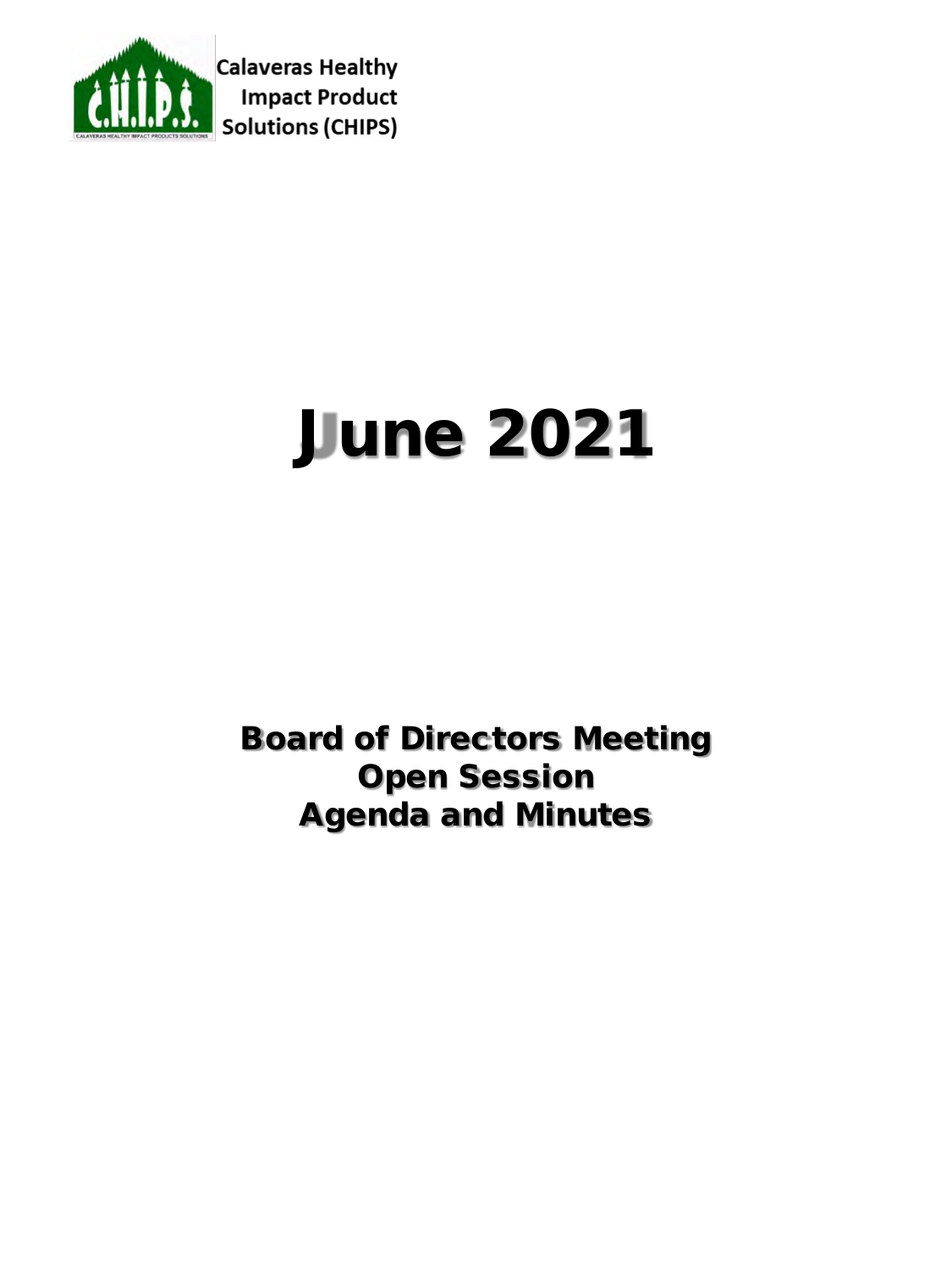

# July 2021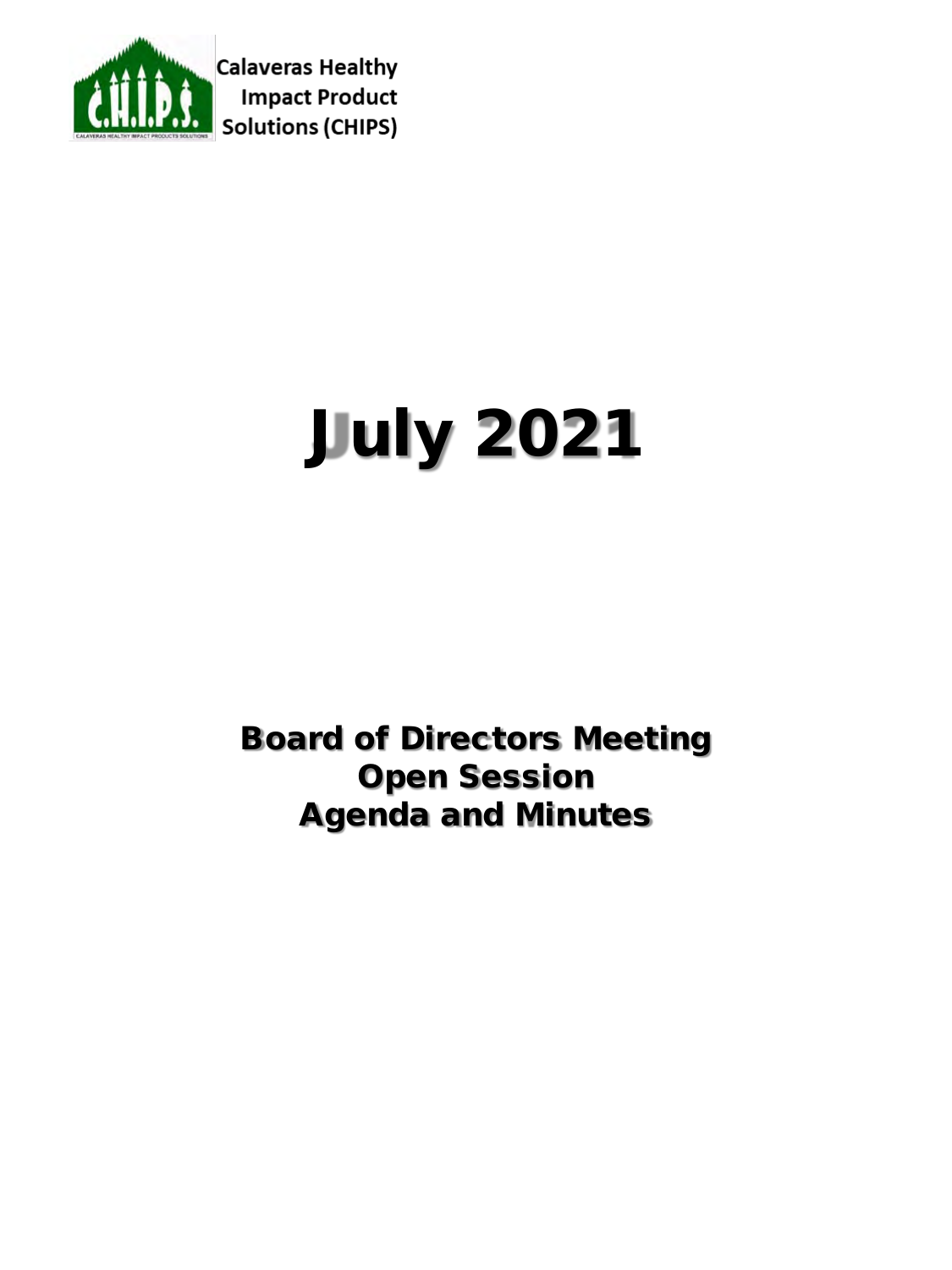

### **CHIPS Board of Directors Meeting**

**Minutes** July 14, 2021

#### **Call to Order/Quorum Check**

**Board role call:** Donna Vial, Steve Wilensky, Rick Torgerson and Robert Zellers. (George Dondero is absent).

**Additional participants**: Regine Miller, Melisa Wilson (and Dave), Craig Christensen, Samuel Simmons, Thurman Roberts, Megan Layhee, Eric Rogers, Jaqueline Simmons, Greg Bennet, Debbie Grimes and Todd Lewis.

### **Review and Adoption of Agenda**

Steve requested switching the order of Public Comment and Financial Report. Regine proposed moving agenda item 9 (Promissory note) to closed session. Moving the financial report before Public Comment on the agenda was approved by the board. Moved by Donna, 2<sup>nd</sup> by Robert. 4-0-1 vote (1 absent).

### **Review and Adoption of May BoardMinutes**

June 2021 board minutes were approved by the board. Moved by Donna, 2<sup>nd</sup> by Rick. 4-0-1 (1 absent).

### **Financial Report**

**Cash flow**: Income in June 2021, focusing on P&L statement income of a total of \$628,194, of that \$519,312. \$106,000 in revenue, about \$50,000 was an advance for a PG&E grant. Payroll in June 2021 was \$112,000+, and largest payroll since Regine has been around, and pretty much wiped-out CHIPS reserves (with \$12,000 remaining in the bank). Otherwise, no other large unanticipated expenses. Regine does expect some vehicle repairs and maintenance fees in the coming months(3 vehicles down). As it relates to current cash flow, as of yesterday CHIPS has \$118,877 in account, \$5,700 in bills to pay immediately and \$62K bills due later this month, and does not include payroll. What has been invoiced, roughly \$104,000 invoiced that have not been paid from past two payrolls. Some partners are slow to pay (mentioned Oakhurst Project and the ENF- new staff is slow for crew on View 88 and ACCG administration). Steve asked how quickly the ENF used to process invoices last year - Regine says it used to take 2 weeks (referenced when Robin Wall was still with ENF), now more like 3+ weeks. Regine added that we have enough to pay upcoming payroll, Regine added that we may not be able to pay some bills at the end of the month. Steve added that there are 5 more invoices to do this Friday. Regine added that there was no more funding left in the PPP loan, and that CHIPS borrowed against the medical reserve fund (\$4,500) and safety incentives (Chico, Yosemite, and Washoe; West Point has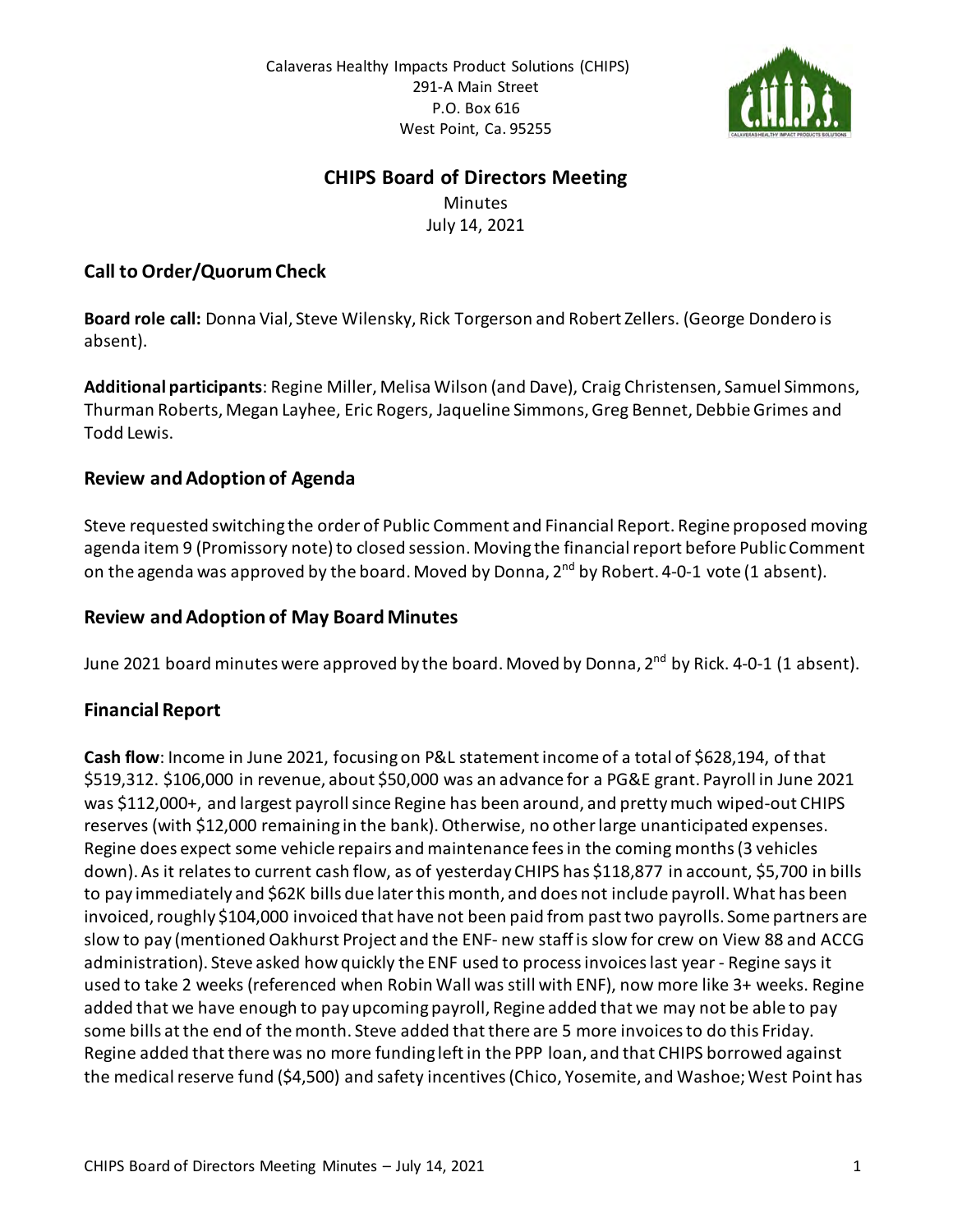

already been paid). Regine said that this coming payroll will be smaller, but it will still be tight into the future as we build the reserves back up.

Robert Zellers asked reiterated that total expenses is double the income. And also asked to clarify whether this is because of the two projects discussed. Regine added that this is partly due to an artifact of two projects, but also due to invoicing timing and timing of bank transfers. Regine added that the project in Oakhurst early in the year (and still now) and how those contracts are written crews don't get paid until entire units are completed. The approach now is to treat multiple units simultaneously (staggering the treatments), now just received 2<sup>nd</sup> invoice and expect to bill a couple more invoices soon. And also expenses for fuel, equipment and supplies. Also, Chico Crew in Magalia where the contract per acre price was low, and lost over \$30,000 (Steve added that CHIPS did not bid on that but was inherited from the tribe). Steve added that CHIPS has submitted a request to revise the contract for the Magalia project. Regine added that most organizations are on an accrual basis and would show that a submitted invoice is paid, but CHIPS is on a cash basis so submitted invoices don't show up as paid in the P&L.

Donna Vial asked about work for the remainder of the year. Regine said there is work for the crews through November, depending on fire season. Steve added that there is low elevation work for most of the crews for the remainder of the year. Positive income scenario- next five months. Also, Steve added it's helpful to get gas bills monthly.

### **Public Comment**

Greg Bennet noted that he doesn't like how the Woodfords Crew is being treated, and that new hires in the program are making more money per hour than crew members who have been working for many years. Greg also noted that many crew members are not getting recognized for their good work. Asked how the group moves forward and be successful without raises and incentives to work.

Jaqueline Simmons said that she was speaking on behalf of Whitney Smart. Jaqueline said that Whitney has chipper training, but has not gotten the \$1/hr raise for that work, but has been doing that work since the beginning of the year. Steve added that Whitney needs to note that he is chipper lead on his timecard, so the admin staff can add that \$1/hr addition. Jaqueline asked if Whitney will get back paid for the time, he was on the chipper but not getting the additional \$1/hr. Steve then stated that he assumed this was a formal request to review his time card, and that admin staff would verify this with him and then correct the problem. Jaqueline added that she was not aware that that the chipper lead needed to note that on the timecard.Jacqueline then asked who is responsible if employees get hurt, including for those employees running chainsaws that are not formally trained? Steve answered Jacqueline by stating that CHIPS has workmen's comp and CHIPS has liability insurance as well, but crew members not trained on chainsaws should not be running them. Jaqueline added that the training has not been offered, and only a handful of crew members certified. Steve noted that Greg Bennet is the safety officer and making sure of safety built on the program. Regine addressed the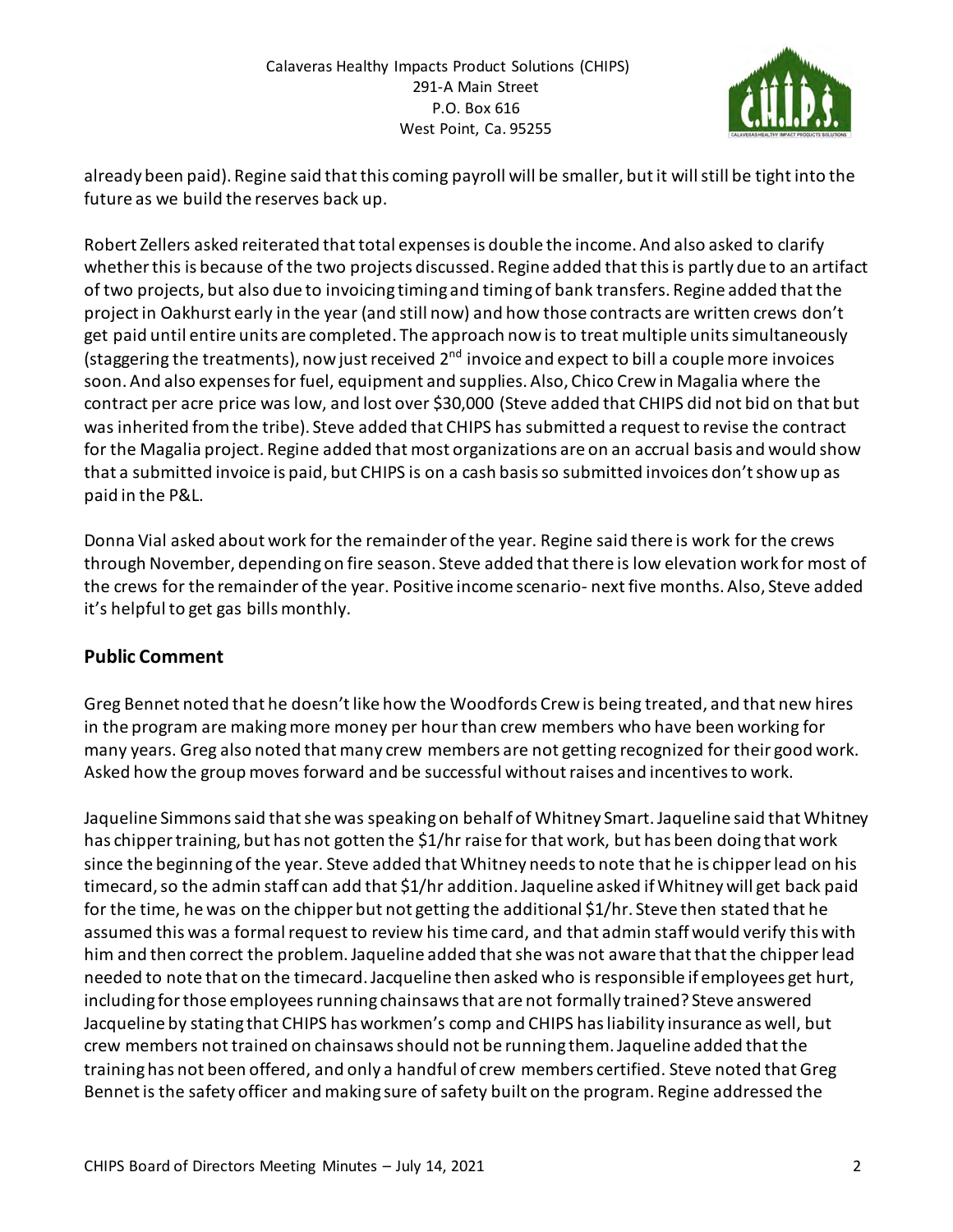

chainsaw certification concern, saying that chainsaw training and certification has been difficult to schedule this year and last year (because of COVID). CHIPS was able to schedule and conduct CPR trainings and two basic 32 trainings, but other trainings have been cancelled since April because of the early fire season. Regine added that under all of CHIPS federal agreements chainsaw crews are required to have s-212 certs to run chainsaws for federal agreements. Regine added that it's been difficult to find any partners (FS, NPS) to conduct the s-212 certs. Greg Bennet asked if Danny Manning was available to do the s-212 trainings, but Steve and Regine added that Danny is not available, he is on fire. Greg reiterated Jaqueline concerns about crew members who are not certified or lapsed certifications running chainsaws if they get hurt. Regine suggested that the chainsaw safety program and accident prevention plan that Craig developed, if Greg and Craig could go through those documents with crews in the next few weeks. Greg reiterated Jaqueline's question about whether a crew member would be covered if they are injured while using a chainsaw when they are not certified to use the chainsaw. Steve answered by saying that the workman's comp and employee liability insurance is not dependent on whether the crew member is certified for chainsaws, as long they are an employee they are covered. Jaqueline added that a safety training would be beneficial for all of the crews.

Sam Simmons noted that he is available to conduct safety training and would be willing to do safety training. She reiterated what Jaqueline and Greg mentioned about the pay discrepancy for some of the new hires, but noted that him and others on the crew are very capable, but are not clear about things like hazard pay, or the fact that you have to note on the timesheets about being the chipper lead. Sam added that his crews have had no accidents. Steve suggested that Irv, Sam, Thurman, Craig, Greg and Steve get together sometime next week and develop within the new policy an in-house crew orientation and new safety training. Steve added that CHIPS would then do the same process with the other crews. Steve asked Greg and Irv to coordinate this meeting to review the current policy and to develop a new policy. Thurman Roberts added that CHIPS has a s-212 handbook that could be used in the policy.

In terms of other safety concerns, Greg Bennet added that going down to the Oakhurst project, falling cedars and hazard trees was a learning curve, and a safety concern. Greg added that they didn't have the right kind of training for falling cedars/hazard trees.

Continuing the topic of crew safety, Jaqueline Simmons asked about hazard pay for the View 88 project. She added that they are parking on the same side of the road as they work, but they are dealing with human waste on the side of roads (from RV dumping). Jacqueline also added that the travel time is 1 hr+ each way and asked about getting paid travel time.

Regine addressed Jaqueline's question about travel time, and those CHIPS contracts are not structured to pay travel time. Steve said that CHIPS continues to recalibrate contracts, and once CHIPS pays debts and will do an organizational review.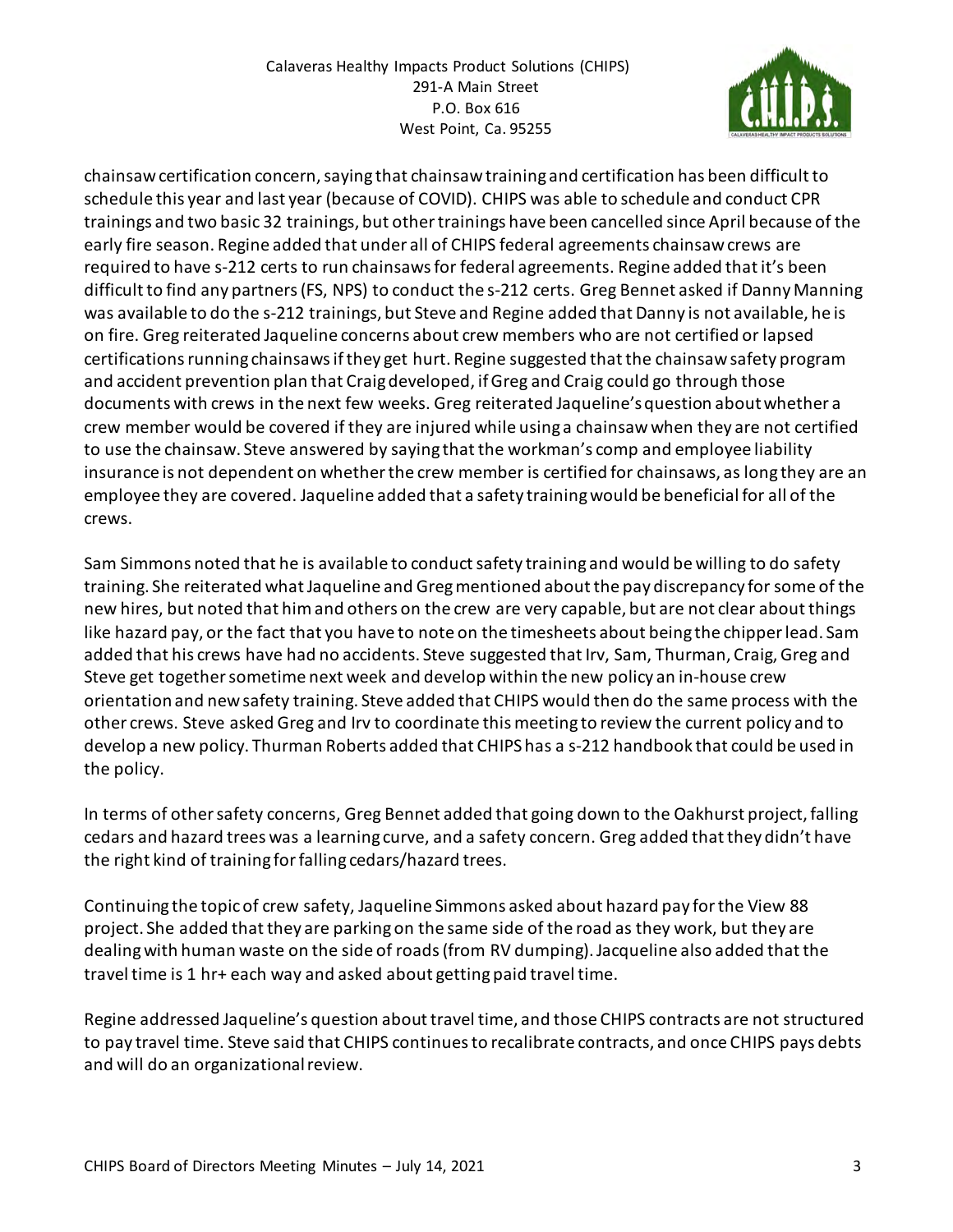

Getting back to the concerns Jaqueline raised about hazardous work conditions on the View 88 Project, Steve added that hazard pay policy is work on steep bank on highway qualifies for hazard pay, but offhighway work (not hazard pay). But Steve proposed a policy review for dealing with human waste. Steve considers that inappropriate and hazardous work, and should be skipping those section. Jacqueline added that they don't know there is excrement in an area until they are in it. Steve then quoted Cal and Fed OSHA– "no employee shall be required to work with unsafe equipment or under conditions which we be injurious to his or her health and safety". Steve added that working in excrement or on steep slopes next to the highway is hazardous, and crew members have the right to refuse work, and if the FS has a complaint tell them to contact Steve or the ED. Eric Rogers added that that was brought to his attention and told the crew to skip it, and the FS said it was okay to skip those sections. Eric added that using a weed-eater or chainsaw where there is excrement, they don't realize they are causing it to go airborne. Eric Rogers added that they are getting close to Ham Station, which could be a large part of this issue. Steve said let's talk to FS about moving to another location. Eric added that one of the crew members was almost hit. Steve proposed Caltrans lane closure, as the only safety measure possible. Greg added that the FS staff made an inappropriate comment. Regine added that John Stropple (Caltrans) and that Caltrans can have a safety training with the crews.

Melissa Wilson asked whether bathrooms for CHIPS crew is available for the View 88 project? Steve mentioned explore getting duel porty potties on a trailer. Jaqueline added that this was a concern for the Washoe crew, as well.

Action items:

- Greg Bennet will set up a meeting next week for Steve, Irv, Greg, Sam, Craig and Thurman will develop within the new policy an in-house crew chainsaw safety orientation and training.
- Regine contact Caltrans concerns, secure training, secure equipment (flashing lights) and secure lane closures for certain high-risk areas (flag those areas as not work).
- CHIPS, FS and Caltrans meeting to discuss crew safety.
- Porta potties for View 88 project.

### **Update on BBSI Retirement Plan Enrollment**:

Steve mentioned that George and Steve have reviewed the options and fees from BBSI. Added that there are low fees because the retirement participant pool is very large. Dondero and Wilensky recommends that CHIPS offer this plan to the employee, added that there is no cost to the employer and that there is no minimum number of employees that enroll. Recommend enrolling. Proposed bringing back the filled-out application and have a working session and have a presentation from BBSI at the August board meeting

Action item: Steve and George to bring BBSI to present at the August board meeting.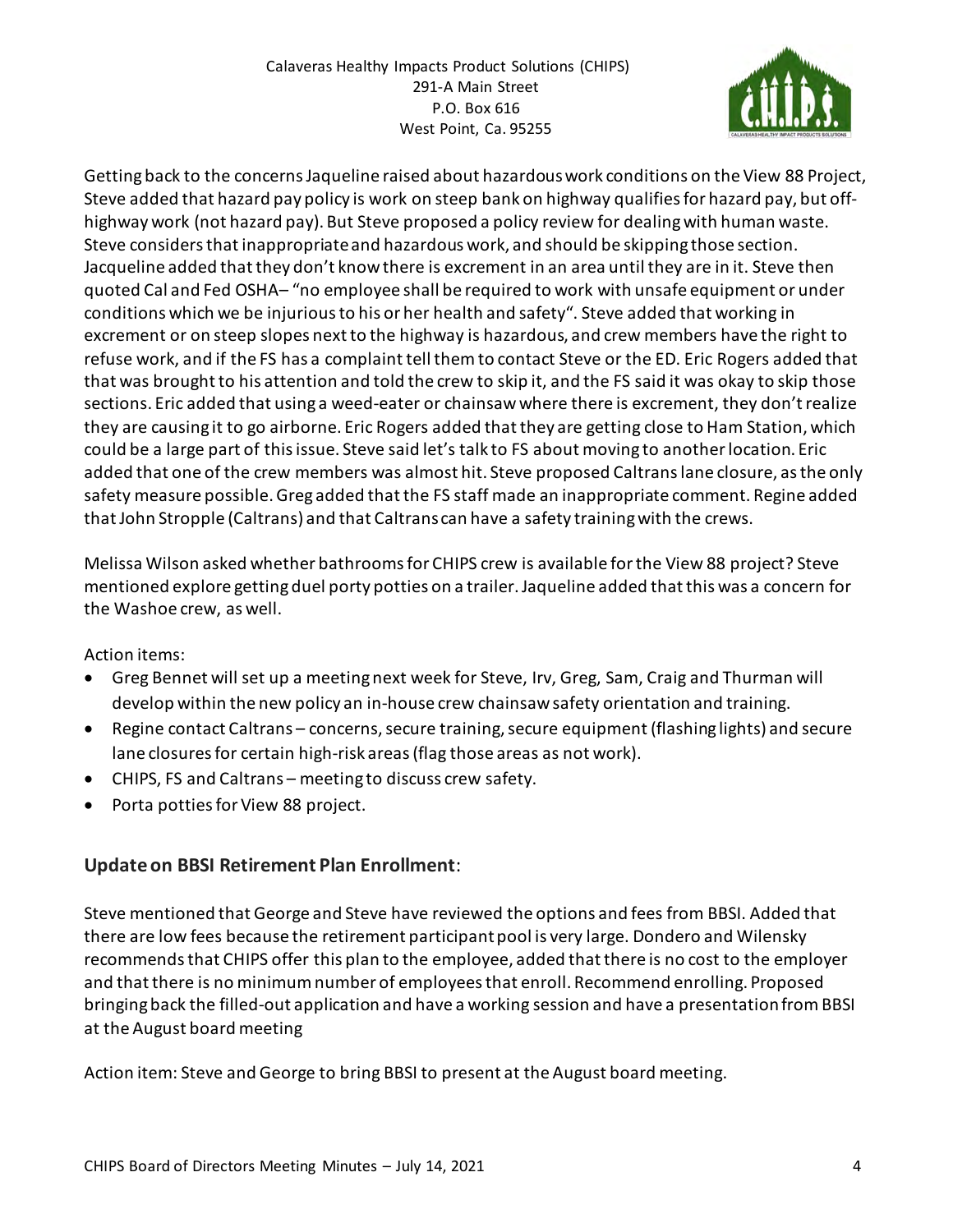

#### **Discussion on Office Lease Renewal:**

Expired at the end of May 2021, have been paying month to month. Regine asked the board to give her direction. Donna proposed month to month until staff established and a new building is secured.

Action item: Rick to have discussion with landlord (i.e., install air conditioner/swamp cooler, month-tomonth). Regine will send Rick the contact info for landlord and original copy of lease. Regine and Rick will bring that to the board in August.

### **Review and consider possible action on two resolutions authorizing changes to CHIPS' El Dorado Savings Bank and Valley First Credit Union accounts:**

Motion to sign both resolutions. Donna moved, Rick  $2^{nd}$ . 4-0-1 (1 absent).

#### **Review and consider possible action on promissory note:**

Going to hold in closed session.

#### **Review and discussion of Executive Director and Program/Project Manager transition plan:**

- Week of July 19<sup>th</sup>: Megan and Jill will begin the Program/Project Manager (P/PM) transition by reviewing roles and responsibilities, transfer files and review project-specific related documents, agreements, budgets, RFPs, etc. Megan and Jill will begin the ACCG Administrator transition by reviewing specific roles and responsibilities, transfer files, and Jill will also attend the ACCG general meeting on July 21<sup>st</sup> with Megan. Megan will also set up the cloud-based file system this week (Box.com). Megan will assume an interim P/PM position.
- Week of July 26<sup>th</sup>: Jill and Megan will continue the P/PM transition this week by continuing to review and discuss projects and go over any specific questions Jill may have. Jill will also use this time to review the monitoring plans for the CAL FIRE and WCB grants. Megan, Jill and Thurman will take one day this week to go to the CAL FIRE project area to go through the monitoring protocols for the CAL FIRE grant monitoring plan. Regine may also begin to transfer ED digital files to Box.com this week.
- Week of August  $2^{nd}$ : Megan and Regine will begin the Executive Director (ED) transition by reviewing ED roles and responsibilities and continue digital and hard copy file transfer. Megan will also continue to work closely with Jill to address any issues or questions Jill may have as she's settling into the P/PM role.
- Week of August 9<sup>th</sup>: Megan and Regine will continue the Executive Director (ED) transition by meeting with Patti to discuss financial oversight, and have a QuickBooks orientation. Megan will assume the ED position after the August  $11<sup>th</sup>$  board meeting.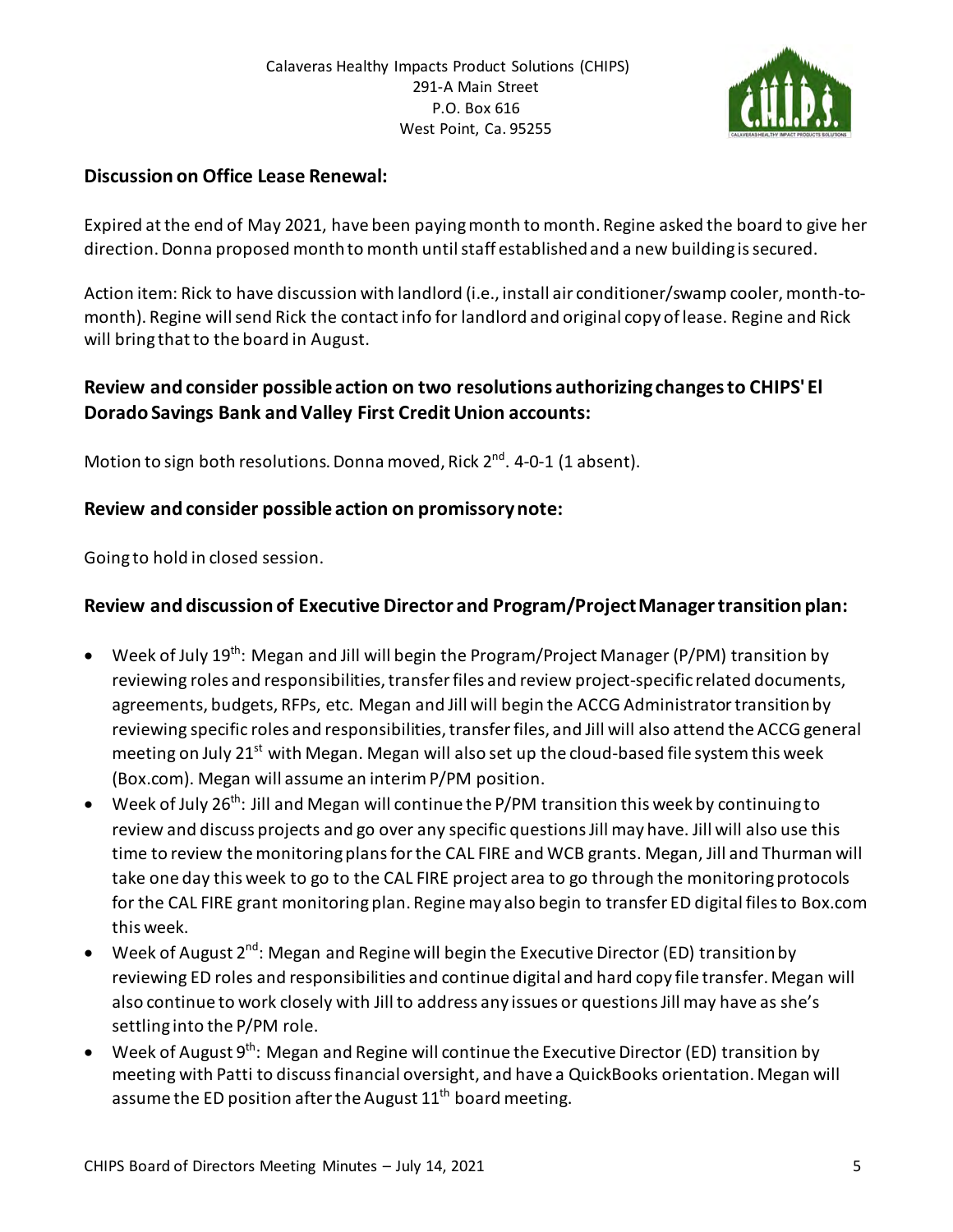

- Week of August 16<sup>th</sup>: Megan, Jill and Regine will reach out to partners about the transition (if not sooner).
- Recruitment and hiring of a Finance Director and Admin/HR Assistant as soon as possible.

Regine added that hiring a Finance Director and doing outreach for this position. Steve added that he has had a number of calls, particularly some forestry-related finance. Possibility of a job share situation with a previous applicant. Regine added that if there is a need to train the new Finance Director and Admin/HR assistant. Donna asked about contracting out some of the financials to BBSI – Steve added that this was not option.

### **Closed Session**

The Board discussed personnel issues in closed session.

### **Executive Director Report**

Communications with Community Vision and now proposing a smaller line of credit and for CHIPS to have a short-term loan. They are to get back to Regine with different options to see what CHIPS can afford, and for them to bring something to the Board at the August 11sth meeting.

Closed out PG&E grant and close 925 grant will probably close out in August.

Phoenix Energy – county was working on conditional use permit (concerned about getting through process without litigation). Greg estimates closing financing by end of the 2021. Steve mentioned Carol Phelps (Donna asked pay her incrementally), Steve may take care of it himself.Will have that conversation at the next meeting.

### **Forestry Fellow Report**

Regine gave Craig's Forestry Fellow Report. Regine mentioned that Craig's had family issues this week. He's been working on WCB and View 88, and also been down to Yosemite and up to Lake Tahoe. Steve and Regine have talked about working with the Chico Crew, Regine said that she will be discussing that with him. Administrative – working with the foreman to get their timesheets in on time. Next step would to have Craig review timesheets. Steve added that Craig is feeling stressed/out of his comfort level, especially the traveling.

### **Field Operations Report**

Sporadic attendance, fire up north is smoking out Plumas and Lassen Counties, fire down by Mariposa is smoking out the low elevation work, but clearer airs in Yosemite.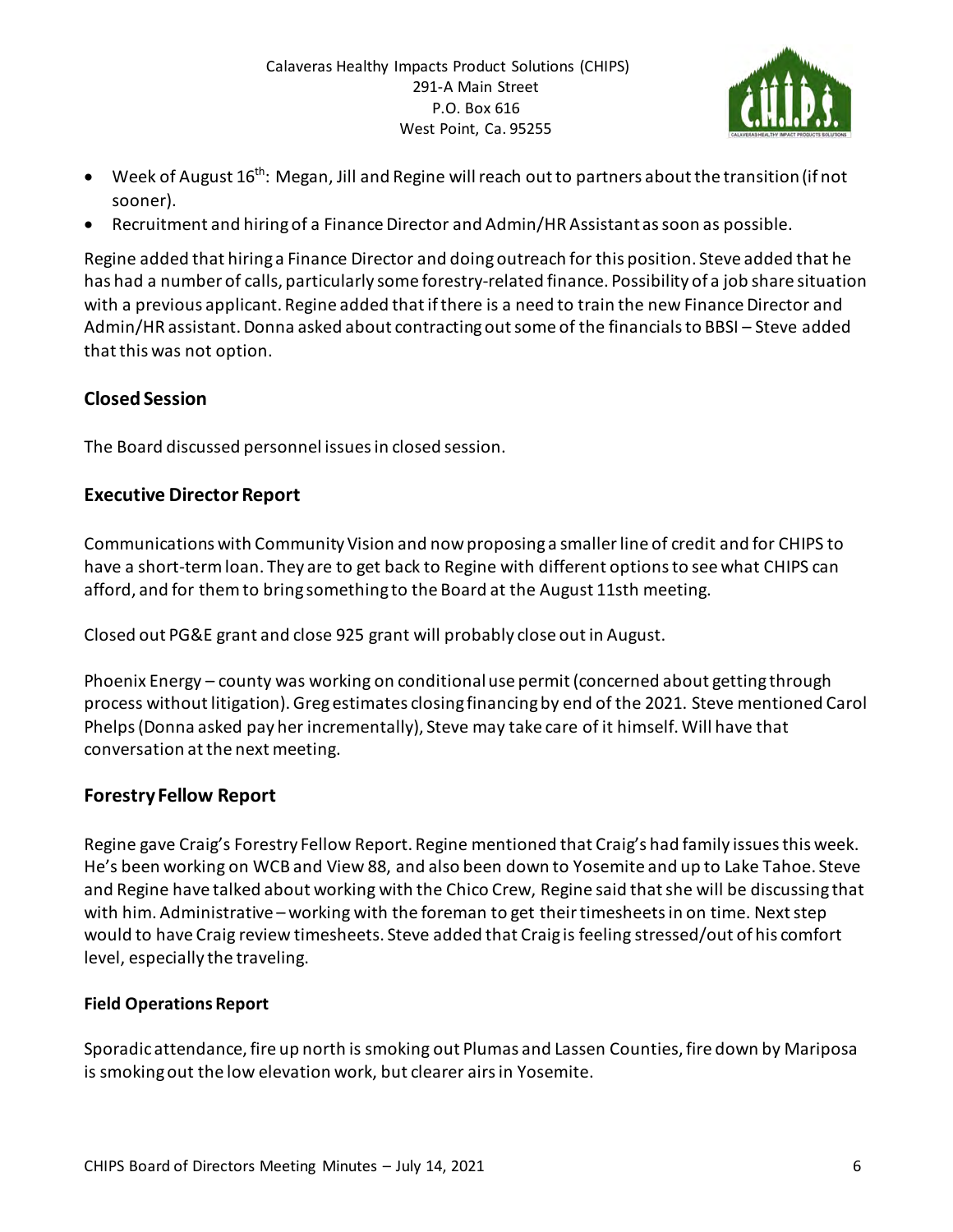

CA Contracting Board D49 license with Thurman – last week he called to get status of application. Melissa is scheduled to take the test in a couple months (then do LTO).

#### **Next Meeting**

The next Board meeting is set for August 11th, 5:30pm

\_\_\_\_\_\_\_\_\_\_\_\_\_\_\_\_\_\_\_\_\_\_\_\_\_\_\_\_\_\_\_\_\_\_\_\_\_\_\_\_\_\_\_\_\_

Minutes approved by:

Donna Vial **Date** CHIPS Board Secretary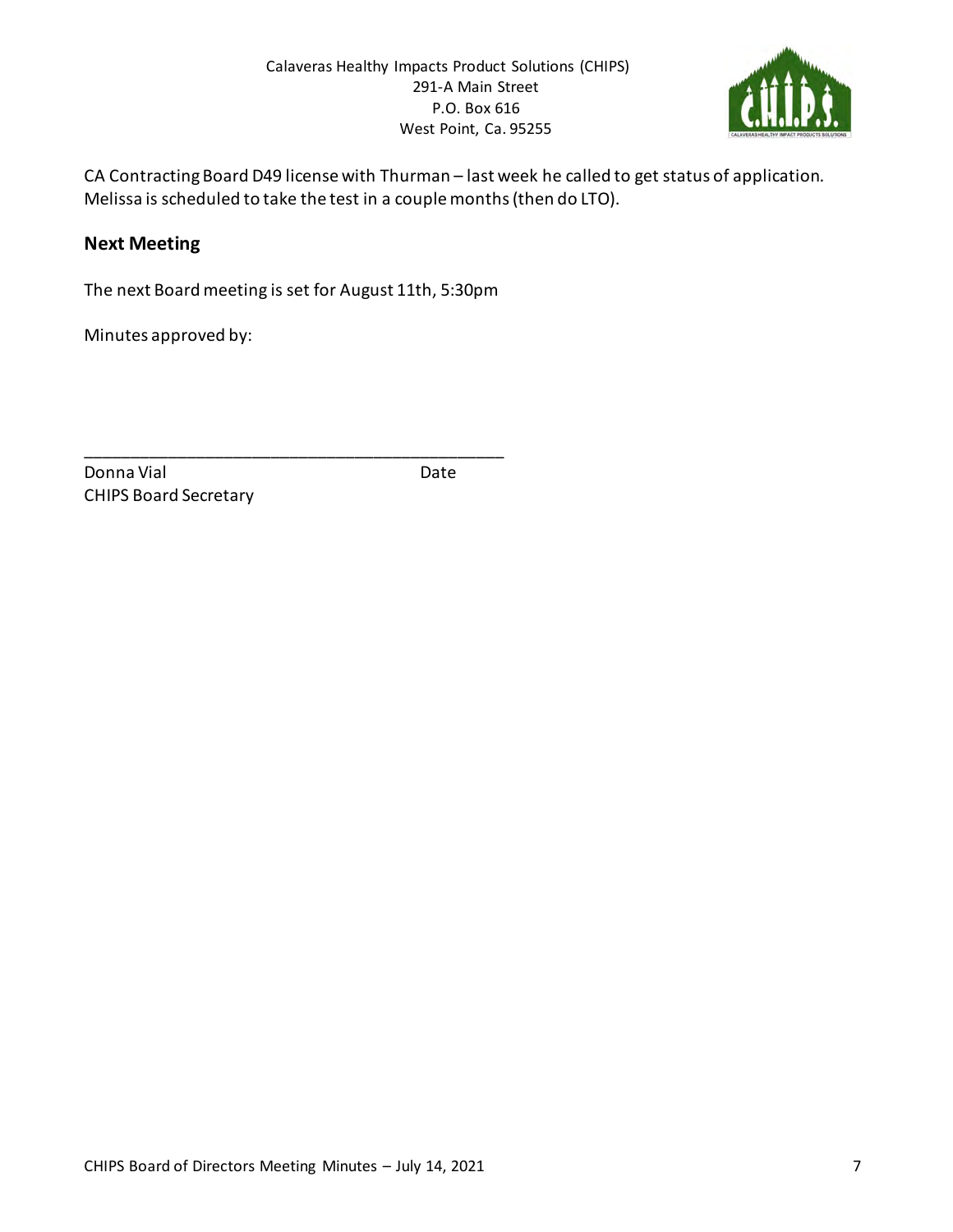

# August 2021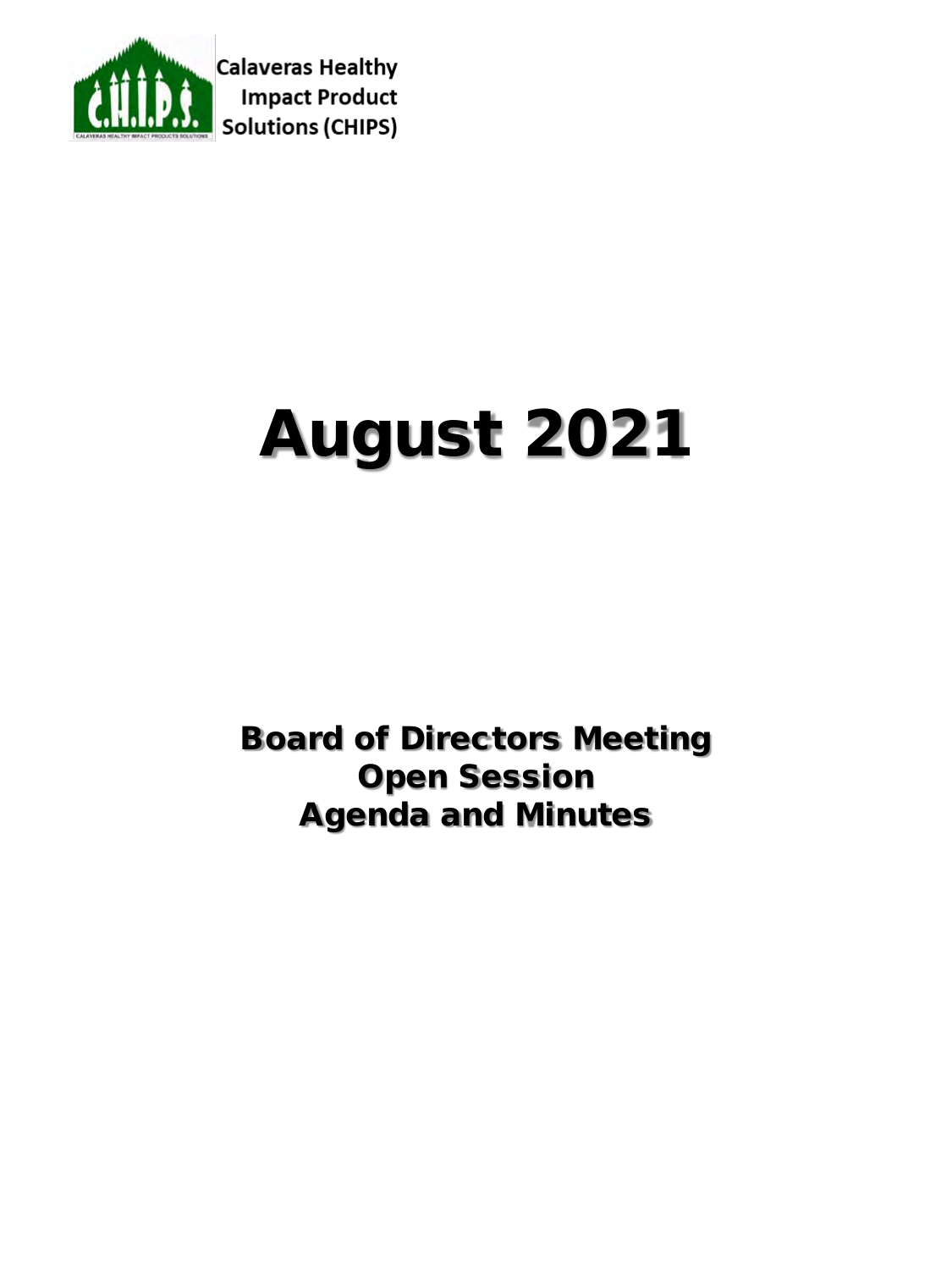

CHIPS Board of Directors Meeting August 11, 2021 5:30pm-7:30pm

[https://us02web.zoom.us/j/86801534655?pwd=cVIxL0hEUkFWTTJ5RURBMjF1NzhIQT09](https://www.google.com/url?q=https://us02web.zoom.us/j/86801534655?pwd%3DcVIxL0hEUkFWTTJ5RURBMjF1NzhIQT09&sa=D&source=calendar&usd=2&usg=AOvVaw1-FGmWYjDWCBAH6JeIyG4s)

## 669-900-6833

#### Meeting ID: 868 0153 4655 Passcode: 071340

- 1. Call to Order/Quorum Check (2 minutes)
- 2. Review and Adoption of Agenda (2 minutes)
- 3. Review and Adoption of July Board Minutes(5 minutes)
- 4. Public Comment
- 5. Financial Report
	- a. Cash flow Miller(10 Minutes)
	- b. Update on safety incentive Wilensky (3 minutes)
- 6. Update on BBSI Retirement Plan Enrollment Wilensky/Dondero (5 Minutes)
- 7. Executive Director Report (10 minutes)
- 8. Forestry Fellow Report (5 minutes)
- 9. Presentation regarding the Sierra Institute and Dixie Fire Wilensky (5 minutes)
- 10. Big Sandy Rancheria transition Wilensky (10 minutes)
- 11. Field Operations Report Christensen/Wilensky (15minutes)
	- a. West Point
	- b. Woodfords
	- c. Yosemite
	- d. Chico
- 12. Closed session (60 minutes)

Supporting documents:

02-DRAFT Board meeting minutes July 14, 2021

03-Profit & Loss July 2021 (PENDING)

04-Balance Sheet (PENDING)

05-Executive Director Report August 9, 2021

06-Forestry Fellow Report August 2021 (PENDING)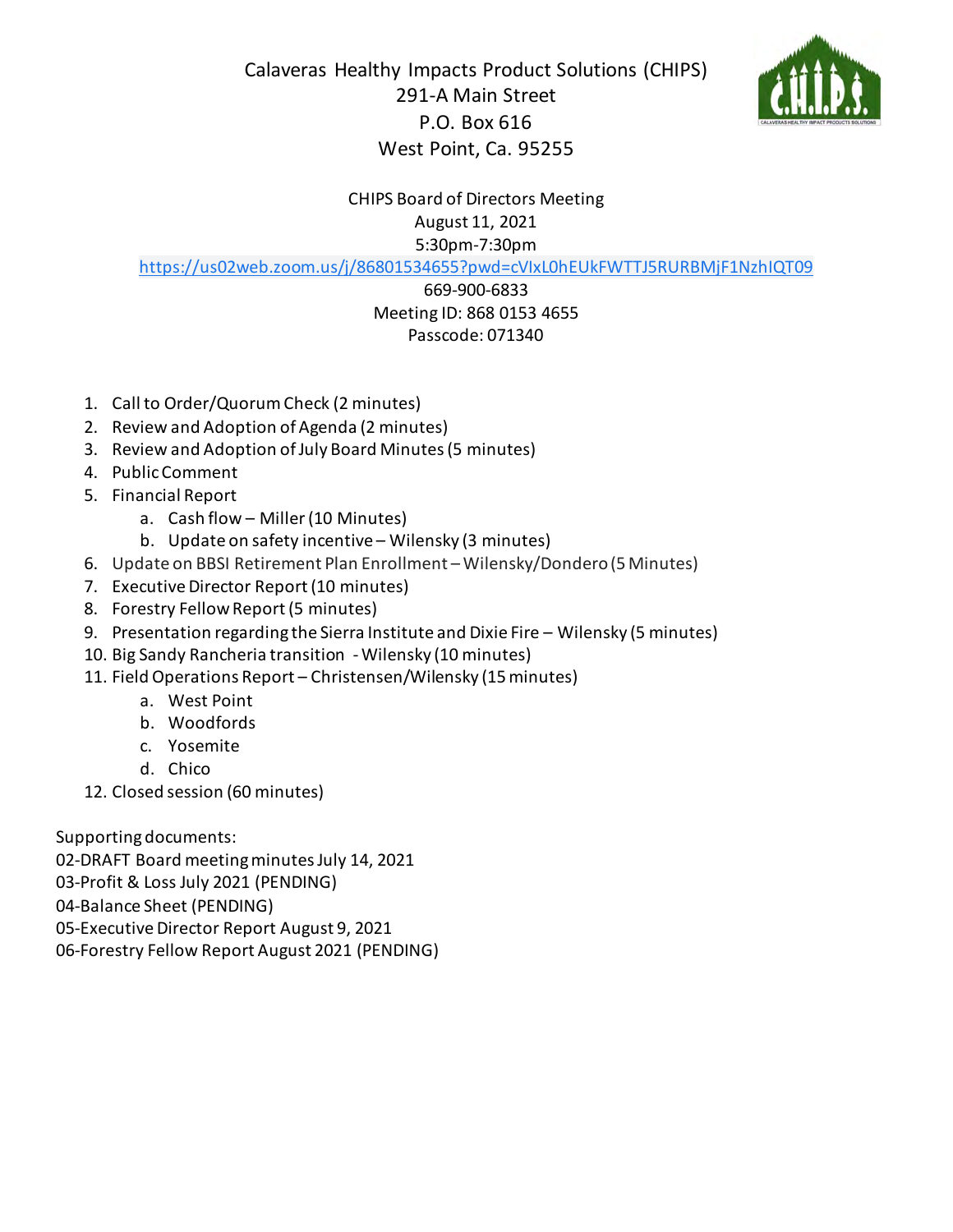

#### **CHIPS Board of Directors Meeting Minutes August 11, 2021**

# Call to Order/Quorum Check

**Board role call:** Donna Vial, Steve Wilensky, Rick Torgerson, Robert Zellers, George Dondero.

**Additional Participants:** Regine Miller, Jill Micheau, Samuel Simmons, Megan Layhee, Irvin Jim and Melissa \_\_\_\_\_\_\_\_.

# Review and Adoption of Agenda

Donna asked to add discussion of office relocation; Steve proposed that it be inserted before the BBSI Retirement Plan item. Agenda was approved by the Board. Moved by Vial, 2<sup>nd</sup> by Dondero. Unanimous 5-0 vote.

# Review and Adoption of July Board Minutes

July 2021 Board minutes were approved by the Board. Moved by Vial, 2<sup>nd</sup> by Dondero. Unanimous 5-0 vote.

# Financial Report

Balance Sheet and P&L Statement were emailed to Board.

Discussion:

- Donna: What is the difference between direct federal revenues vs private revenues? A: private includes contracts with private land owners or Sierra Institute. Any work on private lands. Federal is work for National Forests, Yosemite National Park. Bank accounts are mostly state money. We track money by revenue source.
- Donna: Did we sell any biochar last month? We sold some wood chips. Biochar stock is low. The biochar we have on site is full of rocks, needs to be sorted. There is lots waiting to be picked up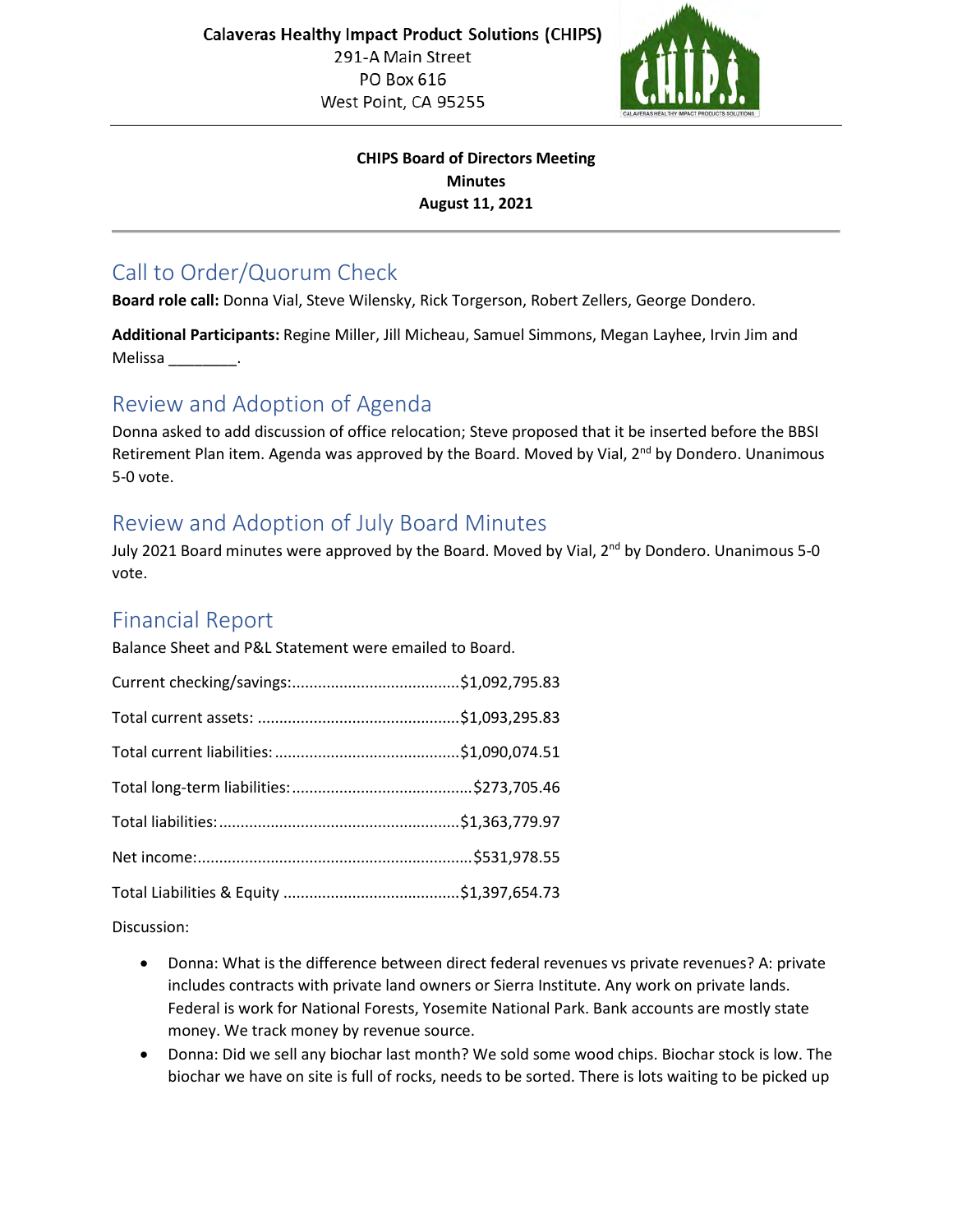

– this is one of the issues we need to discuss under field operations. It would be nice to get more, but there is currently none we can access with our equipment.

- Donna: Is the San Andreas Growers Market still interested in biochar if we can get it to them? A: Yes, depending on price; people doing soil amendments in Mountain Ranch want some. Worth it to get more, but season is February, March, April… only those planning ahead for next season want it. We need biochar to mix with other amendments.
- Donna: What is crew leave? A: Crew Leave is PTO. We track it.
- Donna: What are Professional fees: A: Certain types of contractors, i.e. biologists, archeologists, Registered Professional Foresters.
- Donna: The miscellaneous expense item seems higher than usual. What does it represent? A: Mostly odds and ends.
- Donna: Does the Gas and Fuel category include Woodfords? A: Yes, it should.
- Q: What is current rent: A: \$500 for West Point, \$100 for Woodfords.
	- o Comment from Regine: Only one rent check for Woodfords office has ever been deposited. Irvin: Please send to 96A Washoe Blvd. Nobody is using the office space.

**Cash Flow:** \$46,996 as of end of July. \$79,077.46 in bills to pay now; \$54,398 remaining balance. Payroll will be roughly that this month. Might be a little more. \$92,000 in outstanding invoices. \$20-\$50K may come in. Big Sandy \$27K invoice has not been paid -- can't pay now. Will be able to make payroll for next run.

Payments from federal agencies seem to be taking much longer than usual. We have reached out to them over the past few weeks. What used to take 10 days now takes more like 3 weeks. Attributed to response to wildfires, short staffed locally.

**Discussion among Irvin, Steve, Regine:** Irvin if hazard pay for working at side of highway 88 will be paid. Also, crew is upset that West Point new hires are being brought in at \$15/hr, while Washoe crew is being paid \$12-14/hr. Steve indicated that the hazard pay appeared in the last 2 paychecks. If that is not true, please let us know so we can have payroll make adjustments.

The issues of how raises are determined was discussed. Factors include certifications, performance, attendance, seniority. When raises can be paid, they will be retroactive to a to-be-determined date. Leaders from Washoe crew to re-evaluate Craig's work, put specific numbers on that work. Craig provided a list of people due for raises. Rated as 1,2, 3, but what did that mean? Steve is prepared to meet with anyone who wants to help develop criteria… will Irvin assist? Craig, Sam, Eric should be part of that discussion. Normally this is done by seniority, certifications, performance. Need to apply those to each person. Identify raises so payments can be made when we get the money. Steve to meet with Irvin, Craig, Sam, Eric on Thursday (8/12) to discuss.

Regine suggested that implementing a regular schedule to review staff performance and certifications will allow us to adjust salaries (raises) in a fair and regular fashion.

**Discussion between Greg Bennet and Steve Wilensky:** Questioned why we can't bid hourly like on Forest Service projects. Wilensky explained that the job in question was complex and had several major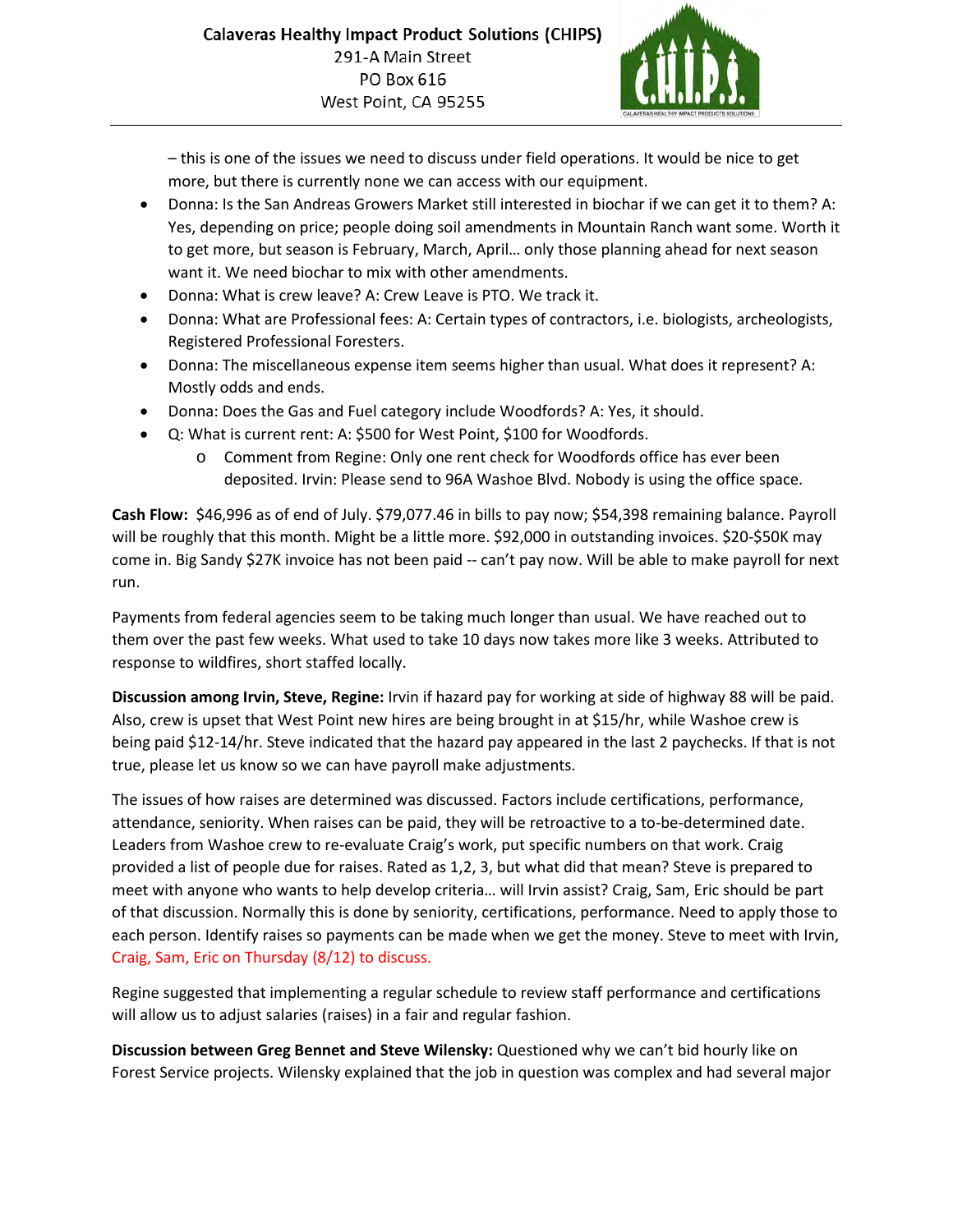

setbacks and delays that resulted in a loss. The bid we prepared was good for the anticipated conditions, but conditions changed drastically. We do bid hourly when that is permitted.

Irvin asked why we would tailor our bids to the grant limits. Steve says the intention is to line up contracts that will get people work and consistent paychecks for the full year. Part of consideration is that, not just making the most money from each contract.

#### Add this conversation to the agenda for tomorrow's meeting.

Irvin: When will we bid for Hope Valley? Steve: I don't think we'll bid whole thing. Irvin: the Supervisor for Humboldt-Toyiabe NF is overlooking us, hiring non-local crews for post-fire work. Steve: You should reach out tomorrow. Same thing happened after the Butte Fire and is happening now at the Tamarack and Dixie fires. We have this argument after each fire. Your county Board of Supervisors should address this… FEMA, OES, and Forest Service funds should be going to communities that were hurt by this.

#### Add this conversation to the agenda for tomorrow's meeting.

## Public Comment

None.

## Office Space:

Donna was approached by the current landlord to see if we would like to go back to the old office because he could more easily provide heat and air conditioning there. Space is larger; would put in a pellet stove and a/c. Rent would increase by \$100. Steve asked how long the offer is good for. Suggested we wait until we know size and preferences of to-be-hired staff. Donna will ask landlord for more time to consider.

## Update on BBSI Retirement Plan Enrollment:

Steve: We are in discussions with BBSI. It takes 3months to institute a 401K. If the Board authorizes this at this meeting, we will have a meeting via phone next week; then would be ready to offer a 401K plan to all staff. The program has many choices and low fees. Seems good for CHIPS and for employees. It is a deferred compensation plan -- money is not taxed until withdrawn. What is needed from the Board: authorization to set up phone call, choose a plan, and move to implement it ASAP. Donna moved;  $2^{nd}$  by Torgesen; Discussion: none. Motion passed 5-0. George and Steve need to be on the call.

### Loans:

No progress on term loan or line of credit. The to-be-hired Financial Director will need to do this. Need to get Steve and Regine's names off the Valley First Credit loan. See Executive Director's report for project updates.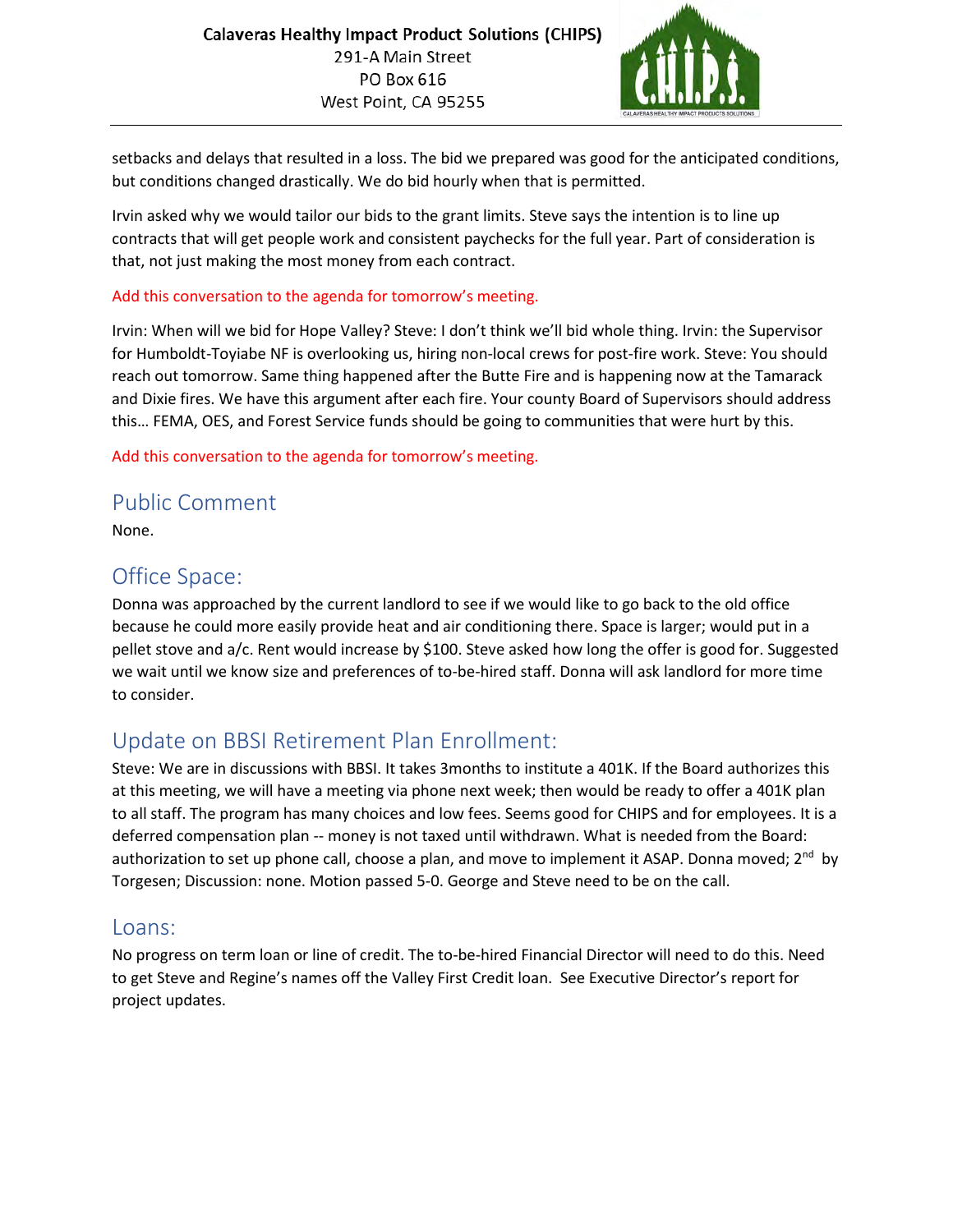

# Discussion of Executive Director and Program/Project Manager

## Transition:

This is Regine's last day at CHIPS. KUDOs to Regine from all… Transition plan will be discussed in closed session. Regine will continue to work over next few days, transitioning work to others.

# Executive Director's Report

#### **EXECUTIVE DIRCTOR TRANSITION**

Last day is August 11<sup>th</sup>. In preparation, I drafted a transition plan and met with Megan, Jill, Patti, and Steve to discuss who is assuming the various responsibilities. I've begun to notify partners of the upcoming change and will complete this task this week. Megan will establish a cloud filing system, onto which I will transfer my electronic files. I'm available to the Board and administrative staff for questions should they arise after my departure.

#### **FINANCIAL UPDATE**

- − Contact Valley First Credit Union to apply for PPP Loan #2 forgiveness.
- − No activity on the Community Vision term loan and line of credit.

#### **GRANTS AND AGREEMENTS UPDATE**

**Wildlife Conservation Board (WCB) Upper Mokelumne Forest Restoration Project.** CHIPS crew worked minimally on the roadside thinning due to staff availability. Expect to execute the CHIPS-Markit! Forestry contract for the pre-commercial mechanical thin treatment of 312 acres this week. Met with WCB program manager to discuss a possible grant extension and second advance request. We also discussed the possibility of additional grant funds to offset the cost of using CHIPS crews to perform a portion of the work. WCB since advised that CHIPS may request a second advance after depletion of its first. Megan is completing required revisions to Invoices 2, 3 and 4. Regine and Megan will complete Invoice 6 this week. Cutting Edge Forestry is expected to compete 146 acres of lop and scatter hand thinning in late August-September.

**Sierra Nevada Conservancy (SNC) Timber Regulation Forest Restoration (TRFRF) 925 Forest Restoration and Prescribed Fire Crew Development.** Prepared invoice #9 and six month progress report. Expect to complete this grant in late August to early September.

**SNC 952-CCI Intertribal Stewardship Workforce Initiative (ISWI)**. The Chico crew completed nearly all of the Collins Pine project in Plumas County prior to the Dixie Fire and has since been working on private land contracts. The Big Sandy Rancheria crew worked on the Yosemite-Sequoia Resource Conservation and Development Council project in Madera County until CHIPS' contract was terminated by the YSRC&DC July 23. Steve is working with BSR to negotiate the amount of financial loss CHIPS and BSR will each sustain.

Regine and Megan met with the Bureau of Indian Affairs (BIA) Regional Fire Management Officer to discuss our interest and intent to train tribal crews for Basic 32 wildland firefighting and certify them with a federal agency in support of cultural burning and prescribed fire on federal lands. The only possible way for BIA to certify CHIPS crews is through BSR. Regarding S212 Wildland Fire Chainsaw training, BIA has offered to instruct its chainsaw program late fall. Thurman is exploring the cost for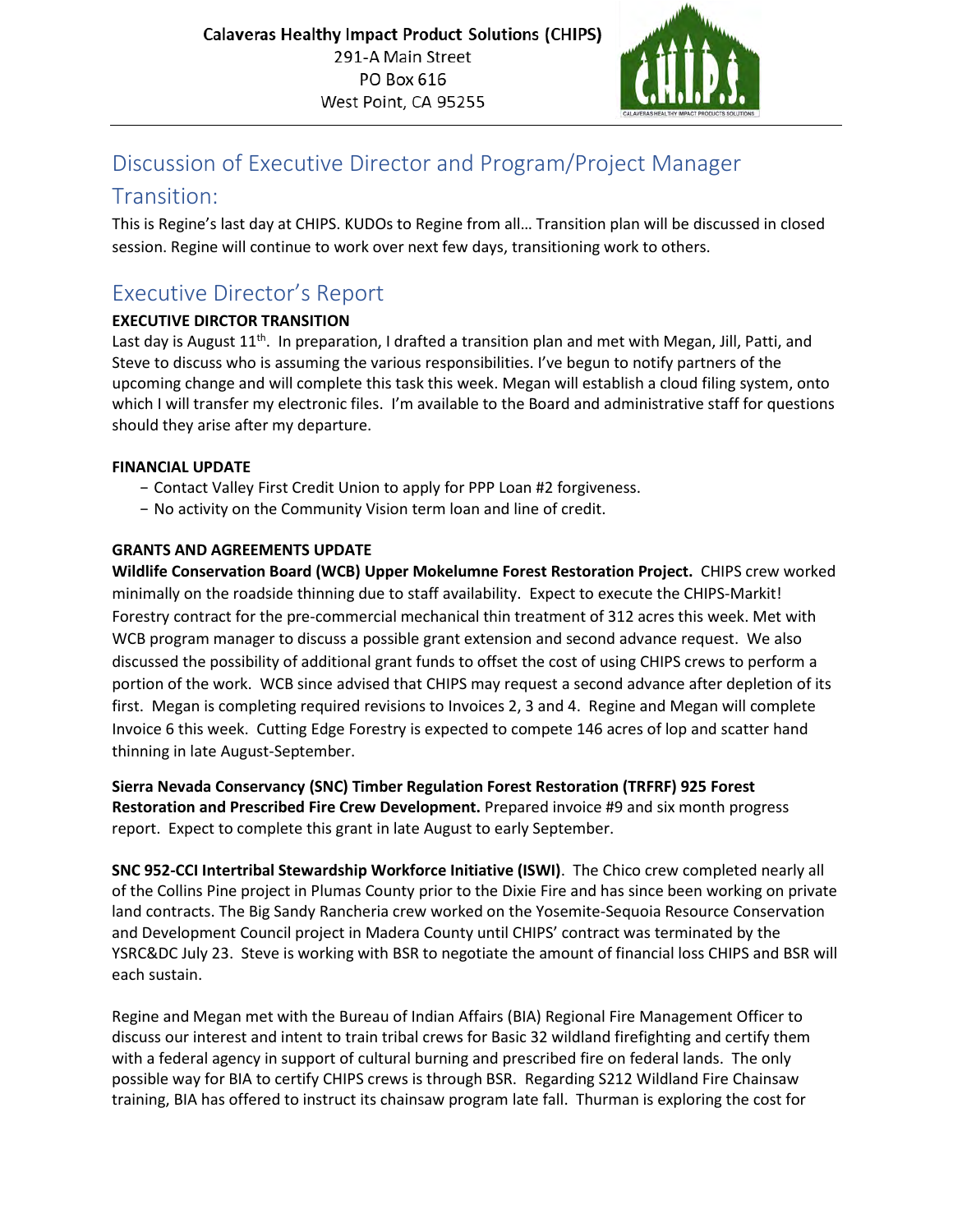

Firestorm to conduct the training. Craig Christensen and Greg Bennett are expected to conduct the CHIPS chainsaw safety program for all CHIPS crews beginning this week.

Steve and Regine are scheduled to meet with SNC leadership August 10 to discuss this project's unexpected challenges and to evaluate possible solutions.

The ISWI grant includes developing, training, equipping, contracting for, and deploying at least eight new tribal stewardship workforce crews throughout the Sierra. We have worked with three tribal crews to date.

**SNC 1067 South Fork Mokelumne River Phase 3 Treatment.** No activity this reporting period. CHIPS is waiting for Bureau of Land Management to determine if they are able to use grant funds to treat additional lands.

**SNC 1068 South Fork Mokelumne River Phase 4 (NEPA/CEQA).** No activity this reporting period. Pat McGreevy is expected to begin drafting the NEPA/CEQA document in the next month. This grant includes drafting the NEPA/CEQA document for up to 640 acres of public and private lands.

**SNC 1214 View 88 Fuels Reduction and Prescribed Fire Readiness Project.** Megan worked with Forest Service and CalTrans regarding an encroachment. Expect to release the contractor Request for Proposals (RFP) late August-early September. The project includes mechanical and hand piling and mastication across 400 acres to prepare the landscape for prescribed burning.

**SNC 1226 Fuels Reduction in Bummerville, Calaveras County.** Pat McGreevy has begun to draft the NEPA/CEQA document for this project, which includes completing environmental compliance on 456 acres of BLM land in the vicinity of Bummerville, West Point and Wilseyville.

**CAL FIRE Arnold Avery Hazardous Fuels Reduction and Fuel Break Maintenance Project**. Conducted the pre-operations meeting with Tanner Logging for Project Area C; mechanical treatment has begun. Expect to execute the Left Coast Land Clearing (LCLC) and the Markit! Forestry contracts this week with LCLC the pre-operations meeting and onset of hand thinning operations to occur shortly thereafter. Markit! Forestry expects to initiate operations after they complete their contract on the WCB Upper Mokelumne Forest Restoration project. Woolery has not scheduled the start of their work. Jill conducted photo documentation and Megan has begun pre-treatment vegetation monitoring.

**US Forest Service Wood Innovations Grant Sierra Nevada Small Scale Community Biomass Projects Collaborative.** Contact Mariposa County Resource Conservation District to advise that CHIPS sold the bioenergy plant in July 2020 and has effectively met its obligations under this grant.

**Blue Mountain Electric Company.** Requested Teresa James prepare tax filing "no activity" for 2017, 2018 and 2019. Requested Phoenix Energy document change in ownership to PG&E so that CHIPS/Steve Wilensky is removed as the responsible party.

**PG&E Vegetation Management Project.** This project is complete and closed out.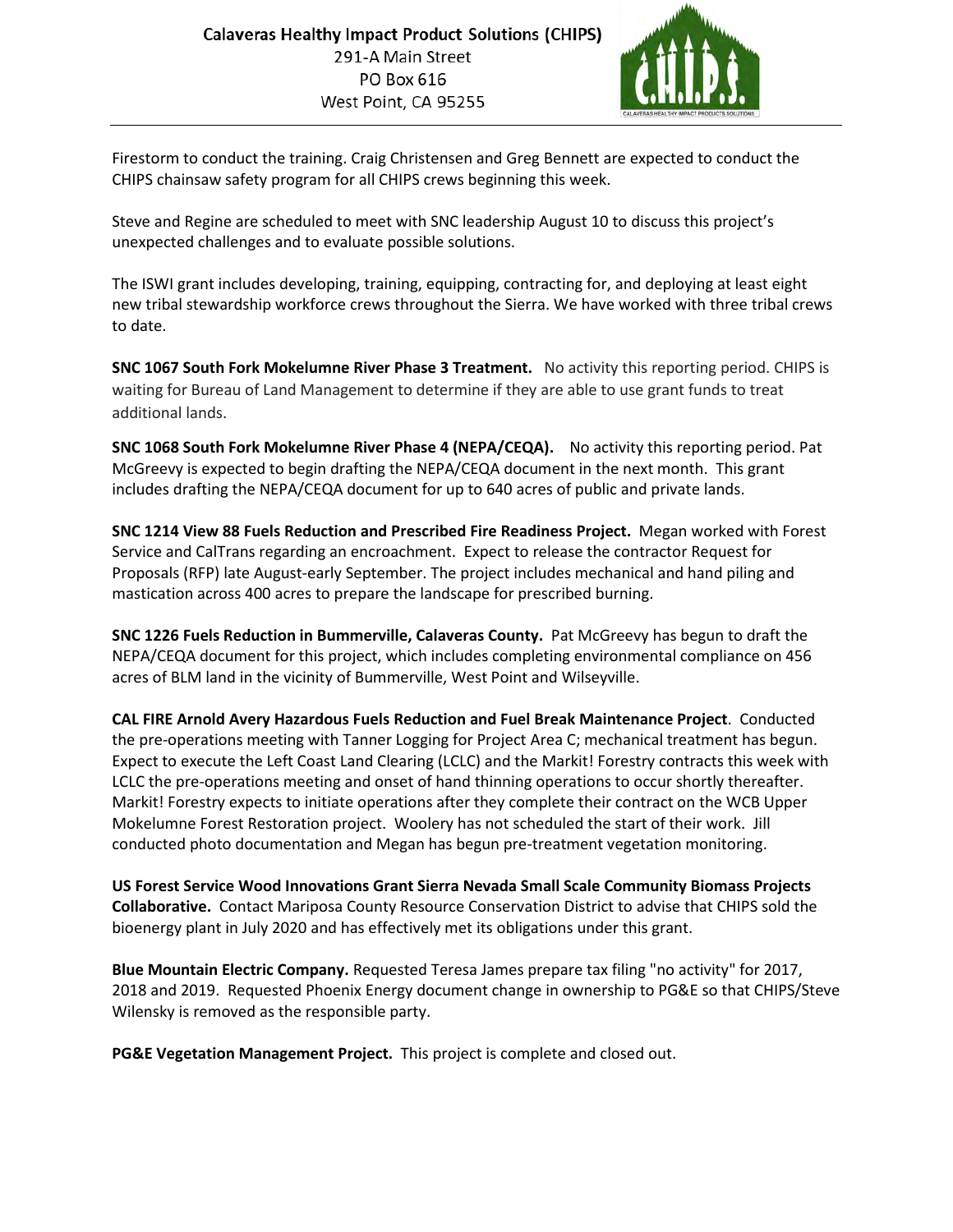

**Sierra Nevada Alliance (SNA) Sierra Corp Program (Forestry Fellow).** Craig is to complete his quarterly progress report and self-assessment. Regine will review and submit to SNA upon receipt. Refer to Forestry Fellow Report for details on his activities.

**Yosemite National Park.** Executed financial forms for modification to cooperative agreement for the sawyer crew. Expect to finalize agreement by the end of August. Continued bi-weekly check-ins with NPS staff to address field related issues or concerns to improve field operations.

**Eldorado Nation Forest and Lake Tahoe Basin Management Unit (LTBMU).** Invoiced under our Participating Agreements on a semi-weekly basis. Executed Participating Agreement with LTBMU for 2021-2022 work.

**Stanislaus National Forest.** Tentatively scheduled crew field work for September 2021. About \$61K remains in the agreement.

**Humboldt-Toiyabe National Forests Specific Project Agreement (SPA).** No activity this reporting period.

**Amador Calaveras Consensus Group (ACCG).** Megan continued to administer the ACCG. CHIPS will continue this work through December 31, 2021. The ACCG is currently working to determine who will lead facilitation and administration of the group in 2022.

Regine will apply for loan forgiveness through the SBA system. It is an easy process and the loan will probably be forgiven. Board will need to decide if they want to keep that bank account.

George: does ACCG know CHIPS wants to terminate our administrative support? A (Megan): Yes, they are looking at their model for facilitation going forward. CBI services have tapered off while CHIPS' part has ramped up. We gave them lots of time/warning so they can plan. At July meeting, no one stepped up to take over.

## Farewell to Regine:

The Board presented Regine with two gift certificates and high praise for the excellent job she has done for CHIPS. She will be missed.

# Forestry Fellow Report

Craig did not attend. Per Steve, work continues sporadically on private land.

An issue was raised about the View 88 project: Forest Supervisor Jessie is being petty about crews taking bathroom breaks, etc. Do we need a sanihut at the work site? There is confusion about whether the crew is supposed to lop and scatter or pile materials. The biologist told Jessie that we have to haul brush away. What is the status of the dump truck? Forest Service keeps changing directives on how we are supposed to work. FS wants debris pulled down to turnoff, not up to dump truck. Eric and Jessie both got heated over this issue. Crazy day on 88 today. Steve will stop on his way up tomorrow to look at the area in question. Will discuss tomorrow. Steve will meet with FS on way home.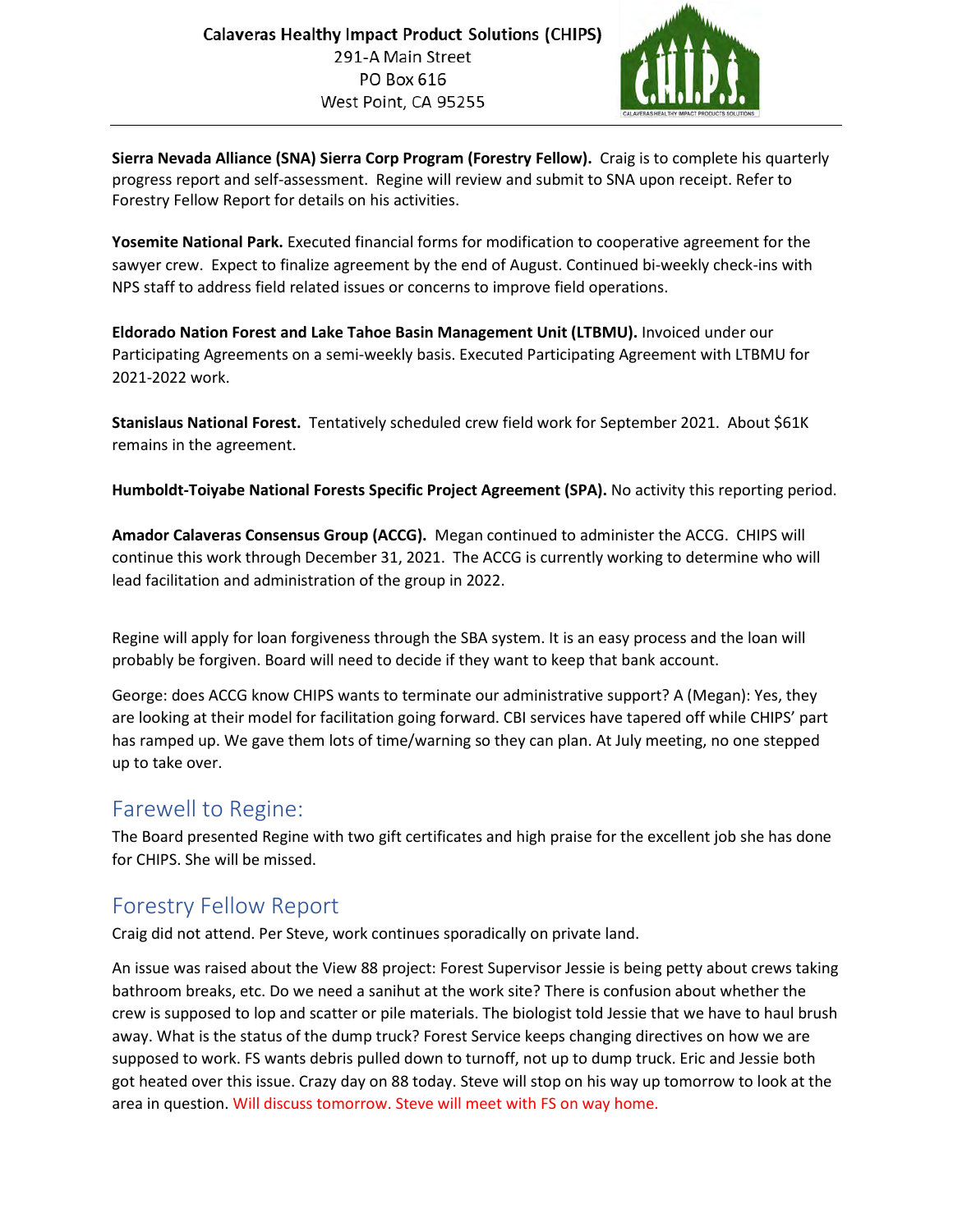

Sierra Institute and the Dixie Fire: Four or five SI staff members lost their homes. Most of the rest of the staff were evacuated. Danny Manning, head of Greenville Rancheria fire crew, says four crew lost homes as well. Catastrophic loss. Crews smoked out. Almost same number of homes and buildigs burned as in the Butte Fire. Extreme fire behavior. Impacts to CHIPS: High Road training partnership is based in the Sierra Institute, which will be reeling in response to the fire for some time – most of their projects with NEPA/CEQA done have been burnt. For CHIPS, the fire has wiped out the Collins Pine project. There is another fire today at Bullard's Bar. Air quality last week was at 748, 827… had to call off work as air was unbreathable, even with masks. Crew has lost much work. Spent time bidding on new private jobs in Comcow area; also have some work at lower elevation once folks get organized. Most long-term projects have been wiped out. Last year's work has been erased.

Big Sandy transition – discussing liquidating assets, passing on contracts. Met this week, again next week. Many new contracts there. 4 in Yosemite, 1 in Yosemite West, doing calculations on acreage there; looking at 2 projects with Sierra Foothills Conservancy, winter work at low elevation for crew. Crew skills getting high marks from Yosemite supervisors. Some health matters need to be discussed in closed session.

## Field Operations Report

Craig not here.

Closed Session Xxx

## Next Meeting

The next Board meeting is set for September 8, 5:30 PM.

Minutes approved by:

Donna Vial **Date** CHIPS Board Secretary

\_\_\_\_\_\_\_\_\_\_\_\_\_\_\_\_\_\_\_\_\_\_\_\_\_\_\_\_\_\_\_\_\_\_\_\_\_\_ \_\_\_\_\_\_\_\_\_\_\_\_\_\_\_\_\_\_\_\_\_\_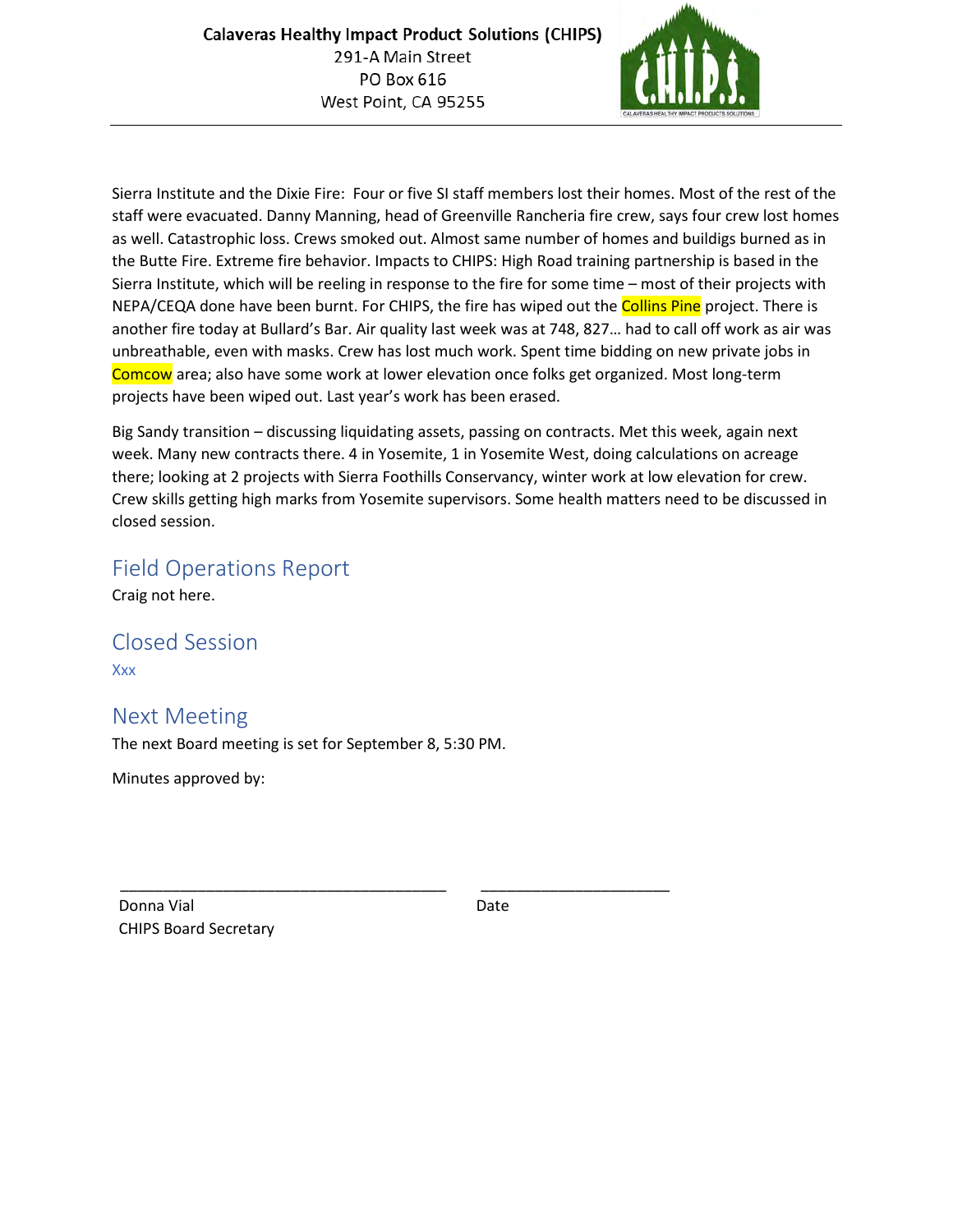

# September 2021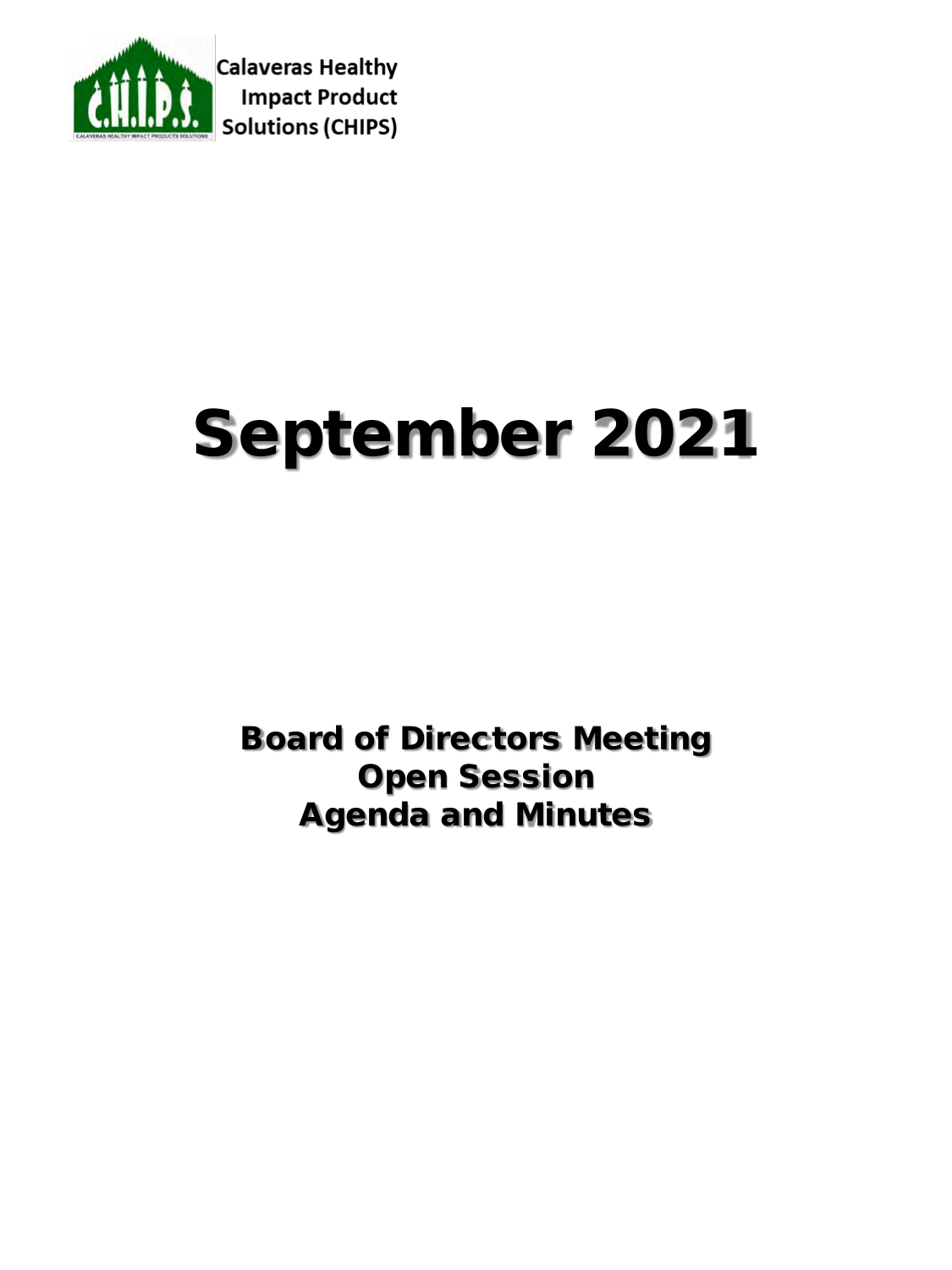Calaveras Healthy Impacts Product Solutions (CHIPS) 291-A Main Street P.O. Box 616 West Point, Ca. 95255



#### CHIPS Board of Directors Meeting September 8, 2021 5:30pm-7:30pm https://us02web.zoom.us/j/85499800144?pwd=RUJFM1ZnblVpZ2x6c1ppcU5HNTU4UT09 Dial In: 712-775-7031 Access Code: 543-336-574

- 1. Call to Order/Quorum Check (2 minutes)
- 2. Review and Adoption of Agenda (2 minutes)
- 3. Review and Adoption of August Board Minutes(5 minutes)
- 4. Public Comment
- 5. Financial Report
	- a. Cash flow Sheran Jones (10 Minutes)
	- b. Equipment and Materials Purchases Wilensky (2 minutes) QuickBooks Online; Dropbox; Air Quality monitors; xxx
- 6. Two Board Resolutions: closing one account, changing signatures on another
- 7. Board signature required on amended lease with Phoenix CHIPS needs to take this to the county recorder once executed
- 8. BBSI 401K Onboarding Process
- 9. Requestfrom Jill: can we get a signature stamp with Steve's signature to use until we hire an ED? Need to decide who can sign off on bills received, contracts, mileage logs, etc. Could we use a signature stamp on these with prior approval from a Board member?
- 10. Board Chair Report-- Wilensky (10 minutes)
- 11. Big Sandy Rancheria transition -- Wilensky (10 minutes)
- 12. Field Operations Report Wilensky (15 minutes)
	- a. Woodfords
	- b. Yosemite
	- c. Chico
	- d. CHIPS partners (Big Sandy, etc.)
- 13. Forest closures and COVID requirements for employees and contractors (actionstaken)
- 14. Closed session (60 minutes)

Supporting documents:

02-DRAFT Board meeting minutes August 11, 2021

03-DRAFT Resolution to Authorize Changes to EDSB Accounts

04-DRAFT Resolution to Authorize Changes to Valley First CU Account

05-final amendment one lease BMEC

06-COVID flyer

07-Covid form and letter

Note: Financial reports are pending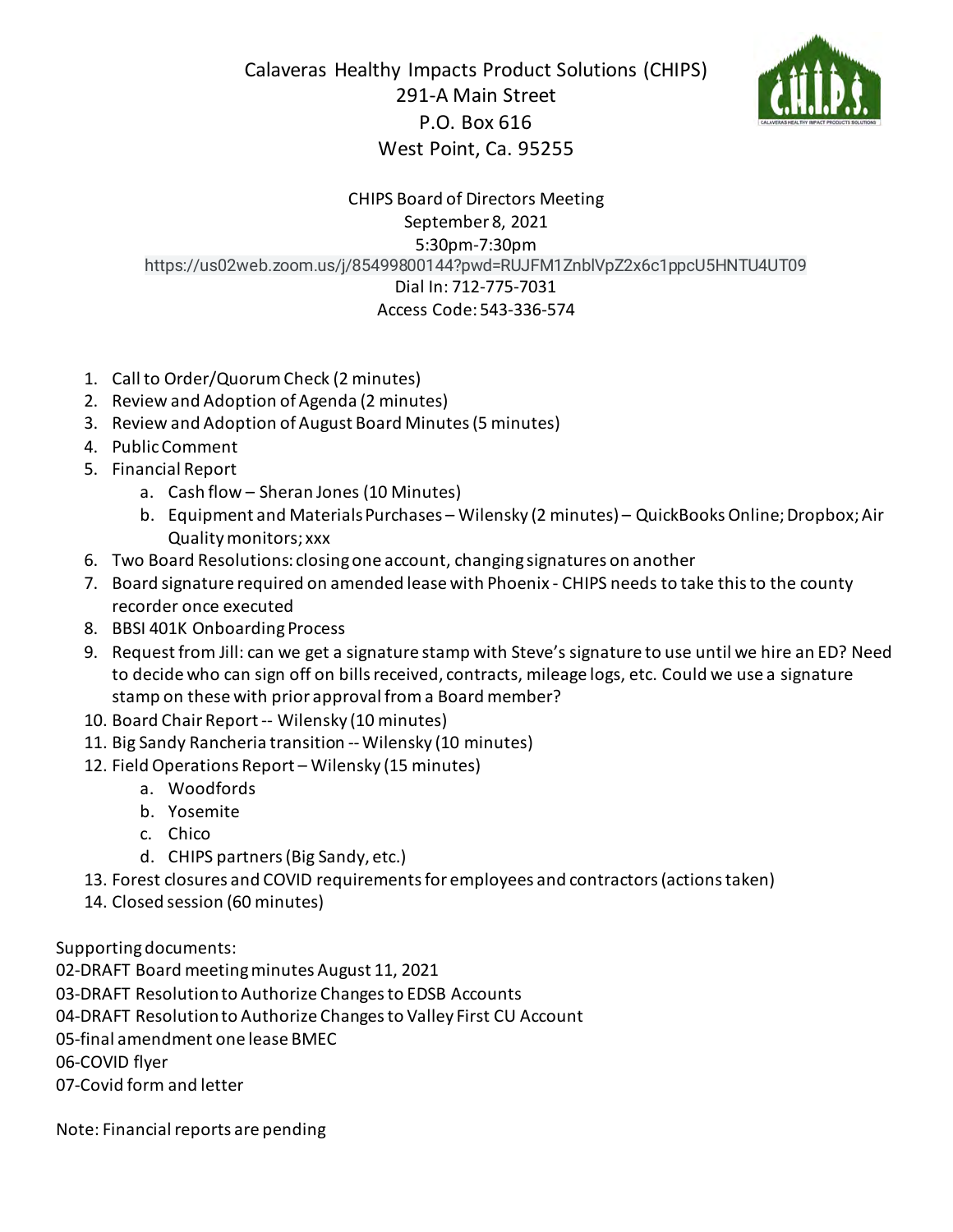

#### **CHIPS Board of Directors Meeting Minutes (DRAFT 1) August 11, 2021**

# Call to Order/Quorum Check

**Board role call:** Donna Vial, Steve Wilensky, Rick Torgerson, Robert Zellers, George Dondero.

**Additional Participants:** Jill Micheau, Samuel Simmons, Irvin Jim, Thurman Roberts.

# Review and Adoption of Agenda

Agenda accepted and approved by the Board. Moved by Dondero, 2<sup>nd</sup> by Vial. Unanimous 4-0 vote, 1 absent (Torgerson).

Changes/additions to agenda: None

## Review and Adoption of August Board Minutes

August 2021 Board minutes were approved by the Board. Moved by Vial, 2<sup>nd</sup> by Torgerson. Unanimous 4-0 vote, 1 absent (Torgerson).

## Financial Report

Balance Sheet and P&L Statement were emailed to Board.

| Current checking/savings: \$1,055,407.71   |  |
|--------------------------------------------|--|
| Total current assets: \$1,360,266.61       |  |
| Total current liabilities: \$1,089,901.08  |  |
| Total long-term liabilities:  \$273,705.46 |  |
|                                            |  |
|                                            |  |
| Total Liabilities & Equity\$1,360,266.61   |  |

\*Because Jones and Cunningham are still transitioning job responsibilities, and because they have been spending time moving CHIPS to QuickBooks online, the Income Statement for August is not available yet. You will receive a full report at the October meeting.

Also note: Sheran Jones will attend the Board meetings to present this information starting next month.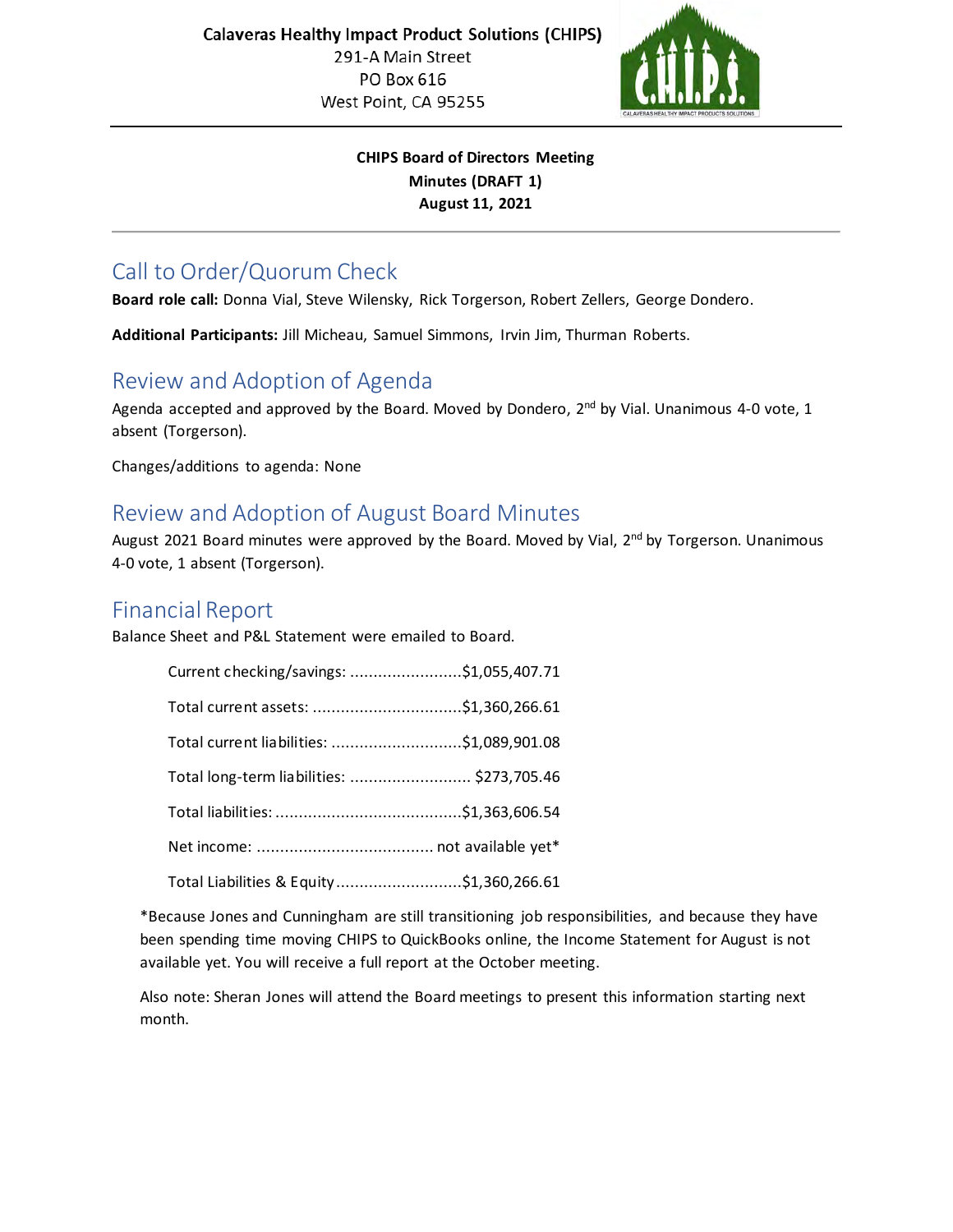

## Resolutions and Board Signatures:

- Board Resolution 2021-07: *Remove* Regine Miller and *add* George Dondero as authorized signers to all of the organization's checking accounts with El Dorado Savings, and that George Dondero is authorized to act on behalf of the Organization as necessary for the organization's administration and business transactions. Moved by Vial,  $2<sup>nd</sup>$  by Dondero. Unanimous 5-0 vote. NOTE: Micheau will provide a cover letter and signed (Wilensky) resolution to Miller, who has offered to go to El Dorado savings to get herself removed from the account. She will get signature cards for Dondero, which he can sign and return to the bank. She will leave signature card at the CHIPS office.
- $\Box$  Resolution 2021-08: Authorizes Donna Vial to act on behalf of the Organization as necessary for the organization's administration and business transactions, including authorization to close the organization's account with Valley First Credit Union. Moved by Dondero,  $2<sup>nd</sup>$  by Vial. Unanimous 5-0 vote.

NOTE: Micheau will provide a cover letter and signed (by Wilensky) resolution to Vial. This bank has several locations, which you can view here: [https://www.creditunionsonline.com/credit](https://www.creditunionsonline.com/credit-union-locations-2256.html)[union-locations-2256.html.](https://www.creditunionsonline.com/credit-union-locations-2256.html) Modesto may be the closest.

 Amendment One to "Lease" between Blue Mountain Electric Company and CHIPS: replaces survey map on page 13 with new map included in attachment. Approval: Moved by Vial,  $2^{nd}$  by Zellers. Unanimous 5-0 vote.

Notes from Wilensky: Greg Stanger spoke with Wilensky today. Good news, bad news: received offer on debt financing, now has the 3 offers he needs to move forward on project. County issue requiring Stanger to provide proprietary information regarding this, or show why not. Legal exchange may ensue. Wilensky suggested Stanger call Garmendi to get resolved. Will that affect payment to CHIPS? Yes if he can move forward. Timeline: unknown.

□ BBSI 401K report: next step is a test, which will be done 1x/year. If Board approves, 401K will be in place in a few months.

Motion to proceed by Vial, 2<sup>nd</sup> by Dondero. Unanimous 5-0 vote.

 $\Box$  Request for a Wilensky signature stamp to be used only with explicit written/verbal approval. Board is OK with this under those conditions. Micheau will write up conditions, order stamp.

# Public Comment

None

# Board Chair's Report

#### **SNC 952-CCI Intertribal Stewardship Workforce Initiative (ISWI)**.

Wilensky and Miller met with SNC leadership August 10 to discuss this project's unexpected challenges and to evaluate possible solutions. – Wilensky to have a meeting on this on 9/9.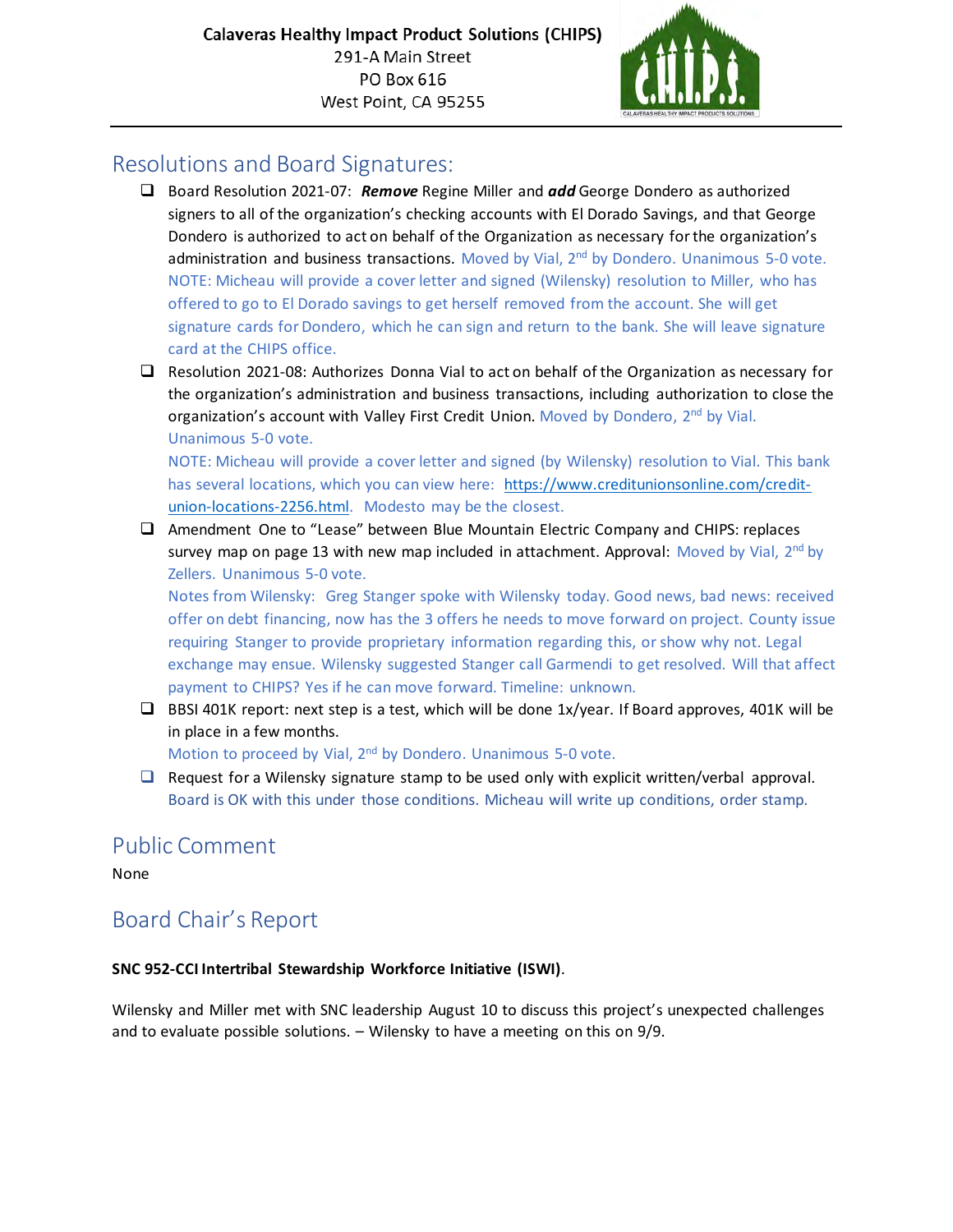

The ISWI grant includes developing, training, equipping, contracting for, and deploying at least eight new tribal stewardship workforce crews throughout the Sierra. We have worked with three tribal crews to date.

**Blue Mountain Electric Company.** Teresa unsure on which form needed for tax filing; consulted with Jill Jenkins; they both suggest CHIPS have this done by a CPA. THIS WAS NOT ADDRESSED IN THE MEETING. OUTSTANDING ISSUE NEEDS TO BE RESOLVED BY BOARD.

**Stanislaus National Forest.** Tentatively scheduled crew field work for September 2021. About \$61K remains in the agreement. Crews working on Highway 4 (Black Springs Road area).

**Amador Calaveras Consensus Group (ACCG).** Layhee continues to administer the ACCG. CHIPS will continue this work through December 31, 2021. The ACCG is currently working to determine who will lead facilitation and administration of the group in 2022.

**GENERAL:** Some small projects lined up for crews but air quality has been really bad. Tahoe Crew all on unemployment. Didn't have much revenue last period. 21 people working last period. Big Sandy may be able to help. Need 5-15 to make a crew. Covid, unemployment, general malaise affecting all companies. Hard to field crews especially with such bad air quality. Also having problems with fleet – truck driven to Chico, it lasted one day after being in shop for 2 weeks – the old Dodge.

Wilensky spoke with Executive Director of SNC last Friday… requested modification of agreement SNC 952, including an extension of time -- only have 5 months left. Asked to move some funds to transportation and training stipends. Request is being considered. Will work with CAL FIRE to do modifications in writing. Would include 4 trucks.

West Point crew laid off… no one here to be on crews or supervise crews. Discussion on whether to offer them work on the Kings Canyon job. This hasn't been discussed with the 2 remaining WP crew members. Board decision: don't start anything new in West Point. Offer Kings Canyon work to current WP crew. They are a high maintenance operation. Final decision: don't repopulate the WP crew, but offer Kings Canyon to existing members.

# Field Operations Report

Eric Rogers' crew working in Stanislaus near Hwy 4 (Black Springs area), crew of 7-8, fencing project; requires 250-300 peeler cores to be purchased by CHIPS, then we must wait for FS to reimburse us. Have found 50 to purchase locally, need funds, as these are running ~\$20/each. Tahoe funds came in today; may get fencing money soon. FS invoice process is stacked up with fire invoices… long delays in payment. We cannot only do labor (FS says no). Can we get it in the dump truck? Maybe in 2 trips.

Covid: Letter, vaccination, and flyer were mailed to all employees on 9/2. Board determined that CHIPS should adopt one rule/policy for the entire operation, same as USFS policy. We have many people down with Covid. Accelerating in 2 areas, Chico and Yosemite. Micheau will draft a policy for the Board to adopt. Will provide by October meeting.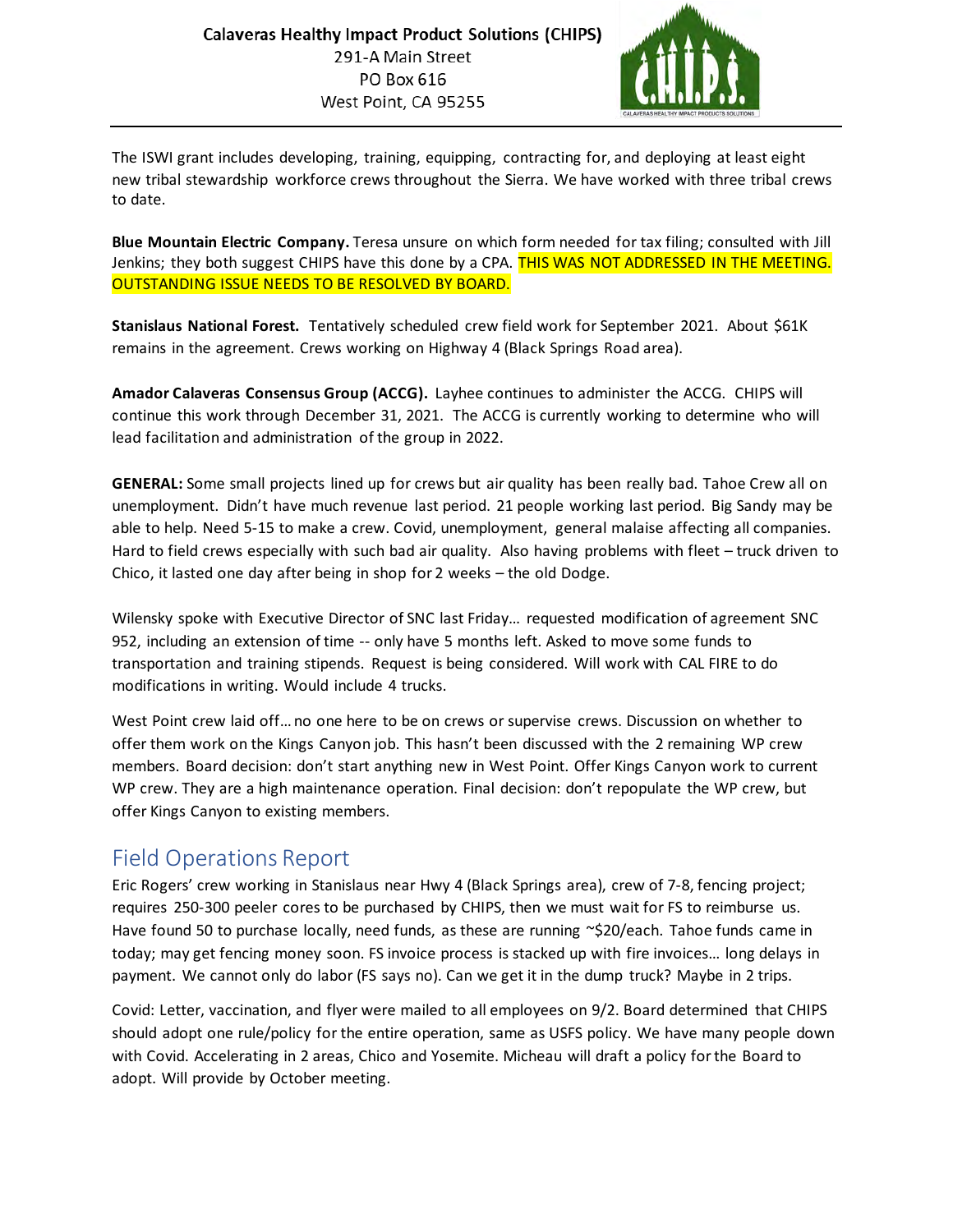

Irv thoughts: getting blowback from community members, no masks, no vaccines, hard to call. Not magnetized! At covid update last night, down to 10 cases from 18. Great news. 75% vaccination rate… top in state.

Action: Micheau to write up board policy for review adopt exact language as a resolution going forward. Board all agreed... Adopted Board Policy. Put these into next paychecks. Moved by Vial, 2<sup>nd</sup> by Dondero. Unanimous 5-0 vote.

Then send letter to crews and FS and all partners.

# Closed Session

Two personal matters were discussed and Wilensky was advised on how to deal with them.

\_\_\_\_\_\_\_\_\_\_\_\_\_\_\_\_\_\_\_\_\_\_\_\_\_\_\_\_\_\_\_\_\_\_\_\_\_\_\_ \_\_\_\_\_\_\_\_\_\_\_\_\_\_\_\_\_\_\_\_\_\_\_

## Next Meeting

The next Board meeting is set for October 14, 5:30 PM.

Minutes approved by:

Donna Vial **Date** CHIPS Board Secretary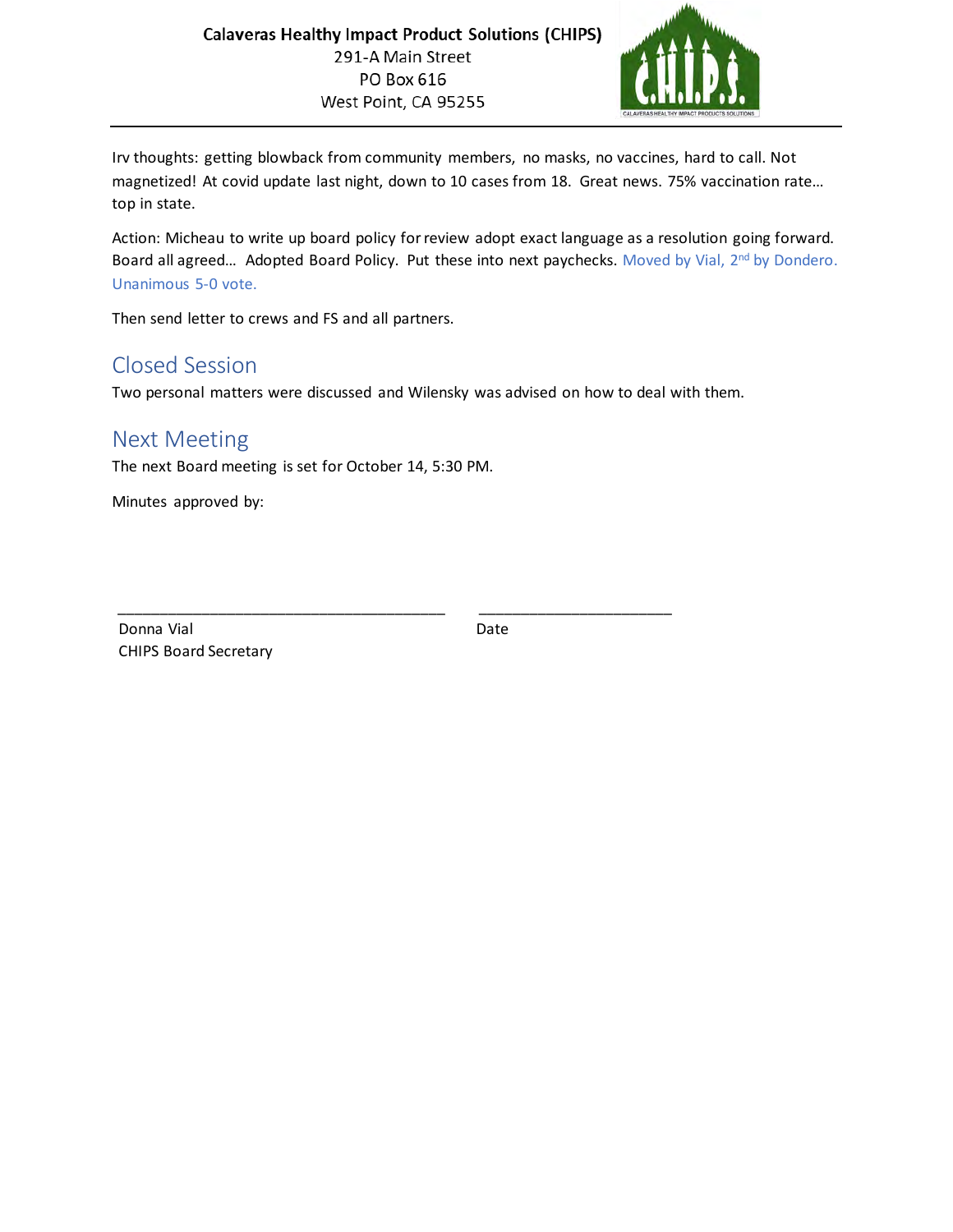

# October 2021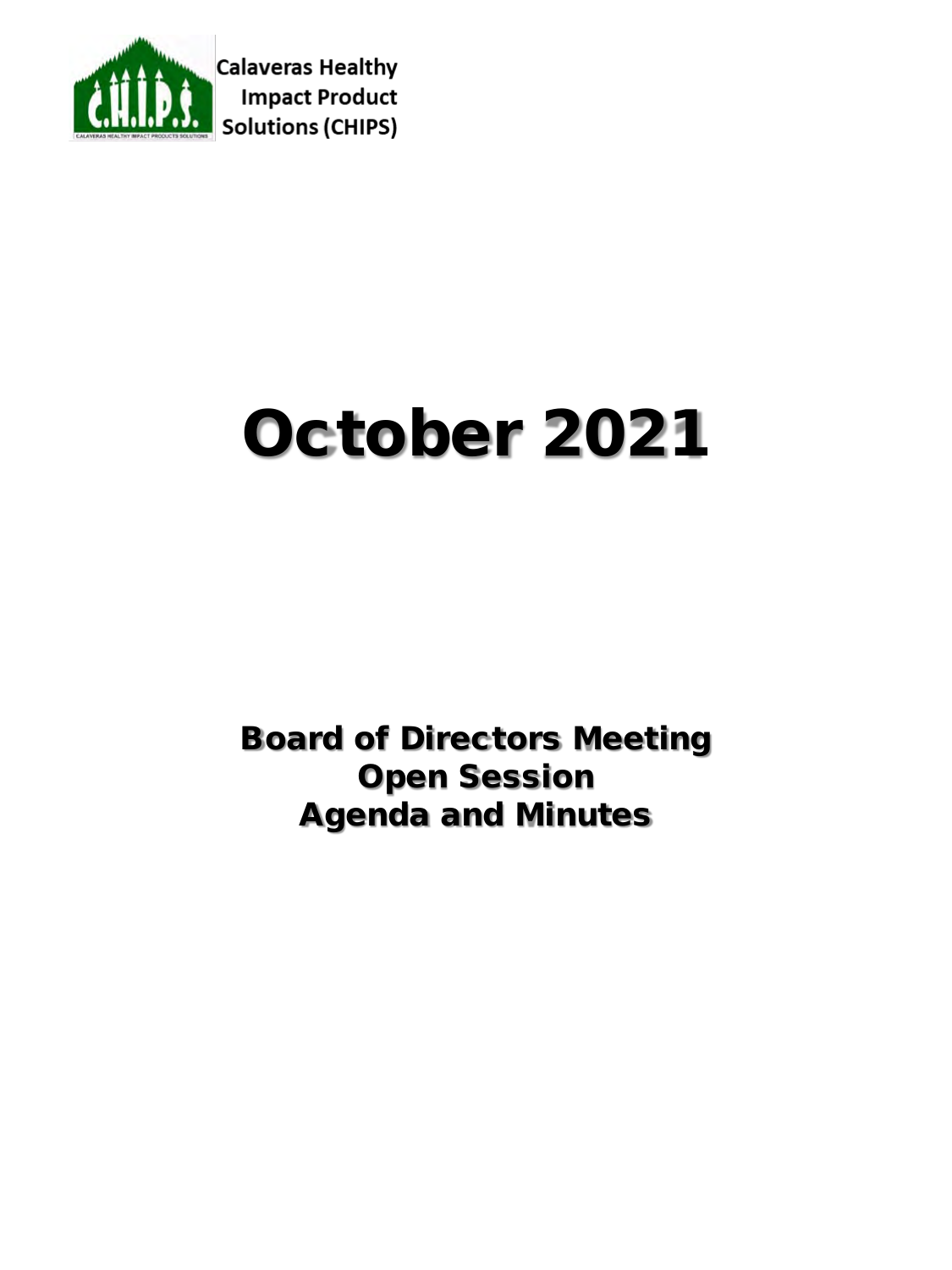

#### Join Zoom Meeting [https://us02web.zoom.us/j/83641248538?pwd=bk15eFZiSDZReDNtSVJjL1VQWXVrZz09](https://www.google.com/url?q=https://us02web.zoom.us/j/83641248538?pwd%3Dbk15eFZiSDZReDNtSVJjL1VQWXVrZz09&sa=D&source=calendar&usd=2&usg=AOvVaw39gXKsqIqUE0ynaBOBWJmW)

#### Meeting ID: 836 4124 8538 Passcode: 858561 One tap mobile +16699009128,,83641248538#,,,,\*858561# US (San Jose) +12532158782,,83641248538#,,,,\*858561# US (Tacoma)

Dial in: +1 669 900 9128 US (San Jose) Meeting ID: 836 4124 8538 Passcode: 858561

#### AGENDA

| <b>Item</b>    | <b>Agenda Item</b>                                                     | Owner(s)   | <b>Mins</b>    |
|----------------|------------------------------------------------------------------------|------------|----------------|
| $\mathbf{1}$   | Call to order/Quorum check                                             | Wilensky   | 2              |
| $\overline{2}$ | Review and adoption of October Agenda                                  | All        | $\overline{2}$ |
|                | Changes: xxx                                                           |            |                |
| 3              | Review and adoption of September Board Minutes                         | <b>BOD</b> | 5              |
| 4              | Public Comment                                                         | All        | 5              |
| 5              | Welcome to new employee Kettja Bennett                                 | All        | $\overline{2}$ |
| 6              | New CHIPS website demonstration                                        | Layee      | 15             |
|                | Request for Board approval to launch new website                       |            |                |
|                | <b>Reports</b>                                                         |            |                |
| $\overline{7}$ | Financial Report (August and September)                                | Jones      | 15             |
| 8              | Field Report                                                           | Roberts    | 10             |
| 9              | Field Report                                                           | Bennett    | 10             |
| 10             | Field Report                                                           | Wilensky   | 10             |
|                | $\Box$ Update on Yosemite issues                                       |            |                |
|                | <b>Big Sandy Transition</b>                                            |            |                |
| 11             | Board Chair's Report                                                   | Wilensky   | 20             |
|                | Update SNC 952 contract renegotiation and funds for<br>❏               |            |                |
|                | vehicles                                                               |            |                |
|                | Update re ISWI - outcome of 9/9 meeting, etc.                          |            |                |
|                | Update re Stanislaus National Forest work<br>$\Box$                    |            |                |
|                | Wilensky vacation - availability, etc.<br>$\Box$                       |            |                |
| 12             | DISCUSSION: Removal of CHIPS property on Mike Orfelt's property        | Donna      | 5              |
|                | and selling the old chipper there                                      |            |                |
| 13             | Wrap up<br>Next meeting November 10 <sup>th</sup> , In person or ZOOM? | Wilensky   | $\overline{2}$ |

#### **CLOSED SESSION**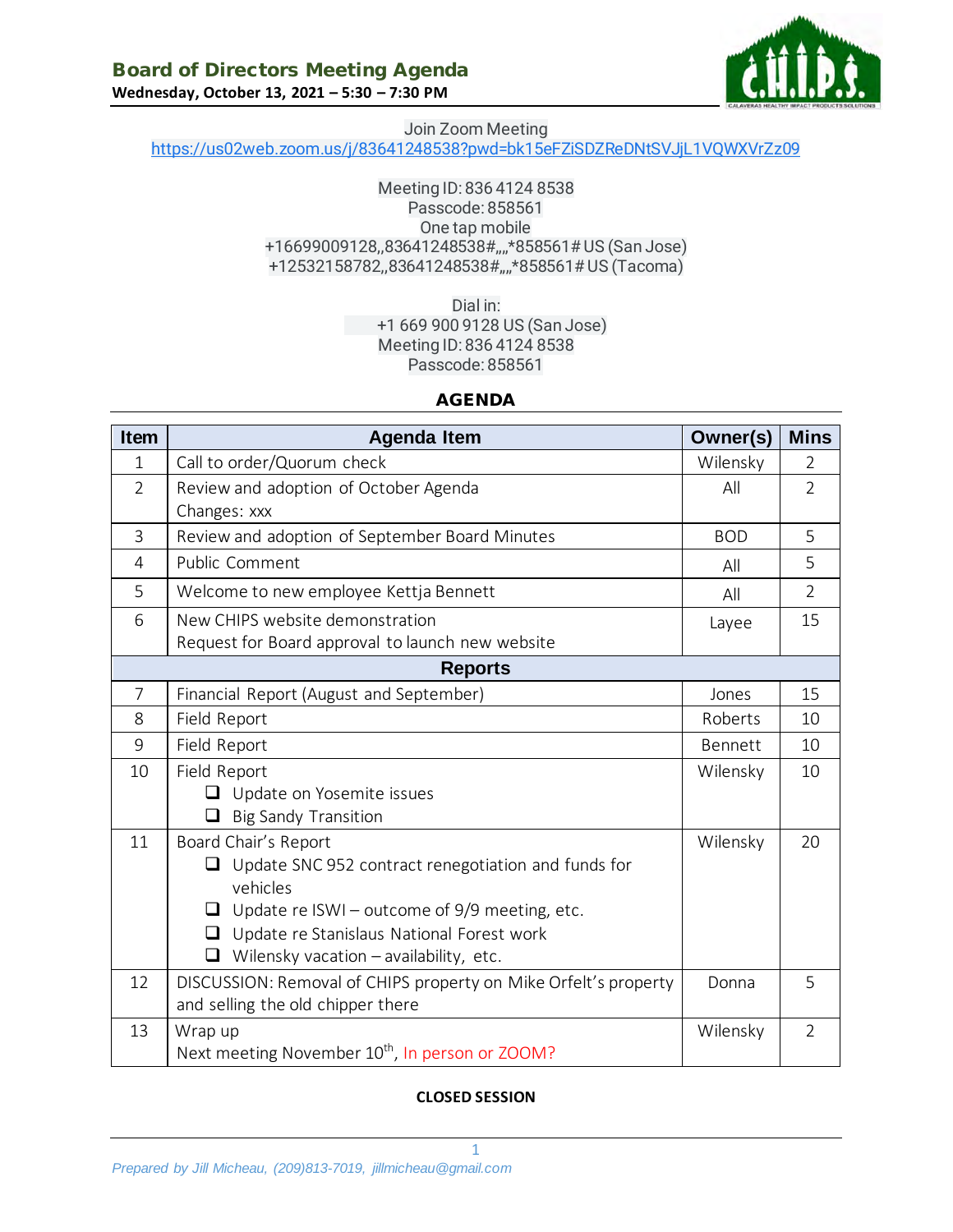

#### **CHIPS Board of Directors Meeting Minutes (DRAFT 1) October 13, 2021**

# Call to Order/Quorum Check

**Board role call:** Donna Vial, Rick Torgerson, George Dondero.

**Additional Participants:** Jill Micheau, Samuel Simmons, Thurman Roberts, Megan Layhee, Sheran Jones, Kettja Bennett, Dave Brant.

## Review and Adoption of Agenda

Agenda accepted and approved by the Board. Moved by Torgenson,  $2<sup>nd</sup>$  by Vial. Unanimous 3-0 vote.

Changes/additions to agenda: none

## Review and Adoption of September Board Minutes

September 2021 Board minutes were approved by the Board. Moved by Vial, 2<sup>nd</sup> by Torgerson. Unanimous 3-0 vote.

# Public Comment

None

# New CHIPS Website Demonstration (Layhee)

Comments/Feedback: Donna is Board Secretary, not treasurer; send reminder to BOD for pix and bios; eventually add all BOD minutes to list; straighten biomass electricity picture; upgrade picture of biomass piles of chips; private lands link is to Yosemite NP; partners page typo; can you add a "subscribe" to rfp notices (must do later – list serve)? Subhead for "closed RFPs);

Megan will send link to site to Board to review; send suggested changes to Megan; once approved it will go live; Board will review – deadline for comments is 1 week (10/20) to send to Megan, then she can go live. No need to wait until next BOD meeting.

Great improvement over current website. Great content, well organized.

# Financial Report

Balance Sheets and P&L Statements for August and September were emailed to Board.

Board would like to see current cash flow as part of these reports – Sheran updated it as of 10/13. Will send to Jill to distribute to Board (done 10/14 AM).

Any way to track expenses over months… Regine's model? Check with Patty; can do income by month; can we show a chart trend monthly? Show Sheran how to do that.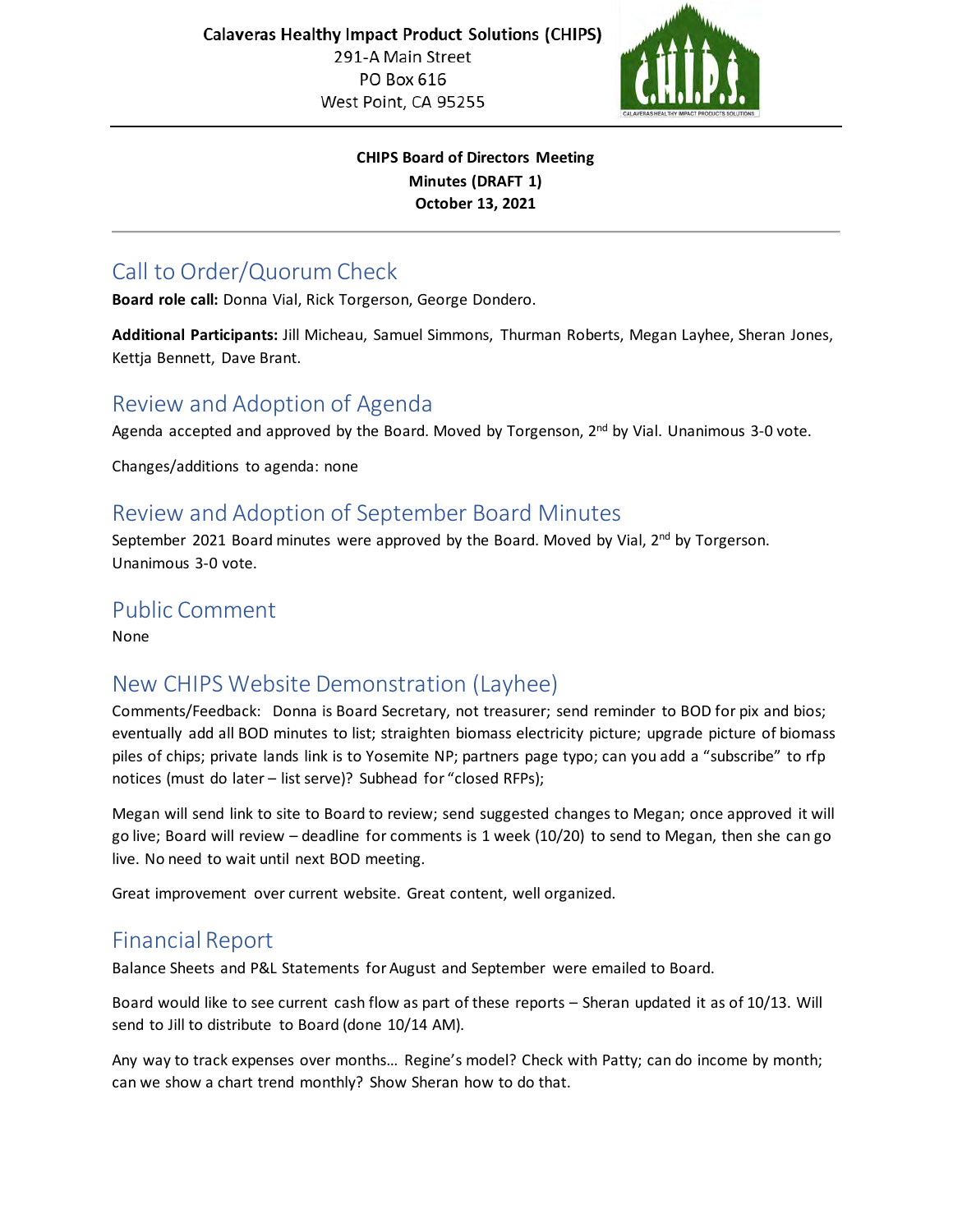

Board expressed a desire to see cash flow trends by category and month. Jill will work with Sheran to create excel charts (bar or line graphs) to illustrate this and make it a part of the regular monthly report package.

# Field Report (Roberts):

- Getting trainings organized; S312, basic 32 and CPR  $1<sup>st</sup>$  Aid; working with Irene Vasquez to find training sites; waiting to hear from Brian Mulholland re S212s, his availability; lining up facilitators for Yosemite Woodfords & Chico
- $\Box$  Working with SI and Danny Manning to line up facilities and trainers
- Fire season many trainers were on fires, n/a; BBSI will do CPR and 1<sup>st</sup>aid training
- $\Box$  National Forest Foundation CHIPS submitted a bid for a 166-acre project; bid was accepted; Trevor is POC; contract agreements to Wilensky – anyone else want to see these? Need to do field review and review prescription. Work to begin late Oct-Mid Nov; in Hope Valley, Carson Monitor Pass Project
- $\Box$  Timesheets he's reviewing and getting them in. Comparing notes on timesheets with USFS to validate hours;
- $\Box$  Assisting Kettia getting up to speed on processes and crews she's helping with communication issues
- $\Box$  Working on researching on tribal community impact of covid
- $\Box$  D49 (contractors license): Case manager had to work from home; application was rejected, not processed in time. Trying to get DVDs and laptop from Craig. Will report on this next month.
- $\Box$  DONNA: glad you are back with us! Appreciate you being here.

# Field Report (Bennett):

- $\Box$  Completed introduction rounds with all crews; getting all point of contact information; joining ISWI meetings with Steve; met with Dave to begin working on an equipment maintenance schedule; Thurman re protocols; Crew rosters; etc.
- $\Box$  She picked up supplies; Dave had supplies no issue re debit card

# Field Report (Simmons):

- $\Box$  Supervisor of the Tahoe; has been with CHIPS for 5 years;
- $\Box$  Tahoe crew has been working lots of places; thinning, wood removal for elders; thinning and piling; working on urban lots around Tahoe City, Meyers, other small projects; have USFS on their toes; got many projects done. USFS is trying to find more work/projects for us. USFS likes us. Having the chipper makes a big difference – amazing tool.
- $\Box$  Tahoe season not over yet; Jen Miller is the point of contact. Will probably be working in Hope Valley… depends on weather.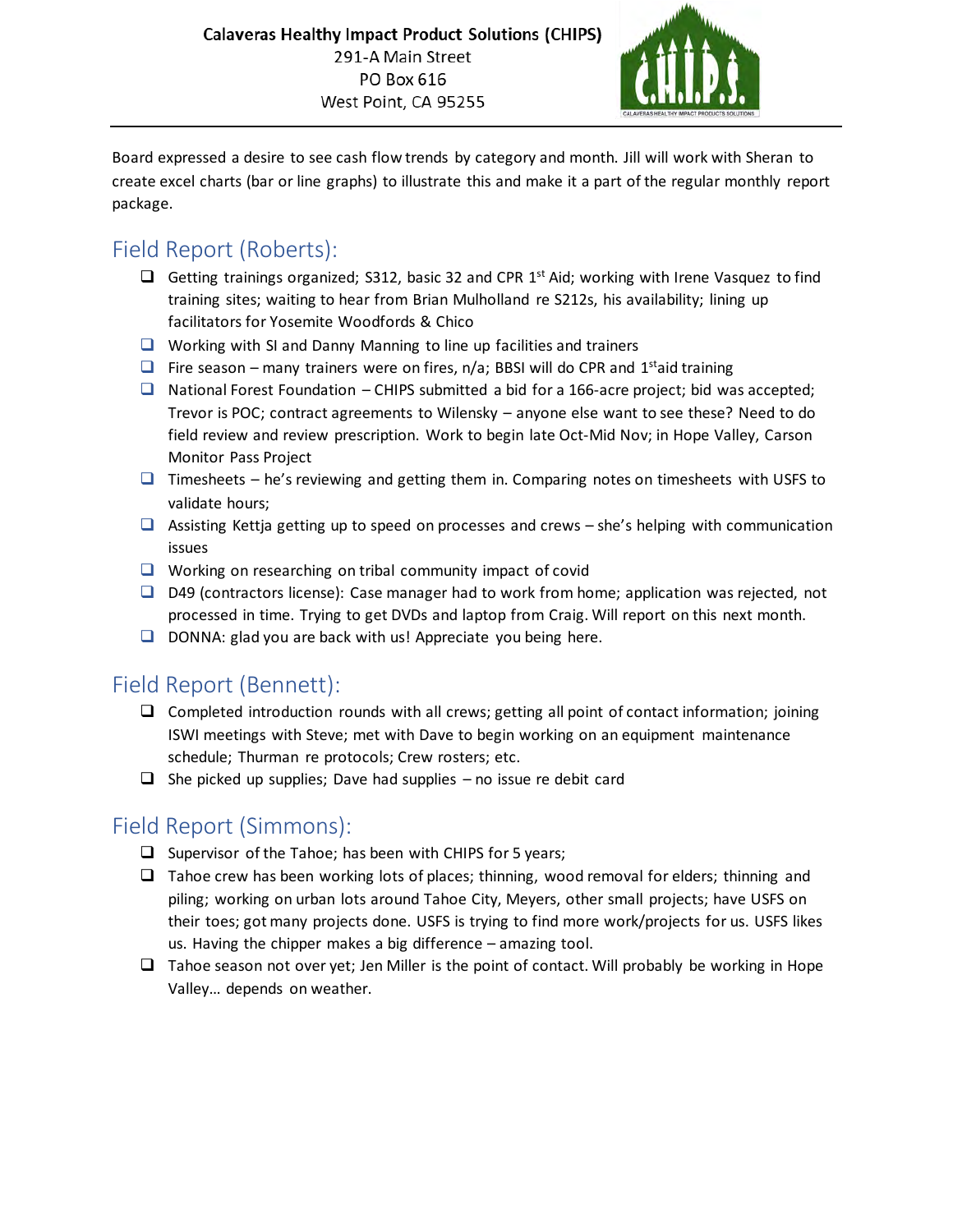

# Field Report (Micheau for Wilensky):

#### West Point Crew

 Melissa is going to work for SPI. Two remaining crew do not have CA drivers licenses or personal transportation. Steve has had several requests for work in the area, but can't support those jobs without a crew. No action required from the Board now.

#### Yosemite Sawyer Crew

- $\Box$  Doing great work, has a full crew; working with Big Sandy through December
- $\Box$  There is another contract on Yosemite West with Big Sandy

#### Yosemite Reveg Crew

- $\Box$  Beset by Covid; persists in violating the Yosemite Covid test and vaccination rules;
- $\Box$  Season has now ended due to covid AND sporadic attendance, probably because their foreman was quarantined 2x
- $\Box$  Yosemite is looking elsewhere for a different crew will probably terminate our contract. Steve is disinclined to try to keep the contract as the crew is very high maintenance and has not produced great results.
- $\Box$  Steve is putting something together with the Mariposa Foothill Conservancy and may use some of this crew for that work

#### CHICO Crew

 $\Box$  They continue to work the "ground up" project on Concow Valley in Butte County (campfire burn scar)

#### Collins Pines

 $\Box$  All the projects we had for this area have been burned

### SNC 952 CCI Update:

- $\Box$  SNC has agreed to modify this contract in 3 ways:
	- 1. Extend contract to 03/31/23
	- 2. Provide stipends of \$100/day for training sessions
	- 3. Provide \$100K to buy 4 vehicles
		- 2 6-person crew cabs
		- 1 to pull chipper
		- **1** to pull skid steer
		- **All diesel**
		- All will belong to CHIPS

# Discussion: Removal of chipper and car from Orfelt's property

 $\Box$  12 - Old Chipper: grapple we bought for the property must be removed; Donna has contacted someone to remove it at the end of this week; he's a scrap metal guy from Placerville; he will balance the cost of travel and cost to breakdown the chipper with metal value; selling for scrap; Ford Expedition – he will take that away, pay us  $\sim$ \$200.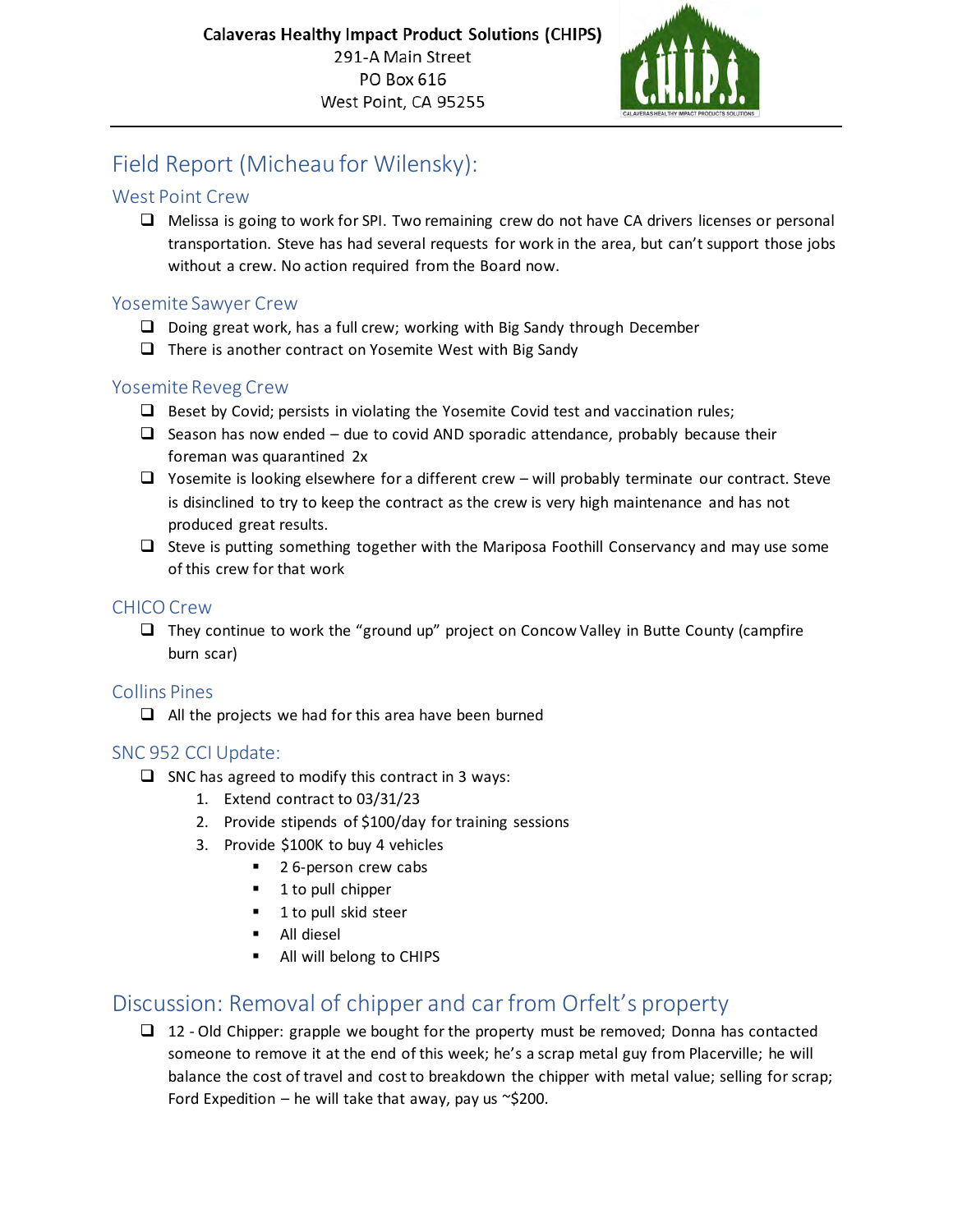

- Dave Brant asked if the chipper can be sold to Mike Orfelt if the price is agreeable. Need to figure out price to unload it; Mike Orfelt will buy it for \$
- Motion was made by Donna to allow Donna to pay \$200 to have the chipper removed removed; 2<sup>nd</sup> by Torgeson.

## Next Meeting

The next Board meeting is set for November 10, 5:30 PM. Meetings will continue to be held using Zoom. This is more convenient than in-person meetings for everyone.

Minutes approved by:

| Donna Vial                   | Date |
|------------------------------|------|
| <b>CHIPS Board Secretary</b> |      |

Closed Session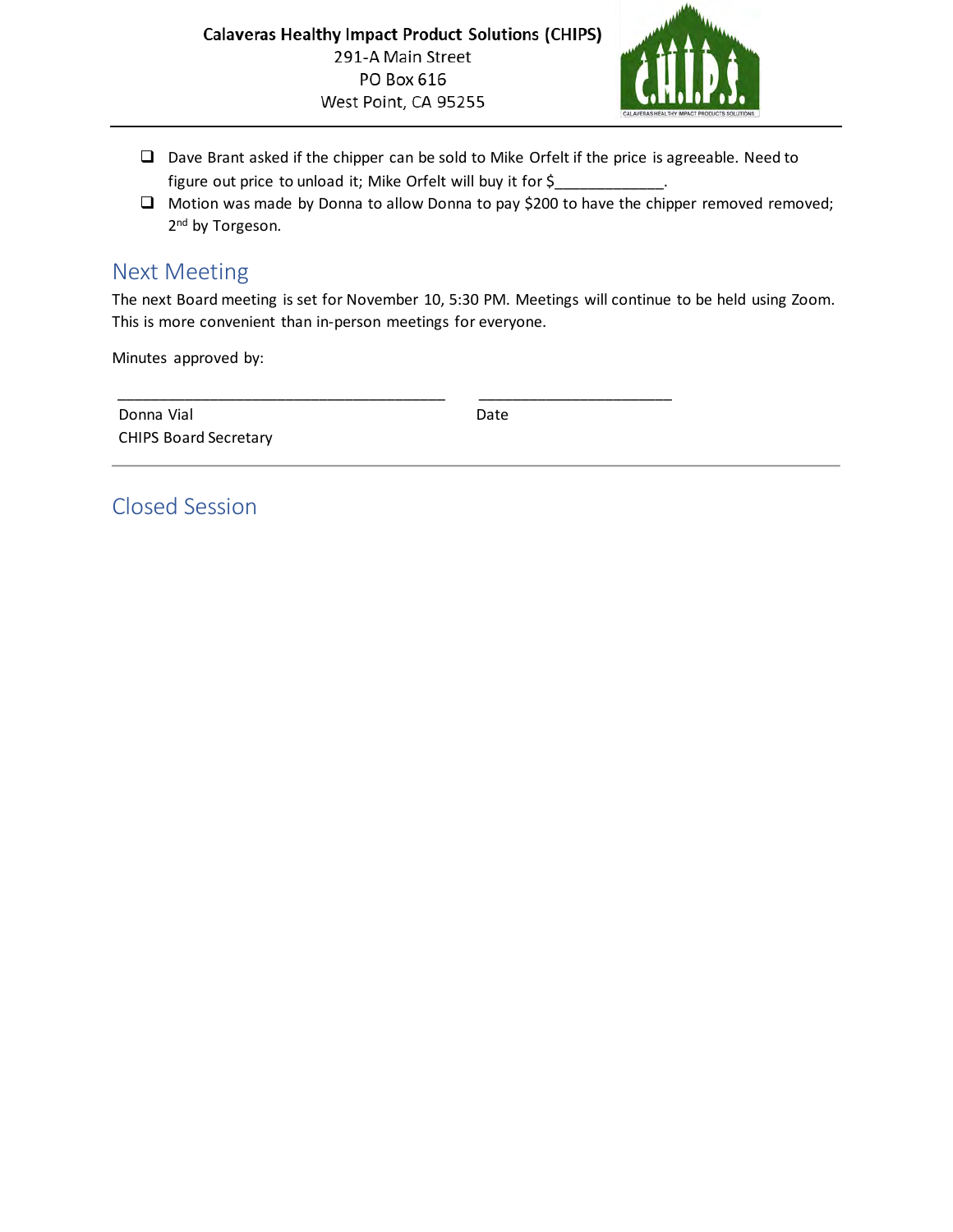

# November 2021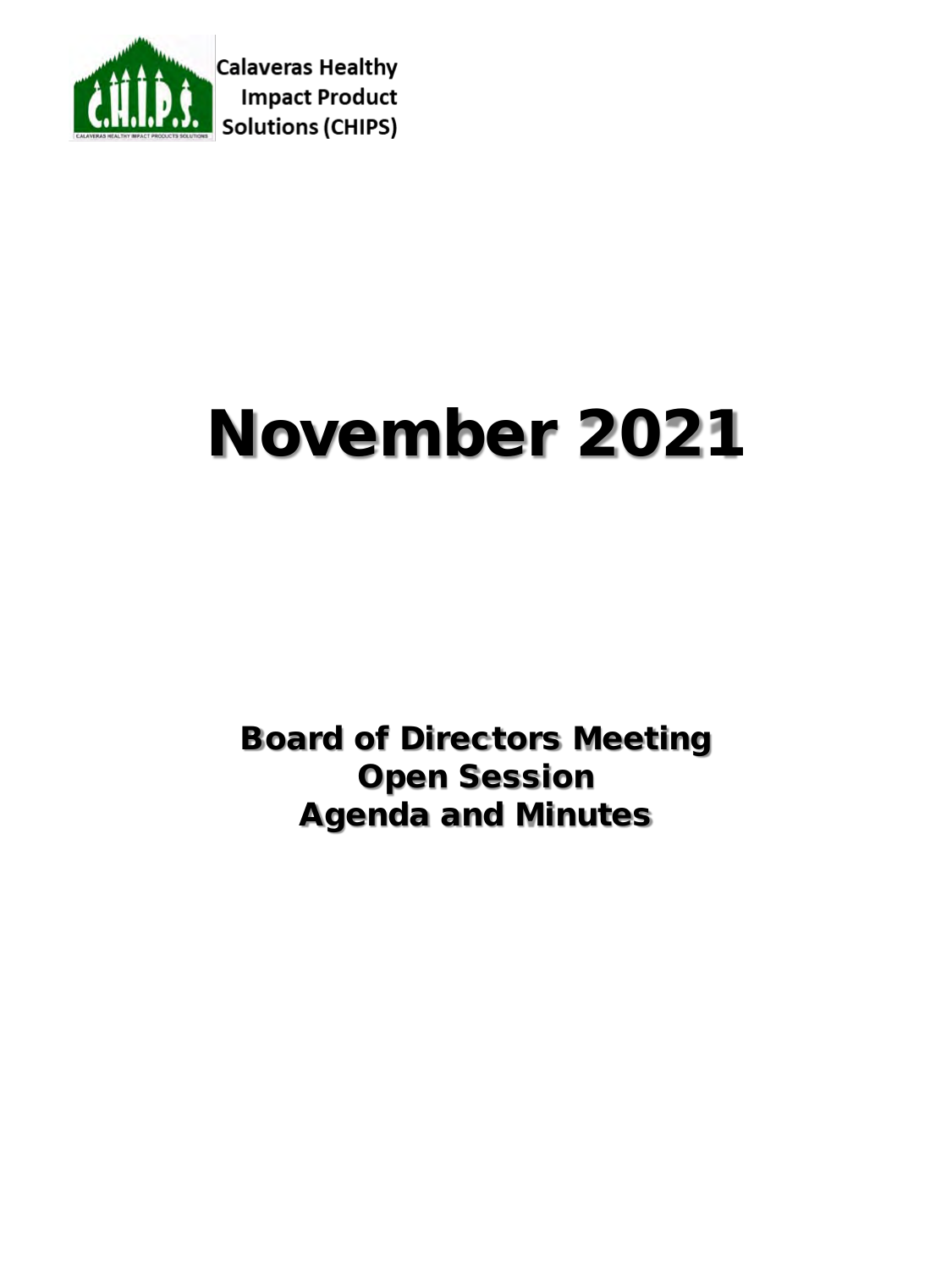

### **Zoom Meeting Info On Next Page**

#### AGENDA

| <b>Item</b>    | <b>Agenda Item</b>                                                                                                                                                                                                                                                                                                                                                                                                                                                                                                                                                                                                                    | Owner(s)          | <b>Mins</b>    |
|----------------|---------------------------------------------------------------------------------------------------------------------------------------------------------------------------------------------------------------------------------------------------------------------------------------------------------------------------------------------------------------------------------------------------------------------------------------------------------------------------------------------------------------------------------------------------------------------------------------------------------------------------------------|-------------------|----------------|
| $\mathbf{1}$   | Call to order/Quorum check<br>George, Rick, Donna, Steve, George, no Robert, Thurman, Kettja,<br>Nick with Sierra Consultants; Steve Meadows training Coord.;<br>Scotty Willis? SFC half owner out of Oakhurst.                                                                                                                                                                                                                                                                                                                                                                                                                       | Wilensky          | $\overline{2}$ |
| $\overline{2}$ | Review and adoption of November Agenda<br>Changes? Thurman: introduce Sierra Forestry Consultants add.<br>None other. Motion by Donna; 2 <sup>nd</sup> by Dondero. Pass unanimously.<br>Move this to before financial report.                                                                                                                                                                                                                                                                                                                                                                                                         | All               | 2              |
| 3              | Review and adoption of October Board Minutes; approved; motion<br>by Donna 2 <sup>nd</sup> by Dondero; passed unanimously, Steve abstains                                                                                                                                                                                                                                                                                                                                                                                                                                                                                             | <b>BOD</b>        | 5              |
| $\overline{4}$ | Public Comment -- none                                                                                                                                                                                                                                                                                                                                                                                                                                                                                                                                                                                                                | All               | 5              |
| 5              | Board resolution needed to remove Megan Layhee from bank<br>accounts as of 12/15/2021 - Board Resolution required. Motion ot<br>create Rick, George, passed unan.                                                                                                                                                                                                                                                                                                                                                                                                                                                                     | <b>BOD</b>        | $\overline{2}$ |
|                | <b>Reports</b>                                                                                                                                                                                                                                                                                                                                                                                                                                                                                                                                                                                                                        |                   |                |
| 6              | Financial Report (October) -<br>Documents attached<br>ப<br>$\Box$ Taxes filed 11/15<br>$\Box$ \$ in bank: \$57,112.38 Payroll maybe less this time<br>Outstanding invoices unpaid: \$ don't have this - fairly<br>$\Box$<br>significant - ongoing work will continue on 2 projects in<br>Hope Valley and Nevada; Yosemite extended season, have<br>2-3 more weeks work; working on Mariposa project. Longer<br>revenues than anticipated. Barely making payroll. Closed<br>session will address this.<br>$\Box$ Current bills: \$38,849.49 + payroll – close to the bone.<br>Hoping for payments this week.<br>⊔                      | Jones<br>(absent) | 5              |
| $\overline{7}$ | Field Report - Thurman Roberts<br>Training program update - see written report.<br>Sierra Forestry Consultnats here 3 guests – Basic 32, CPR $1st$ ,<br>S212; Brian Mulholland says we're a good fit with their biz;<br>they do all trainings; T spoke with their taining coordinator;<br>prcing and scheduling options; can they provide majority of<br>training for crews? Office in Woodfords; local, lots of<br>experience; one-stop shopping.<br>$\Box$ Current issues with project start and end dates; weather;<br>hard to schedule; or extended; Donna and Thurman met<br>yesterday to coordinate. Went to Yosemite to assess | Roberts           | 10             |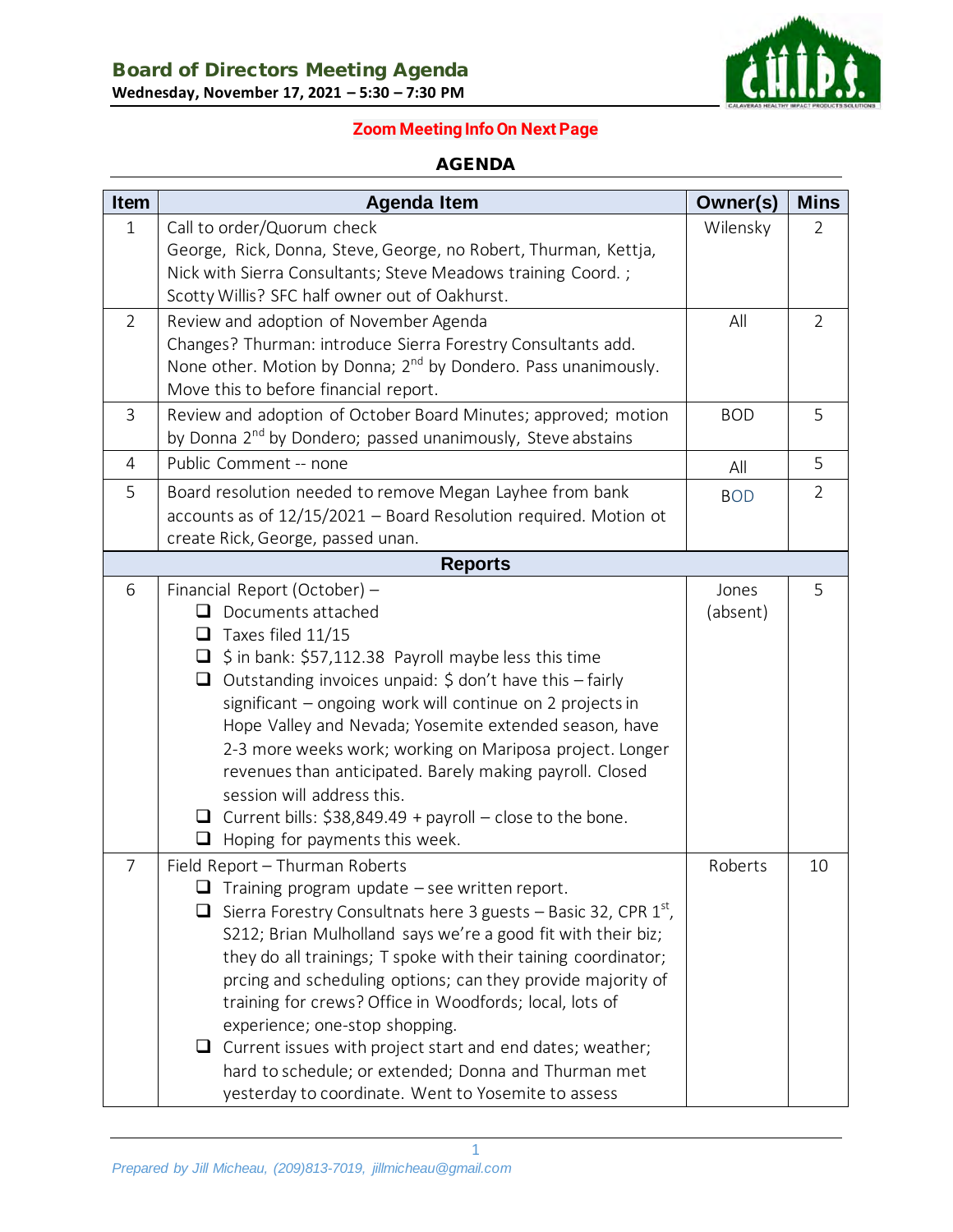

| <b>Item</b> | <b>Agenda Item</b>                                                                 | Owner(s) | <b>Mins</b> |
|-------------|------------------------------------------------------------------------------------|----------|-------------|
|             | training needs. Need to do the online stuff first. Need help                       |          |             |
|             | with this. MP at SNC may provide laptops and materials, etc.                       |          |             |
|             | $\Box$ SFC pitch                                                                   |          |             |
|             | $\Box$ Nick re company: local to area; Work with utility companies;                |          |             |
|             | works with MP at SNC, NRCS, USFS, etc. wants to utilize                            |          |             |
|             | forest products edcuaton, expertise, Qfrom SW: in                                  |          |             |
|             | Oakhurst serves Big Sandy willing to travel to                                     |          |             |
|             | Alpine/Woodfords and Butte and Lassen and Plumans?                                 |          |             |
|             | Willing to do that - need to discuss. We have locations, but                       |          |             |
|             | no trainers. Most trainings Dec-Feb.                                               |          |             |
|             | $\Box$ Steve SFC re training: qualifie fire instructor since mid-90s;              |          |             |
|             | has taught multiple course, basic 32, etc.                                         |          |             |
|             | $\Box$ Sawyer and basic firefighter, and 1 <sup>st</sup> /CPR must be affiliated   |          |             |
|             | with gov agency to certify. They need to get certified???                          |          |             |
|             | Certified to teach $1st/CPR$ , but don't know if his                               |          |             |
|             | qualifications carry over to private sector??? So what ca                          |          |             |
|             | they do for us?                                                                    |          |             |
|             | $\Box$ 1 <sup>st</sup> /CPR takes 4 hours. Saw = 3 days split class/field; 3.5 day |          |             |
|             | for 2 trainings.                                                                   |          |             |
|             | $\Box$ SW: we have contracts with several federal agencies; they                   |          |             |
|             | have changed rqmts, so we don't know what they are yet.                            |          |             |
|             | Awkward element: Brian did 2 days S212, didn't finish field                        |          |             |
|             | work day. Need to finish. Work with Brian. Next steps: we                          |          |             |
|             | hve clear goals: CPR 1 <sup>st</sup> already set up with BBSI; primary int         |          |             |
|             | is S212 and higher level sawyer; have skills, no certiciation.                     |          |             |
|             | They get raises for this. Basic $32$ /red card – were asked for                    |          |             |
|             | folks to deploy on fires, want for next season. Kettja,                            |          |             |
|             | Thurman, SW sit to discuss scheduling trainings, assure                            |          |             |
|             | recog by federal partners, terms, payments, etc.                                   |          |             |
|             | Next steps: Board authorize 3 to move forward to develop                           |          |             |
|             | contracts under SNC 952 and High Road funds.                                       |          |             |
|             | Donna has some Qs: D will participate in training; hazard<br>u.                    |          |             |
|             | tree removal in the course? Can, but a matter of cert                              |          |             |
|             | process, etc. tree faller cert is agncy specific. Find out their                   |          |             |
|             | cert reqmts. Can do if we meet the need.                                           |          |             |
|             | SW: Thurman meet with Tahoe Basin to determine reqmts                              |          |             |
|             | before meeting.                                                                    |          |             |
|             | Move by Rick 2 <sup>nd</sup> by George; passed unan.<br>⊔.                         |          |             |
|             | Thurman to set up zoom call and date. Next week.<br>Q.                             |          |             |
|             | Donna Q2: Can you train the trainer? Yes. Easily. Discuss at<br>ப                  |          |             |
|             | later meeting.                                                                     |          |             |
| 8           | Field Report - Kettja Bennett                                                      | Bennett  | 10          |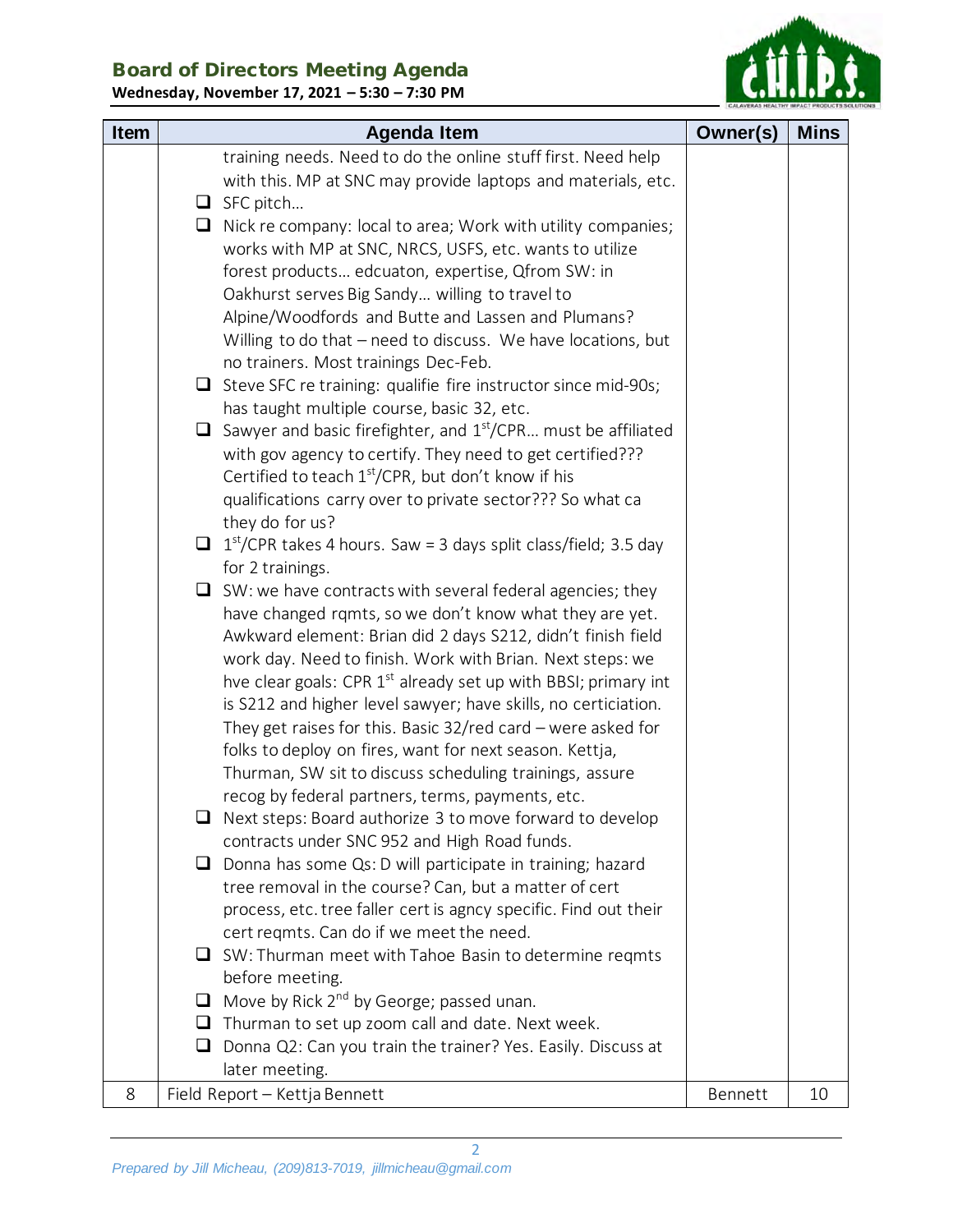# Board of Directors Meeting Agenda

**Wednesday, November 17, 2021 – 5:30 – 7:30 PM**



| <b>Item</b> | <b>Agenda Item</b>                                                                                                                                                                                                                                                                                                                                                                                                                                                                                                                                                                                                                                                                                                                                                                                                                                                                                                                                                                                                                                                                              | Owner(s) | <b>Mins</b> |
|-------------|-------------------------------------------------------------------------------------------------------------------------------------------------------------------------------------------------------------------------------------------------------------------------------------------------------------------------------------------------------------------------------------------------------------------------------------------------------------------------------------------------------------------------------------------------------------------------------------------------------------------------------------------------------------------------------------------------------------------------------------------------------------------------------------------------------------------------------------------------------------------------------------------------------------------------------------------------------------------------------------------------------------------------------------------------------------------------------------------------|----------|-------------|
|             | Met all crews<br>$\Box$<br>Completing evals with each crew<br>⊔<br>Helping TR with crew contacts, rosters, timesheets, etc.<br>❏<br>Also working with Dave re equip and supply movement<br>⊔<br>SW: more humble than reports require. Has visited each<br>$\Box$<br>location more than once. Big improvement. Pace is great, is<br>appreciated by crews. Look forward to her evaluation to<br>improve productivity.                                                                                                                                                                                                                                                                                                                                                                                                                                                                                                                                                                                                                                                                             |          |             |
| 9           | Equipment Report - Dave Brant - absent - SW filled in<br>Been adding for 2 new jobs (Mariposa blackberries) – hedge<br>trimmers, saws, loppers, etc.<br>Working with CCC crews on toher side. Competition!!!<br>⊔<br>Stickers in butts<br>$\Box$<br>Skid Steer on Monday.<br>$\Box$<br>$\Box$ Vehicle problems. SNC 952 will allow us to buy 4 trucks<br>soon. Will swap out junkers. CCC has nicer vans!<br>$\Box$ Will be planting pine trees on eastern slope on Washoe land.<br>Several hundred acres to plant/seed, hundreds of pine trees;<br>special tools. 12 trees/hour/person low bar.                                                                                                                                                                                                                                                                                                                                                                                                                                                                                                | SW       | 10          |
| 10          | Admin Report<br>$\Box$ SAM registration finally completed<br>Grants update (document attached)<br>u<br>П                                                                                                                                                                                                                                                                                                                                                                                                                                                                                                                                                                                                                                                                                                                                                                                                                                                                                                                                                                                        | Micheau  | 10          |
| 11          | Board Chair's Report<br>Update SNC 952 contract renegotiation and funds for<br>❏<br>vehicles - signed yesterday. Funds for vehicles and stipends<br>for attending training. \$100/training day incentive.<br>Update re ISWI - meetings next week<br>⊔<br>$\Box$ SI-High Road status – case manager needed now. Hasn't'<br>been sent out yet? Closed session.<br>Build Back Better Proposal – SI proposal for community scale<br>⊔<br>biomass yard/hub; will fund that. 5 other locations.<br>BMEC hearing at County Planning Commission – heard re<br>❏<br>conditional use process proposal for the 3mg power plant.<br>Wednesday hearing. Broadwell law firm there to oppose.<br>Labor issues - if not formal EIR. Greg was professional.<br>Broadwell was shut down because they filed late. But they<br>have requested document. Want to kill project by dragging<br>out past the final date. It was great! They stood up for us!<br>Law firm represents building trades in SF. Challenge EIRs<br>unless agree to hire their union folks. We want local hires.<br>To do work and operations. | Wilensky | 20          |

3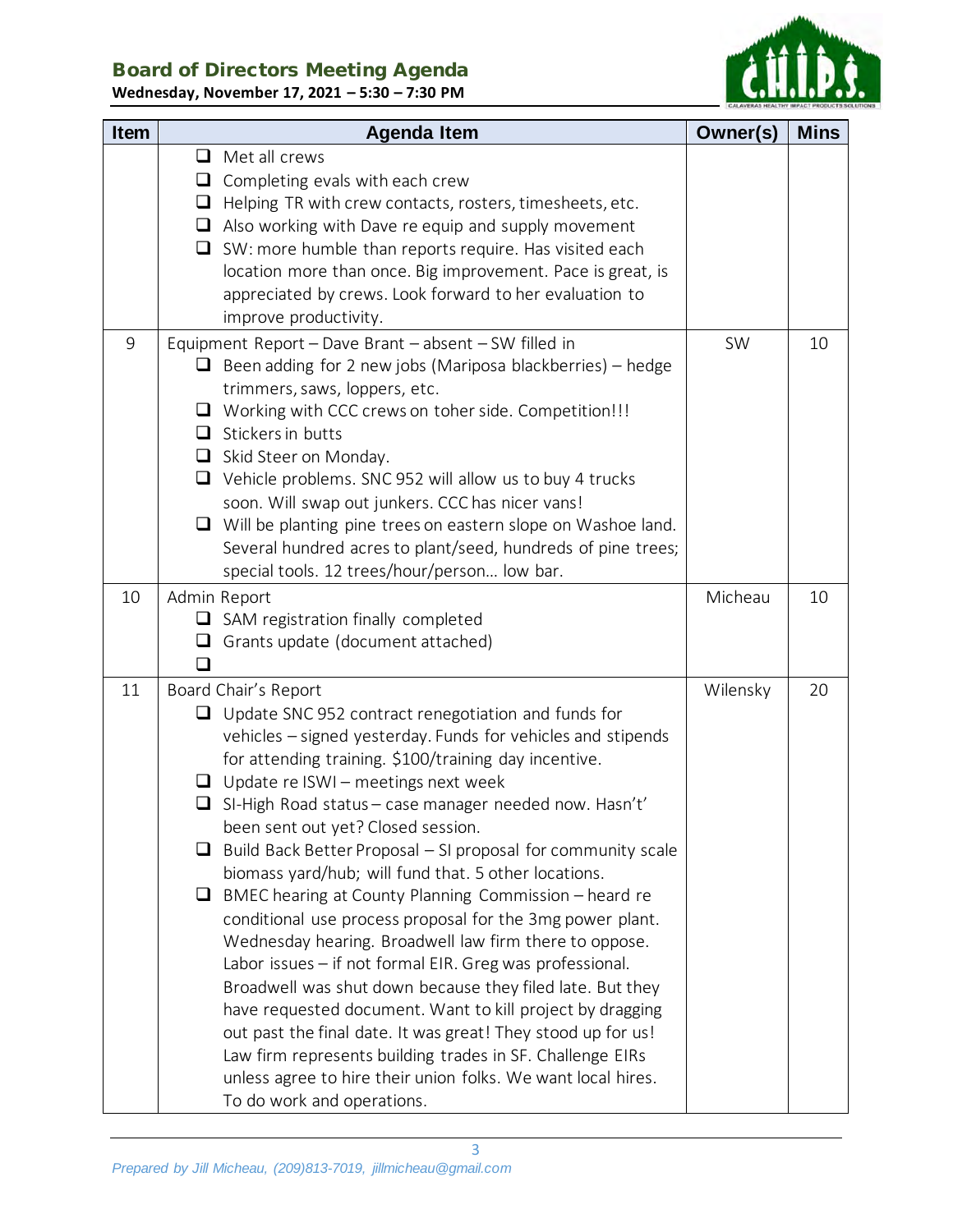

**Wednesday, November 17, 2021 – 5:30 – 7:30 PM**

| <b>Item</b> | <b>Agenda Item</b>                                                | Owner(s) | <b>Mins</b>    |
|-------------|-------------------------------------------------------------------|----------|----------------|
|             | It will important for full Board to be there for hearing in<br>ப  |          |                |
|             | front of sups. We all need to be there. If they delay or don't    |          |                |
|             | pass, financing will go away in May and project will die.         |          |                |
|             | We are the messenger, not Phoenis.<br>$\Box$                      |          |                |
|             | Can Bd members talk 1:1 to Sups? George: Merita - don't let<br>Q. |          |                |
|             | her get stuck in the weeds. Be sure she knows answers she         |          |                |
|             | needs to give. Gary Ta neli? Needs to be briefed before.          |          |                |
|             | We have a number of talking ponts. Maybe meet for bfast           |          |                |
|             | that morning to discuss. Steve can dis the SF guys; local         |          |                |
|             | message should come from BOD.                                     |          |                |
|             | First "jobs" project that has come before the Sups. They are<br>⊔ |          |                |
|             | risk averse. We need to win them over. Or the project dies.       |          |                |
|             | If full EIR required, need conditional use permit to be<br>⊔      |          |                |
|             | granted.                                                          |          |                |
| 12          | DISCUSSION: XXX                                                   | All      | 5.             |
| 13          | Wrap $up$ – done.                                                 | Wilensky | $\overline{2}$ |
|             |                                                                   |          |                |
|             |                                                                   |          |                |

#### **BOARD MEMBERS MOVE TO CLOSED SESSION**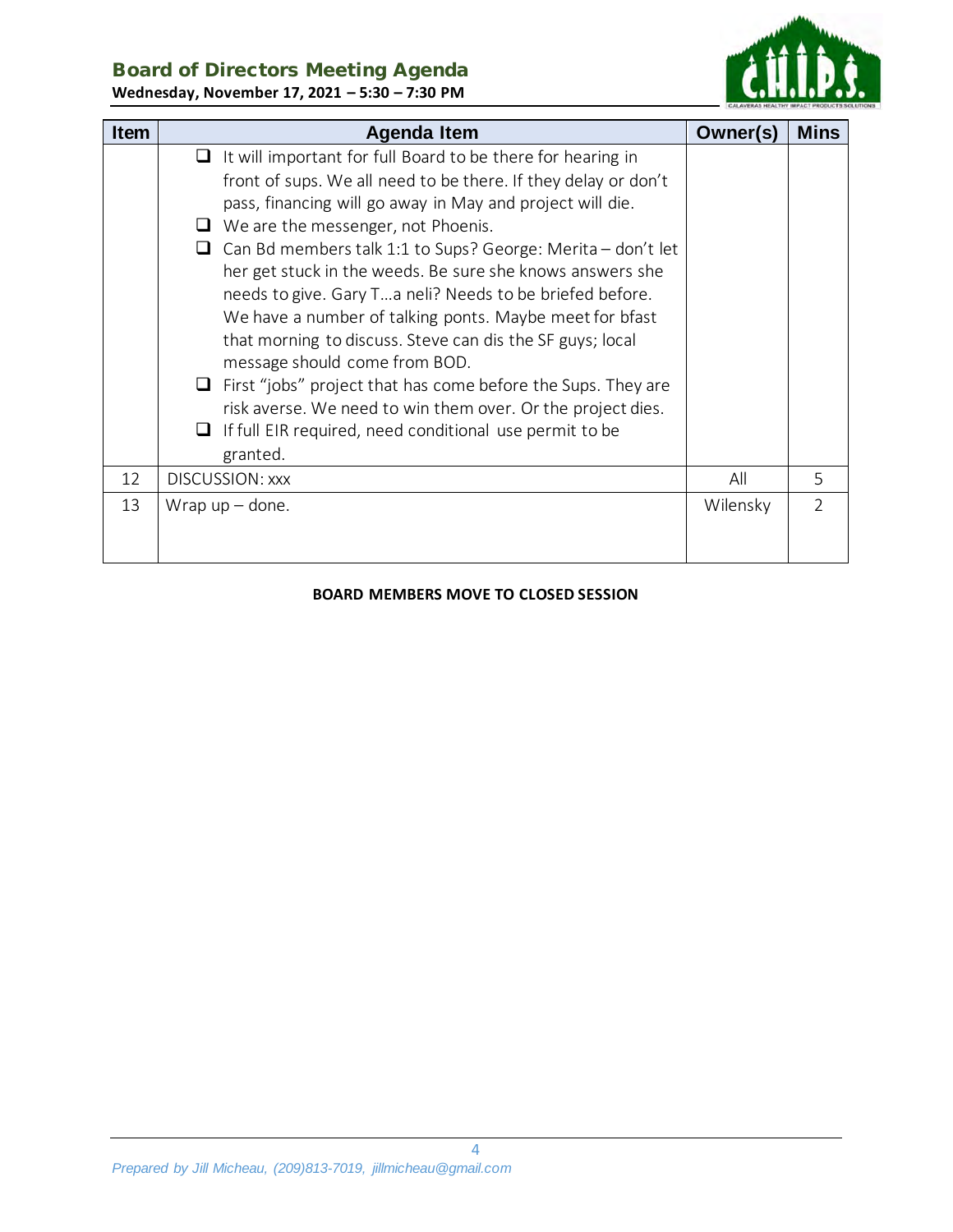

#### **Zoom Meeting Information:**

Join Zoom Meeting:

<https://us02web.zoom.us/j/84724259667?pwd=clhXcnExYVNnMk1NSUUvTHUxZWwvUT09>

Meeting ID: 847 2425 9667

Passcode: 012355

One tap mobile [+16699009128,](tel:+16699009128),84724259667#,,,,\*012355# US (San Jose) [+13462487799,,](tel:+13462487799)84724259667#,,,,\*012355# US (Houston)

Dial by your location

- [+1 669 900 9128](tel:+1%20669%20900%209128) US (San Jose)
- [+1 346 248 7799](tel:+1%20346%20248%207799) US (Houston)
- [+1 253 215 8782](tel:+1%20253%20215%208782) US (Tacoma)
- [+1 301 715 8592](tel:+1%20301%20715%208592) US (Washington DC)
- [+1 312 626 6799](tel:+1%20312%20626%206799) US (Chicago)
- [+1 646 558 8656](tel:+1%20646%20558%208656) US (New York)

Meeting ID: 847 2425 9667 Passcode: 012355 Find your local number: <https://us02web.zoom.us/u/kbH8TEuiY5>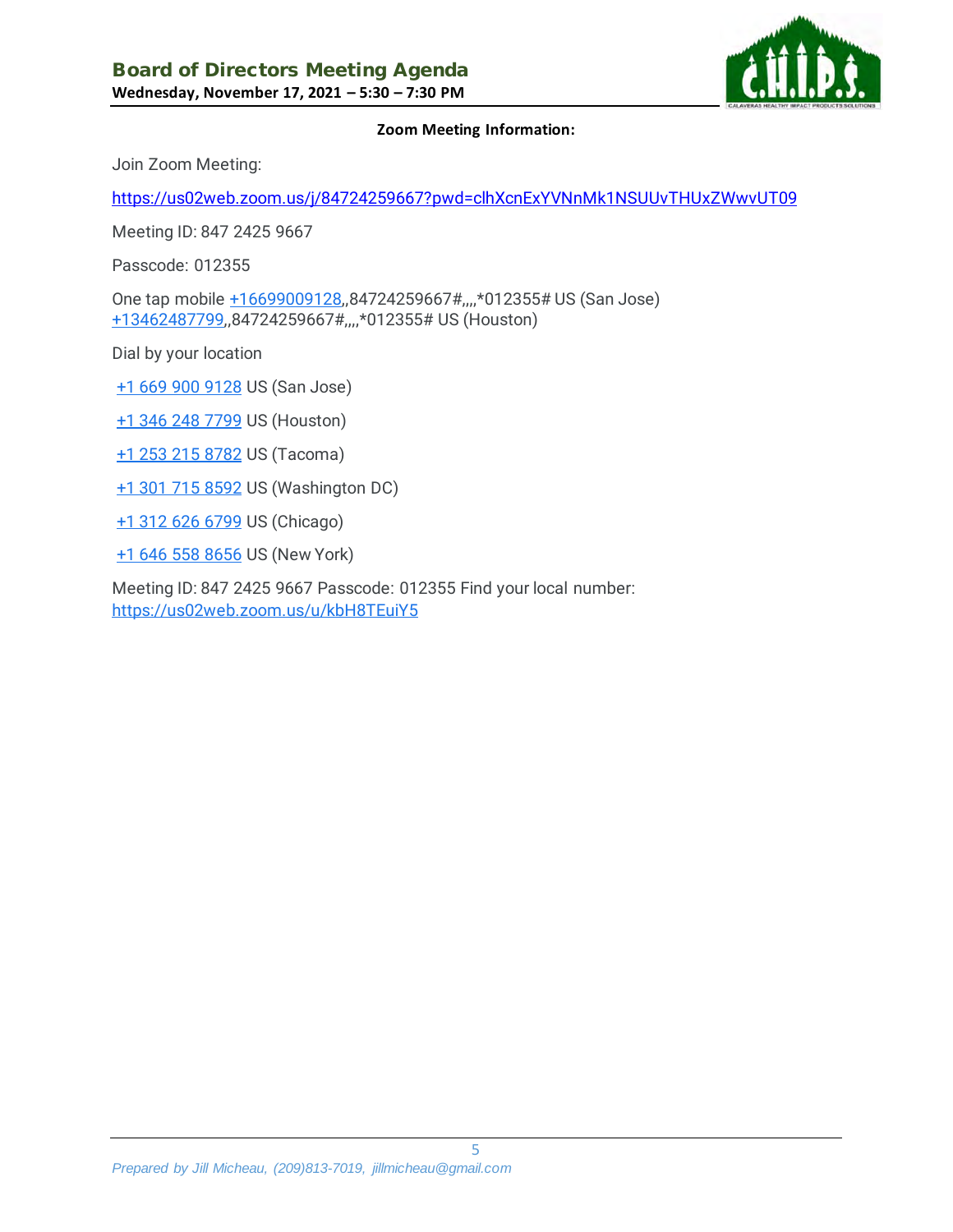# Board of Directors Meeting Minutes – DRAFT

**Wednesday, November 17, 2021 – 5:30 – 7:30 PM**



#### Minutes

| <b>Item</b>    | <b>Agenda Item</b>                                                                                                                                                                                        |  |  |  |
|----------------|-----------------------------------------------------------------------------------------------------------------------------------------------------------------------------------------------------------|--|--|--|
| $\mathbf{1}$   | Call to order/Quorum check                                                                                                                                                                                |  |  |  |
|                | George, Rick, Donna, Steve, George, no Robert, Thurman, Kettja, Nick, Steve Meadows, and Scotty Willis                                                                                                    |  |  |  |
|                | (?) with Sierra Forestry Consultants (trainers); Steve Meadows training Coord.                                                                                                                            |  |  |  |
| $\overline{2}$ | Review and adoption of November Agenda                                                                                                                                                                    |  |  |  |
|                | Changes? Thurman: will introduce Sierra Forestry Consultants to speak during the Field Report. Move to                                                                                                    |  |  |  |
|                | #6, before Financial Report. No other changes requested. Motion by Vial; 2 <sup>nd</sup> by Dondero. Passed                                                                                               |  |  |  |
|                | unanimously.                                                                                                                                                                                              |  |  |  |
| 3              | Review and adoption of October Board Minutes; approved; motion by Vial, 2 <sup>nd</sup> by Dondero; passed<br>unanimously; Wilensky abstained, as he did not attend that meeting.                         |  |  |  |
| 4              | Public Comment -- none                                                                                                                                                                                    |  |  |  |
| 5              | Board resolution needed to remove Megan Layhee from bank accounts as of 12/15/2021 - Board                                                                                                                |  |  |  |
|                | Resolution required. Motion to create Board Resolution to remove Megan Layhee from CHIPS bank                                                                                                             |  |  |  |
|                | accounts as of 12/15/2021 by Torgerson, 2 <sup>nd</sup> by Dondero, passed unanimously.                                                                                                                   |  |  |  |
|                | Assignment: Jill to draft resolution and send around for signatures will require another trip to the bank.                                                                                                |  |  |  |
| 6              | Financial Report (October) -                                                                                                                                                                              |  |  |  |
|                | ❏<br>Documents attached                                                                                                                                                                                   |  |  |  |
|                | Taxes filed 11/15<br>$\Box$                                                                                                                                                                               |  |  |  |
|                | \$ in bank: \$57,112.38 Payroll maybe less this time<br>$\Box$<br>❏                                                                                                                                       |  |  |  |
|                | Outstanding invoices unpaid: \$ don't have this - fairly significant - ongoing work will continue on<br>2 projects in Hope Valley and Nevada; Yosemite extended season, have 2-3 more weeks work;         |  |  |  |
|                | working on Mariposa project. Longer season providing greater revenues than anticipated. Barely                                                                                                            |  |  |  |
|                | making payroll. Closed session will address this.                                                                                                                                                         |  |  |  |
|                | Current bills: \$38,849.49 + payroll - close to the bone.<br>❏                                                                                                                                            |  |  |  |
|                | Hoping for payments this week.<br>❏                                                                                                                                                                       |  |  |  |
| $\overline{7}$ | Field Report - Thurman Roberts                                                                                                                                                                            |  |  |  |
|                | Training program update - see written report.<br>❏                                                                                                                                                        |  |  |  |
|                | Sierra Forestry Consultants attended and spoke to familiarize BOD with their training options.<br>❏                                                                                                       |  |  |  |
|                | Basic 32, CPR + $1st$ aid, S212.                                                                                                                                                                          |  |  |  |
|                | Brian Mulholland feels CHIPS is a good fit with their business; they do all trainings. Thurman<br>□<br>spoke with their training coordinator about pricing and scheduling options; possible that they can |  |  |  |
|                | provide majority of training for crews. Office in Oakhurst; local, lots of experience; one-stop                                                                                                           |  |  |  |
|                | shopping.                                                                                                                                                                                                 |  |  |  |
|                | $\Box$<br>Current issues with project start and end dates; weather; hard to schedule; season cut short by                                                                                                 |  |  |  |
|                | fire but extended by fair weather; Vial and Roberts met yesterday to coordinate. Went to                                                                                                                  |  |  |  |
|                | Yosemite to assess training needs. Crew members to complete some online trainings first, but                                                                                                              |  |  |  |
|                | need help with this, as they are not proficient with computers. Michael Pickard at SNC may                                                                                                                |  |  |  |
|                | provide laptops and materials, etc.                                                                                                                                                                       |  |  |  |
|                | Sierra Forestry Consultants presentation:<br>They are locals familiar with the area; They work with utility companies; SNC, NRCS, USFS, etc.<br>⊔                                                         |  |  |  |
|                | Willing to travel to Alpine/Woodfords, Butte, Lassen and Plumas. CHIPS has venues, but no<br>$\Box$                                                                                                       |  |  |  |
|                | trainers. Most trainings will take place Dec-Feb in the off season.                                                                                                                                       |  |  |  |
|                | Meadows has been a qualified fire instructor since mid-90s; has taught multiple courses, basic<br>⊔                                                                                                       |  |  |  |
|                | 32, etc.                                                                                                                                                                                                  |  |  |  |
|                | Sawyer and basic firefighter, and 1 <sup>st</sup> aid-CPR but must be affiliated with a government agency to<br>u                                                                                         |  |  |  |
|                | provide certifications. Unsure if his qualifications carry over to private sector. Need to determine                                                                                                      |  |  |  |
|                | this.                                                                                                                                                                                                     |  |  |  |
|                | $1st$ aid-CPR takes 4 hours. Sawyer = 3 days split between class and field; 3.5 days for both<br>⊔                                                                                                        |  |  |  |
|                | trainings.                                                                                                                                                                                                |  |  |  |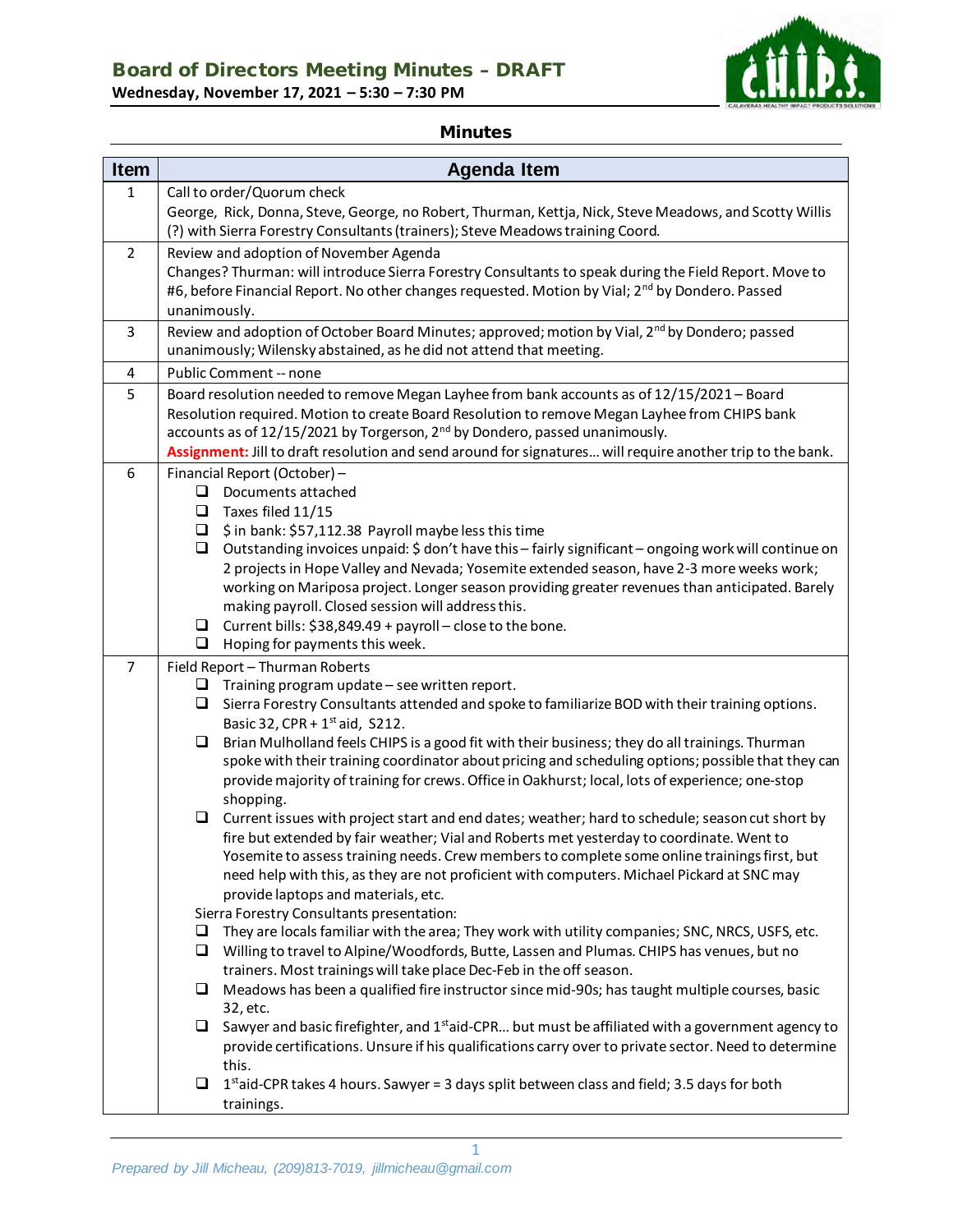## Board of Directors Meeting Minutes – DRAFT

**Wednesday, November 17, 2021 – 5:30 – 7:30 PM**



| <b>Item</b> |        | <b>Agenda Item</b>                                                                                                                                                                                                                                                                          |
|-------------|--------|---------------------------------------------------------------------------------------------------------------------------------------------------------------------------------------------------------------------------------------------------------------------------------------------|
|             |        | $\Box$ Wilensky: CHIPS has contracts with several federal agencies; they have changed requirements, so                                                                                                                                                                                      |
|             |        | we don't know what they are yet.                                                                                                                                                                                                                                                            |
|             | ⊔      | An S212 training by Brian was not completed (didn't finish field work day). Need to finish. Work<br>with Brian.                                                                                                                                                                             |
|             | $\Box$ | Next steps: we have clear goals: CPR-1 <sup>st</sup> aid is already set up with BBSI; primary interest is S212<br>and higher level sawyer training; many crew members have skills, but are not certified. They get<br>raises for completing classes/certification, so that is an incentive. |
|             | $\Box$ | We were asked for people with Basic 32-Red Card to deploy on fires, but they were uncertified.<br>Kettja, Thurman, Wilensky to discuss scheduling trainings, assure recognition by federal partners,                                                                                        |
|             | $\Box$ | terms, payments, etc.<br>Next steps: Board authorizes Thurman, Kettja, Wilensky to move forward to develop contracts<br>under SNC 952 and High Road funds.                                                                                                                                  |
|             |        | $\Box$ Vial's comments: She will participate in training; is hazard tree removal covered in the course?                                                                                                                                                                                     |
|             |        | Answer: It can be, but it is a matter of the certification process. Tree faller certification is agency-<br>specific.                                                                                                                                                                       |
|             |        | Also, can you "train the trainer"? Answer: yes discuss at the planned meeting next week.                                                                                                                                                                                                    |
|             | u.     | □ Assignment: Thurman to meet with Tahoe Basin to determine requirements before meeting.<br>Motion to authorize Thurman, Kettja, Wilensky to move forward to develop contracts under SNC                                                                                                    |
|             |        | 952 and High Road funds by Torgerson; 2 <sup>nd</sup> by Dondero; passed unanimously.<br>$\Box$ Assignment: Thurman to set up zoom call next week.                                                                                                                                          |
| 8           |        | Field Report - Kettja Bennett                                                                                                                                                                                                                                                               |
|             |        | $\Box$ Has met multiple times with all crews                                                                                                                                                                                                                                                |
|             |        | $\Box$ Completing evaluations with each crew                                                                                                                                                                                                                                                |
|             | $\Box$ | Helping Thurman with crew contacts, rosters, timesheets, etc.                                                                                                                                                                                                                               |
|             |        | $\Box$ Also working with Dave on equipment and supplies movement                                                                                                                                                                                                                            |
|             | $\Box$ | Wilensky: Kettja is more humble than reports require. She has visited each location more than                                                                                                                                                                                               |
|             |        | once. Big improvement. Pace is great, is appreciated by crews. Look forward to her evaluation to                                                                                                                                                                                            |
|             |        | improve productivity.                                                                                                                                                                                                                                                                       |
| 9           |        | Equipment Report - Dave Brant - absent - Wilensky filled in                                                                                                                                                                                                                                 |
|             | ❏      | Been adding equipment for 2 new jobs (Mariposa blackberries) - hedge trimmers, saws, loppers,<br>etc.                                                                                                                                                                                       |
|             |        | $\Box$ Working with CCC crews on other side of creek. Competition!!!                                                                                                                                                                                                                        |
|             | $\Box$ | Skid Steer will be delivered on Monday.                                                                                                                                                                                                                                                     |
|             | $\Box$ | Vehicle problems. SNC 952 will allow us to buy 4 trucks soon. Will swap out junkers. CCC has<br>nicer vans!                                                                                                                                                                                 |
|             |        | $\Box$ Will be planting pine trees on eastern slope on Washoe land. Several hundred acres to<br>plant/seed, hundreds of pine trees; special tools. 12 trees/hour/person low bar.                                                                                                            |
| 10          |        | Admin Report - Micheau                                                                                                                                                                                                                                                                      |
|             |        | SAM registration finally completed                                                                                                                                                                                                                                                          |
|             | ⊔      | Grants update (document attached)                                                                                                                                                                                                                                                           |
| 11          |        | Board Chair's Report - Wilensky                                                                                                                                                                                                                                                             |
|             | ⊔      | Update SNC 952 contract renegotiation and funds for vehicles - signed yesterday. Will provide                                                                                                                                                                                               |
|             |        | funds for vehicles and stipends for attending training. \$100/training day incentive.                                                                                                                                                                                                       |
|             | □      | Update re ISWI - meetings next week                                                                                                                                                                                                                                                         |
|             | $\Box$ | SI-High Road status - case manager needed now. Will be discussed in closed session.                                                                                                                                                                                                         |
|             | O.     | Build Back Better Proposal - SI proposal for community scale biomass yard/hub; will fund                                                                                                                                                                                                    |
|             | u      | infrastructure development. 5 other locations included. Still at the proposal stage.                                                                                                                                                                                                        |
|             |        | County Planning Commission hearing Wednesday morning regarding BMEC application for<br>conditional use permit for the 3mg power plant. Wednesday Broadwell law firm was there                                                                                                               |
|             |        | (virtually) to oppose. Stangl and Micheau attended. Stangl did a great job presenting technical                                                                                                                                                                                             |

2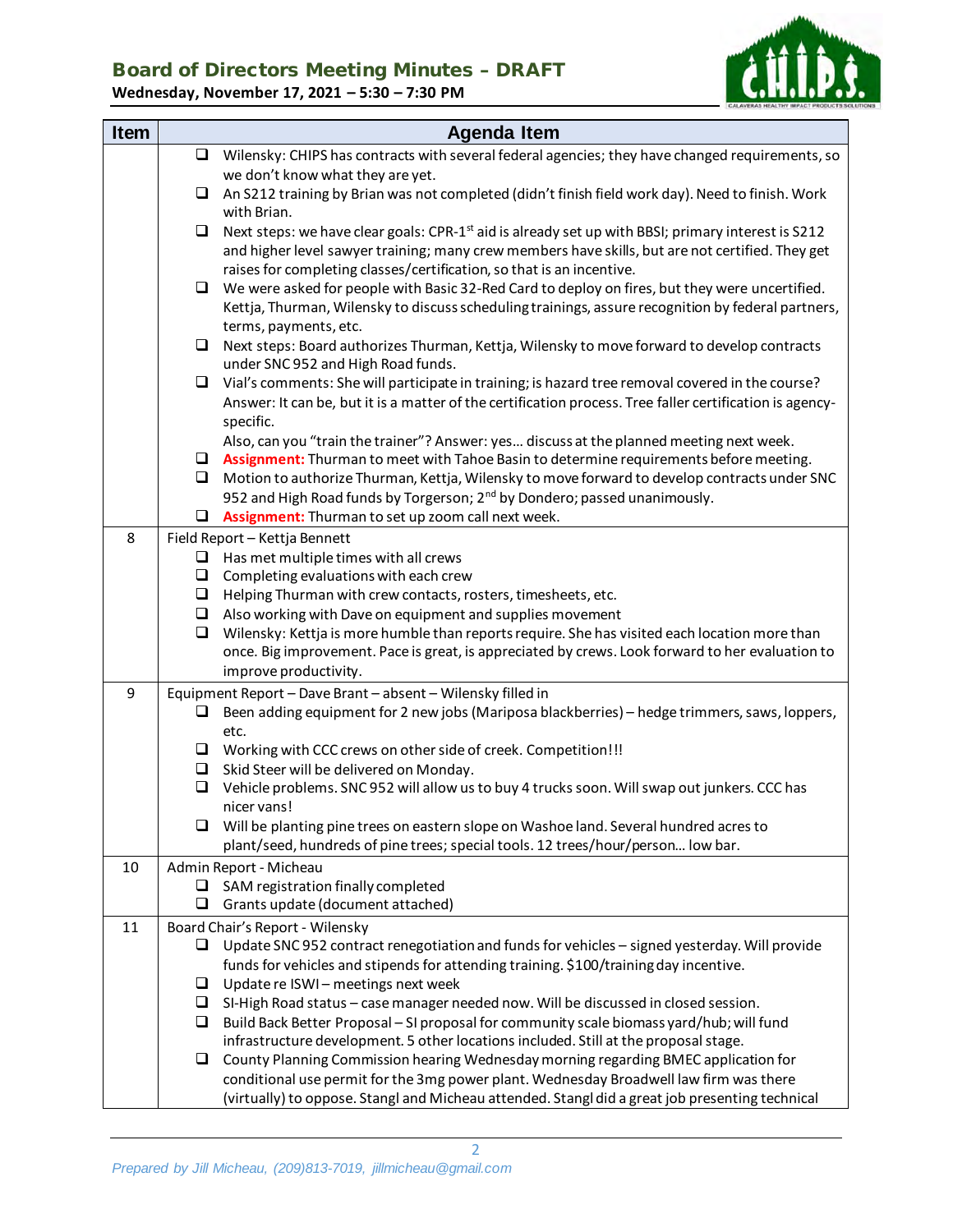## Board of Directors Meeting Minutes – DRAFT

**Wednesday, November 17, 2021 – 5:30 – 7:30 PM**



| <b>Item</b> | <b>Agenda Item</b>                                                                                                                                                                                                                                                                                                                                                                                                                                                                                                                                                                                                                                                                                                                                                                                                                                                                                                                                                                                                                                                                                                                                                                                                                                                                                                                                                                                                           |  |  |  |
|-------------|------------------------------------------------------------------------------------------------------------------------------------------------------------------------------------------------------------------------------------------------------------------------------------------------------------------------------------------------------------------------------------------------------------------------------------------------------------------------------------------------------------------------------------------------------------------------------------------------------------------------------------------------------------------------------------------------------------------------------------------------------------------------------------------------------------------------------------------------------------------------------------------------------------------------------------------------------------------------------------------------------------------------------------------------------------------------------------------------------------------------------------------------------------------------------------------------------------------------------------------------------------------------------------------------------------------------------------------------------------------------------------------------------------------------------|--|--|--|
|             | information very professional. Broadwell's arguments were dismissed because they filed too<br>late, but they have submitted a request for documents, which indicates that they will appeal.<br>They want to kill the project by delaying approval, thus undermining the existing funding stream.<br>This firm represents building trades in San Francisco. They challenge EIRs unless we agree to hire<br>their union workers. We want local hires to build plant and staff operations. Planning<br>Commission defended CHIPS/Phoenix. It was great! They stood up for us!<br>$\Box$ The next step will be a hearing before the County Supervisors. It will important for our full Board<br>to be there. We all need to be there. If they delay or don't pass our conditional use permit,<br>financing will likely go away in May and the project will die.<br>CHIPS is the appropriate messenger (since we are local), not Phoenix.<br>$\sqcup$<br>Assignment: Board members to talk 1:1 to Supervisors -- This is the first "jobs" project that has<br>◻<br>come before the Supervisors. They are risk averse. We need to win them over or the project dies.<br>Gary Tofanelli - District 1 (xxx)<br>$\circ$<br>Jack Garamendi - District 2 (Wilensky)<br>$\circ$<br>Merita Callaway - District 3 (Dondero)<br>$\circ$<br>Amanda Folendorf - District 4 (xxx)<br>$\circ$<br>Benjamin Stopper - District 5 (xxx)<br>$\circ$ |  |  |  |
| 12          | DISCUSSION: none                                                                                                                                                                                                                                                                                                                                                                                                                                                                                                                                                                                                                                                                                                                                                                                                                                                                                                                                                                                                                                                                                                                                                                                                                                                                                                                                                                                                             |  |  |  |
| 13          | Wrap $up$ – meeting closed 6:30 PM                                                                                                                                                                                                                                                                                                                                                                                                                                                                                                                                                                                                                                                                                                                                                                                                                                                                                                                                                                                                                                                                                                                                                                                                                                                                                                                                                                                           |  |  |  |

#### **BOARD MEMBERS MOVED TO CLOSED SESSION**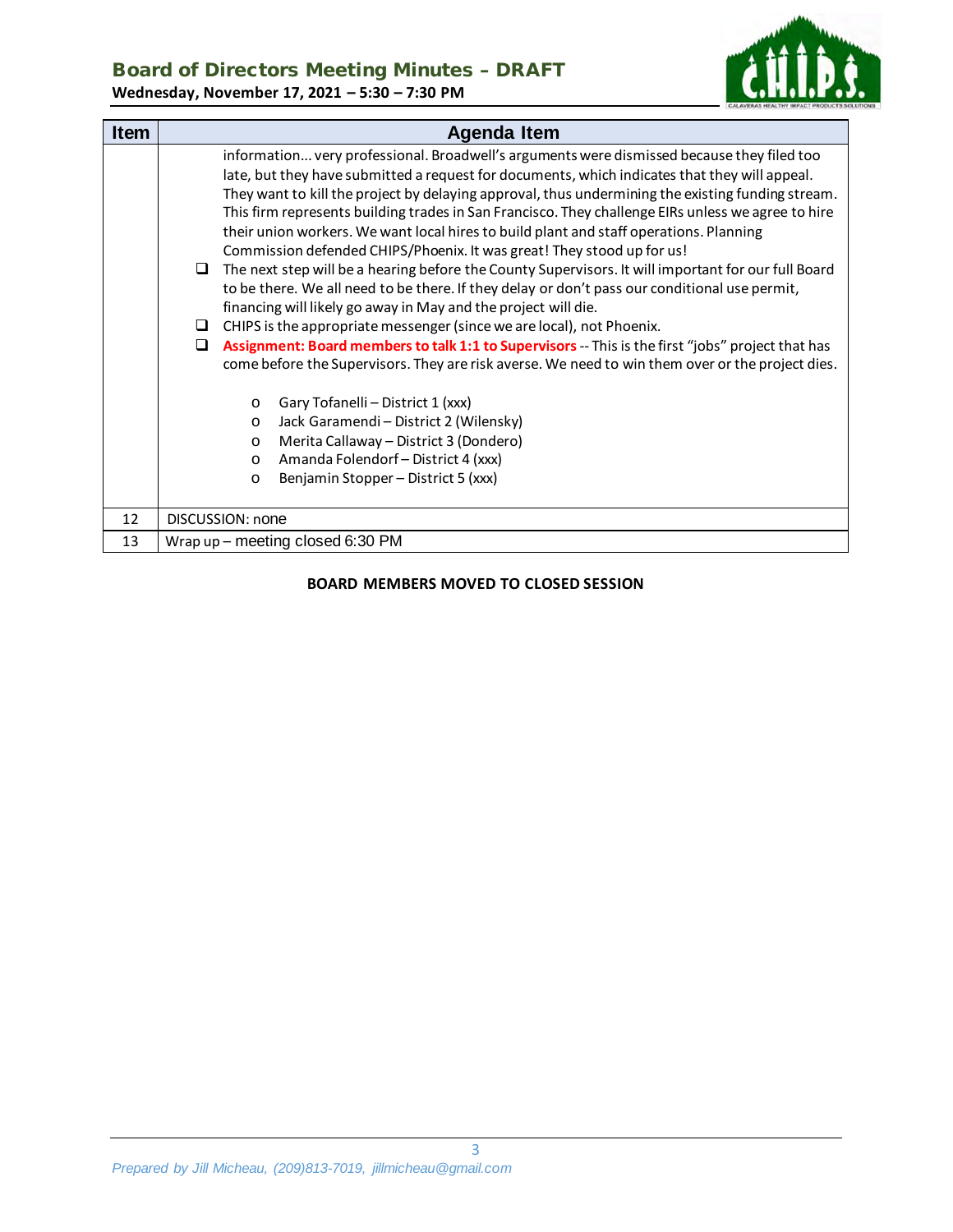

# December 2021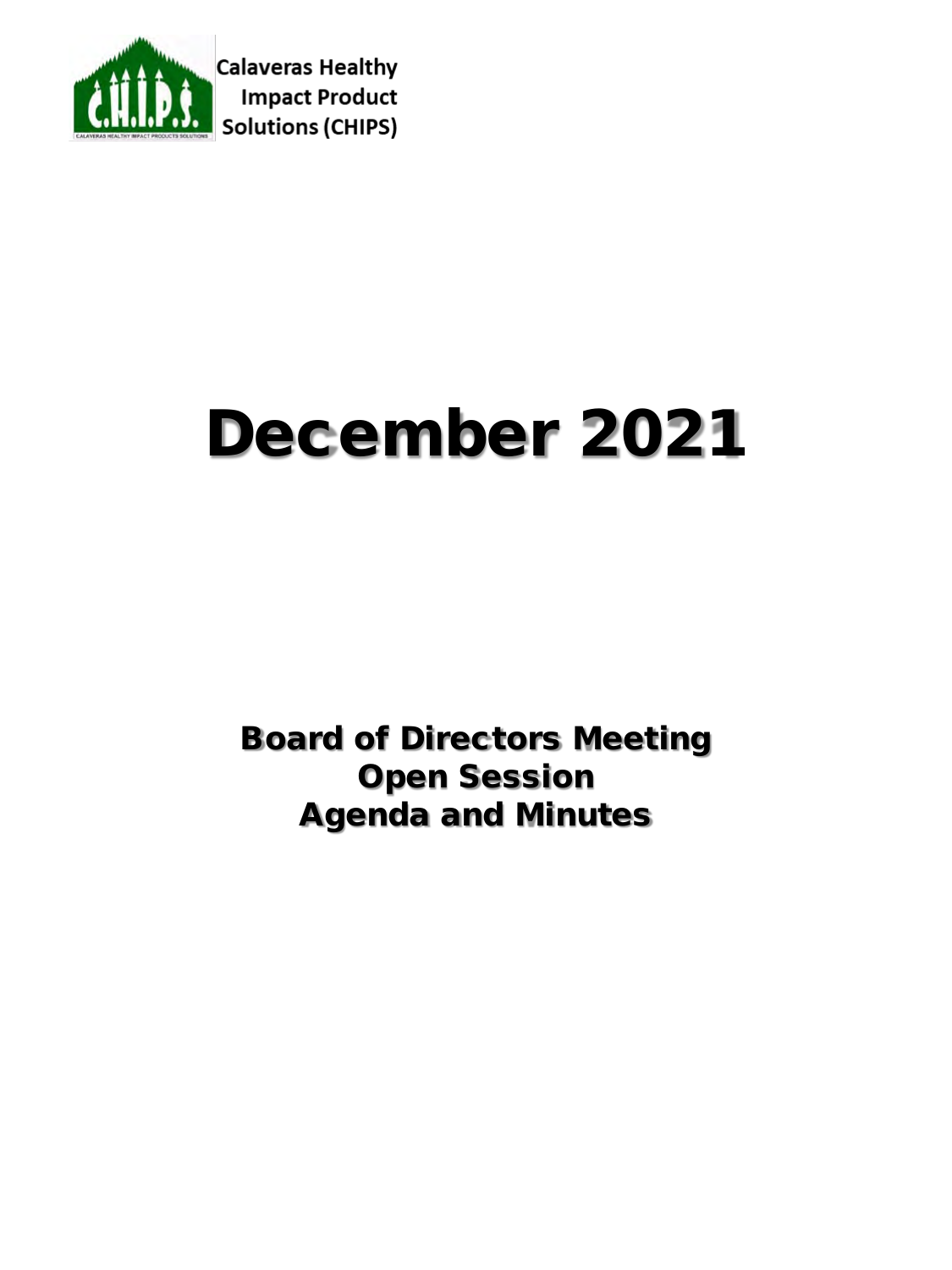

#### Board of Directors Meeting Agenda – OPEN Session

Wednesday, December 8, 2021 –5:30 – 6:00 PM

*Note: Open session meeting will be brief – 5:30 – 6:00 PM – due to extended closed session for strategic planning*

|                |                                                                  |                |                | End         |
|----------------|------------------------------------------------------------------|----------------|----------------|-------------|
| <b>Item</b>    | <b>Agenda Topic</b>                                              | Lead           | <b>Minutes</b> | <b>Time</b> |
| $\mathbf{1}$   | Call to order, quorum check, agenda overview                     | Wilensky       | 5              | 5:35        |
|                | Review and adoption of December Agenda - motion<br>$\Box$        |                |                |             |
|                | accept in current form made and seconded.                        |                |                |             |
|                | $\Box$ Review and adoption of November Board Minutes -           |                |                |             |
|                | motion accept in current form made and seconded.                 |                |                |             |
| $\overline{2}$ | <b>Financial Report</b>                                          | Jones          | 5              | 5:40        |
|                | See charts<br>$\Box$                                             |                |                |             |
|                | Questions?                                                       |                |                |             |
| $\overline{3}$ | <b>Field Supervisor Report</b>                                   | <b>Bennett</b> | 5              | 5:45        |
|                | Yosemite reveg crew working this year; Big Sandy up at 8-10K     |                |                |             |
|                | level building bridges. National Forest.                         |                |                |             |
|                | CHICO in a TEK training under SNC 952 with \$100 stipends and    |                |                |             |
|                | tribal money. And a park in Chico. Butte County Fire Safe        |                |                |             |
|                | Council asked to bid 2 projects, sole source, \$16K train on     |                |                |             |
|                | burn section of campfire with hazard trees. Just fall the trees, |                |                |             |
|                | no need to move or treat.                                        |                |                |             |
|                | "From the Ground Up" owes us \$???. Out of funds, so no more     |                |                |             |
|                | CHIPS work for that organization.                                |                |                |             |
|                | Washoe: Monday post-fire restoration on Washoe lands in          |                |                |             |
|                | Nevada. SW will send Jill the contract. 100 acres, fence,        |                |                |             |
|                | reseed, planting.                                                |                |                |             |
|                | LTBMU finished last week. Eric and Sam's crews, 5-15 people      |                |                |             |
|                | on any given day.                                                |                |                |             |
|                | Donna to shop for materials                                      |                |                |             |
| 4              | <b>Training Report</b>                                           | Roberts        | 5              | 5:50        |
|                | SFC prepping for Chico training next week. Thurman will join     |                |                |             |
|                | 6:00 meeting to discuss training plans. Trainers are available   |                |                |             |
|                | that week. Want hazard tree certification out of this. Steve     |                |                |             |
|                | Meadows.                                                         |                |                |             |
| 5              | <b>Equipment and Maintenance Report -- none</b>                  | <b>Brant</b>   | 5              | 5:55        |
| 6              | <b>Board Chair Report -- none</b>                                | Wilensky       | 5              | 6:00        |
| 7              | <b>Meeting Adjourned</b>                                         | Wilensky       |                |             |

Materials provided for advance review:

 $\Box$  Financial tables, charts